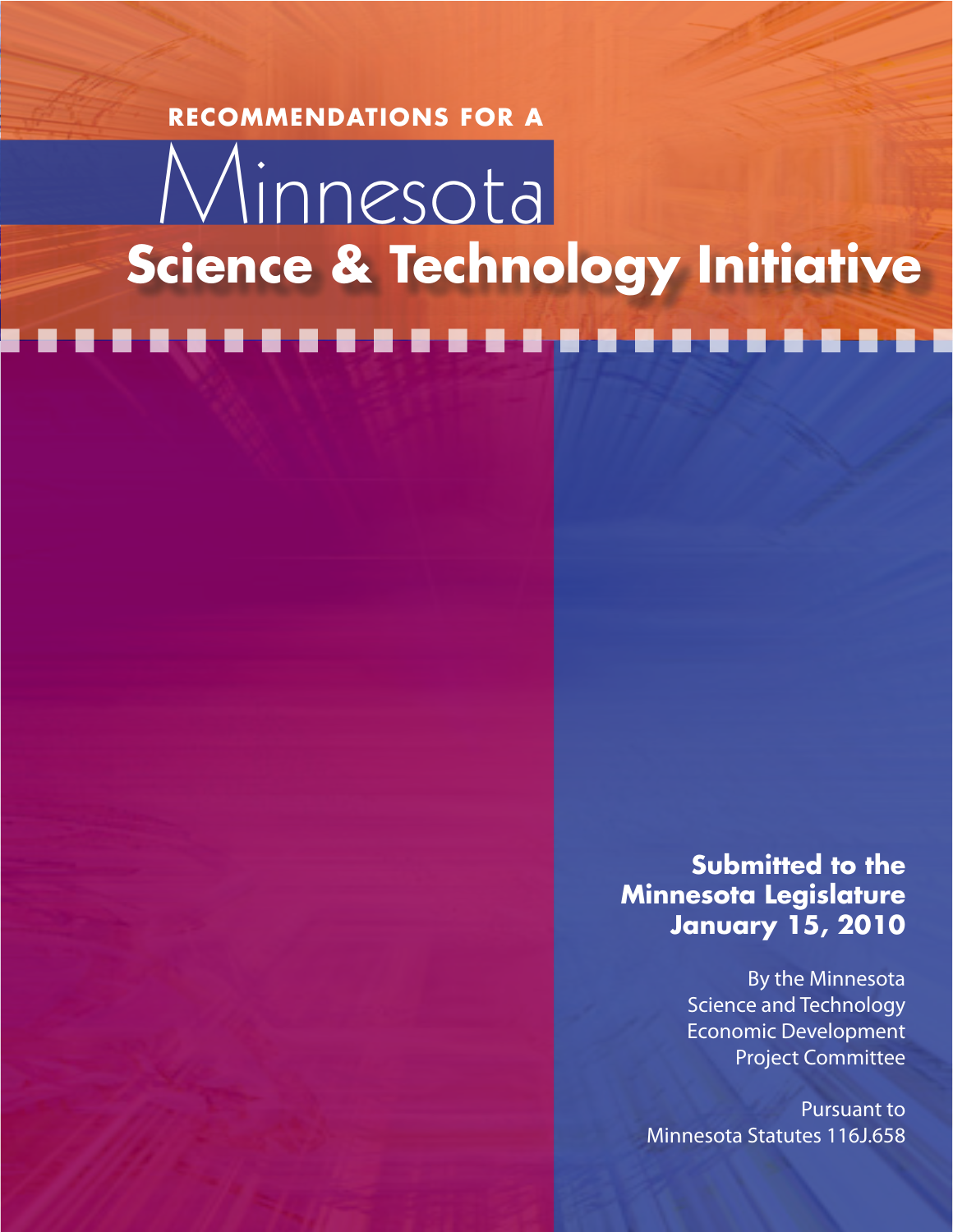

For more information or to request copies, contact 651-259-7432, TTY: 651-296-3900

Upon request, the information in this news release is available in an alternative format such as Braille, large print, audiotape, or computer disk.

Dan McElroy, Co-Chair Commissioner, Department of Employment and Economic Development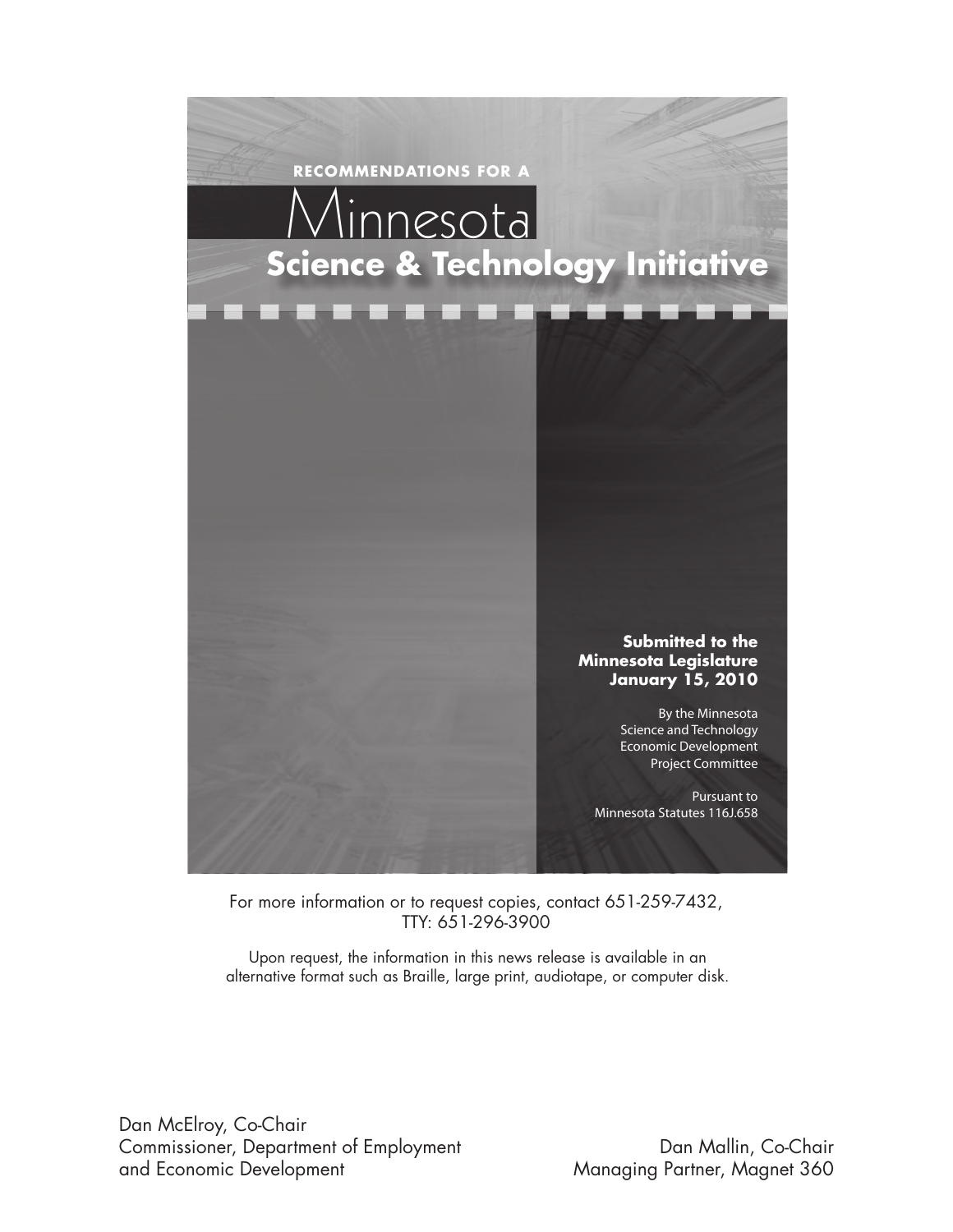## **Executive Summary**

Minnesota faces a crisis of competitiveness. Once a state that led the nation in science and technology (S&T) innovation, Minnesota now ranks  $14<sup>th</sup>$ -17<sup>th</sup> and is accelerating downward in key measures of S&T leadership. (See appendices) Global competition has increased as well, making it difficult for the United States as a whole to maintain its leadership.

Science and technology directly impact the quality of life of every individual in our state and our nation. Planning and investment in S&T impact every industry from manufacturing to agriculture to support services. More importantly, S&T leadership is a prime engine, arguably the prime engine, for robust, self-sustaining economic development and growth. High paying technology jobs and productivity through innovation become the fuel for the economy by putting significantly more dollars into all hands in a local region.

From struggling former Rust Belt states such as Ohio to established high-tech leaders like Massachusetts, states are investing as much as \$1 billion or more in science and technology initiatives in aggressive efforts to create jobs and drive long-term, sustainable economic growth. Evidence of the economic benefits of coordinated S&T planning and investments is readily available from a review of the experiences of many states that have already implemented state-supported initiatives. Examples of Return on Investment (ROI) results include:

- Ohio has estimated that the state's expenditures of \$681 million under the auspices of the Ohio Third Frontier project have generated \$6.6 billion of economic activity, 41,300 jobs and \$2.4 billion in employee wages.
- For every dollar invested by the Oklahoma legislature in OCAST (Oklahoma Center for the Advancement of Science & Technology) Oklahoma has realized an average of \$18 in return.
- North Carolina has invested more than \$1 billion in its expanding biotechnology enterprise during the past 10 years, and the annual economic impact exceeds \$45 billion.
- Texas brought more than 51,000 jobs and more than \$13.6 billion in capital investment as a direct result of its Texas Enterprise Fund, only one of several S&Tbased economic development strategies enacted by the state legislature.

It is our consensus that Minnesota's competitiveness, economic well-being and future are imperiled by the lack of a Science & Technology economic development plan. **It is imperative that the Minnesota Legislature establish and fund a Science and Technology economic development initiative.** We recommend an initial appropriation of \$500,000, with subsequent recommended funding levels to be determined. This major, multi-year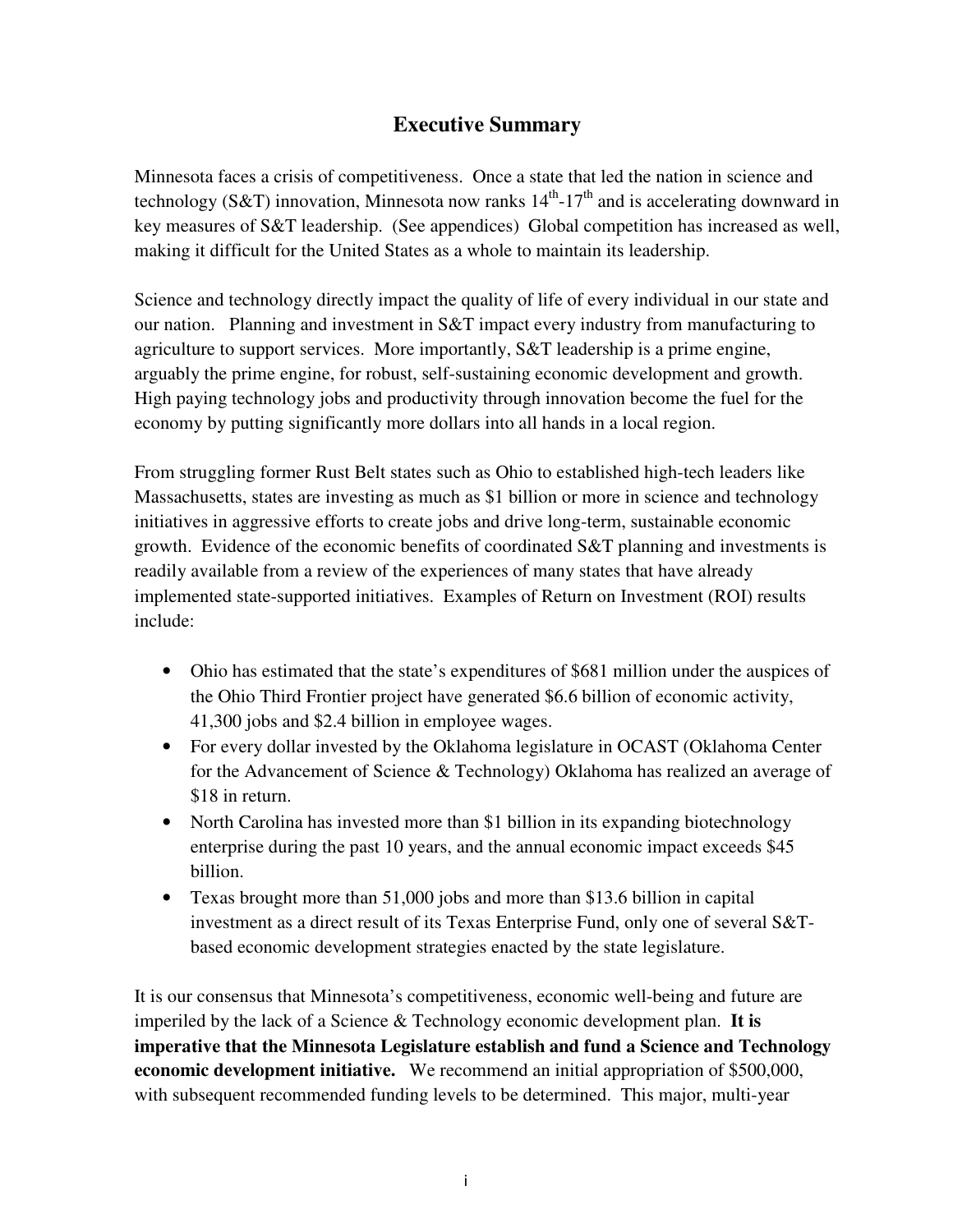initiative would guide investments, incentives and programs that would enhance Minnesota's competitive position relative to other states that have already embraced the need to support their future economic positions through comprehensive S&T strategic plans. The initiative would be governed by a public/private authority charged with the design, implementation and governance of a comprehensive science and technology strategic initiative to ensure national and global competitiveness and robust job creation, as described in greater detail in our full report. This initiative should transcend the biennial budget process.

The Minnesota Science and Technology Initiative proposed in this report reflects our review and analysis of best practices implemented in other states that we believe have formalized the right kind of governance, funding strategies, private-public collaborations and long-term outcome measures to optimize economic benefit in the type of science and technology rich economic environment typical of the state of Minnesota. Ultimately, implementation of the Initiative should contribute to:

- Making Minnesota a recognized leader in science and technology-based economic development,
- Creating a culture of innovation, an entrepreneurial ecosystem, which fosters commercial success, and
- Positioning Minnesota to be competitive for a National Lab, or Centers of Technological Excellence.

As detailed in the report, governance of the Minnesota Science and Technology Initiative would consist of two legislatively-created bodies:

- A permanent private-sector based Commission charged with fiduciary responsibility for legislatively appropriated funds and with defining strategies and policies for disbursement of funds consistent with the Initiative's economic development objectives; and
- A science and technology Advisory Board in composition very similar to the committee which has prepared these legislative recommendations – charged with the operational management of the initiative's programs and development of recommendations for new programs to support the plan through its multi-year mission.

To capitalize on the groundwork already laid by the Science and Technology Economic Development Project, we further recommend that the project's committee members be appointed as members of the initial Minnesota Science and Technology Advisory Board and be charged with submission of a comprehensive plan for legislative consideration and possible implementation by July 2011. Integral to the completion of the full plan by the Advisory Board would be legislative funding in this session to support staffing of this effort.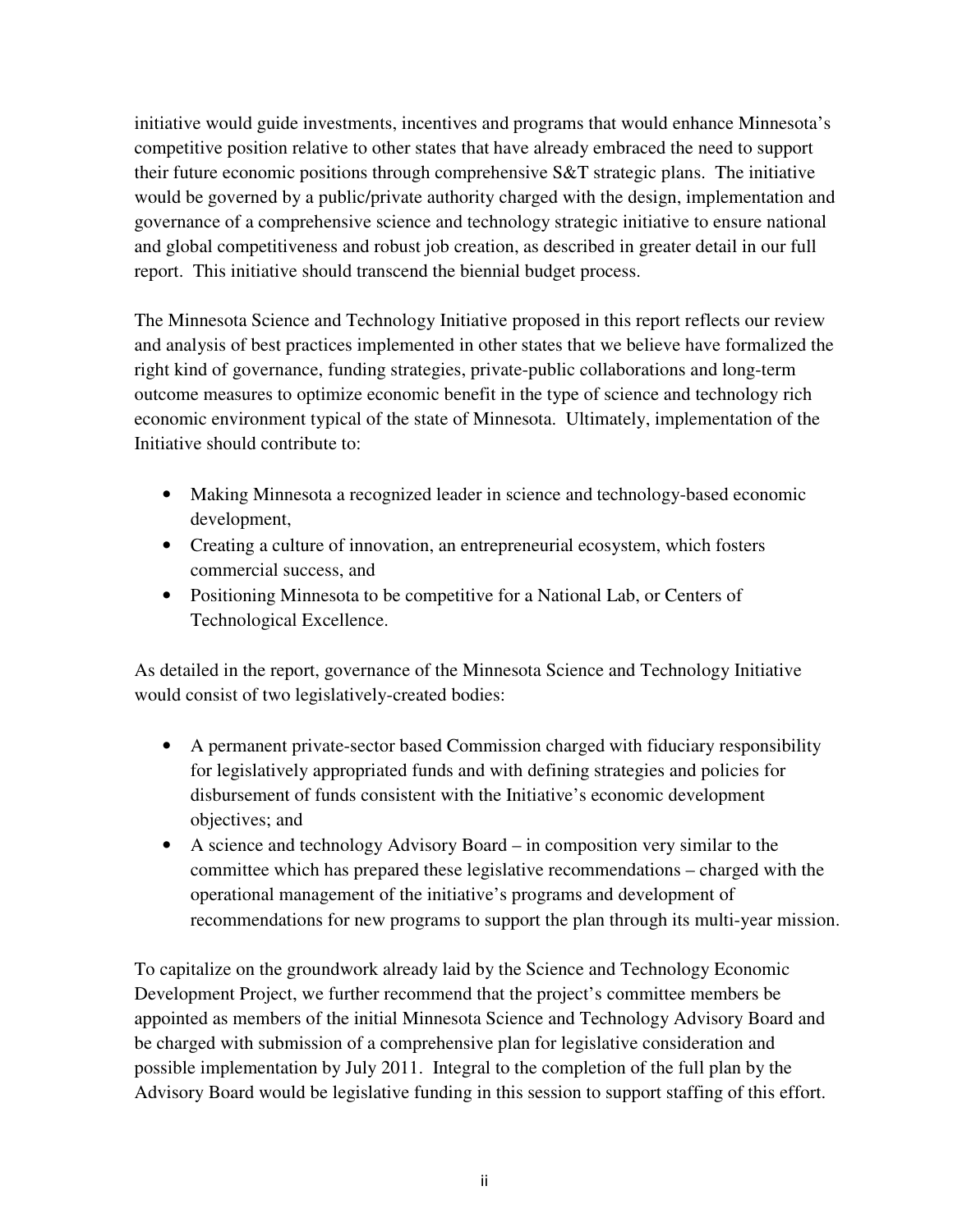To be successful, Minnesota's Science and Technology Initiative must be comprehensive, containing a full spectrum of carefully-designed programmatic elements and corresponding performance metrics, consistent with the best practices in other states. A detailed design of elements and metrics will require additional time for the Advisory Board. However, there are tangible programmatic elements vital to the overall effort that can and should be considered for enactment and implementation in the current legislative session.

Below are key recommendations for specific legislative priorities in keeping with the S&T initiative that we believe should be aggressively pursued in this session:

- Implementation and augmentation of tax credits to induce new investment and job growth
	- a. Establishment of an "angel" investment tax credit for investors in early-stage companies.
	- b. Expansion of the research and development tax credit.
	- c. Establishment of a Small Business Investment Program (CAPCO) to induce insurance companies to invest in early-stage companies.
- Fund mechanisms that attract and retain science and technology companies and individuals to Minnesota such as funding for incentives to capture new business growth.

### **Conclusion**

It is important that Minnesotans, legislators paramount among them, recognize the crisis confronting Minnesota's economic future and commit to implementation of a systematic, coordinated science and technology strategy of investment, supportive public policy and effective public-private partnerships in order to avoid losing further ground in key measures of economic success. Ensuring future success calls for vision, investment and structure – and the patience to stay the course for the long-term. As demonstrated in many other states that have launched major science and technology initiatives, the benefits of such plans require years to materialize, but the measurable impacts have been sizable. The purpose of this report is to strongly encourage passage of legislation, identify other public and private actions, and support investment incentives as parts of an ambitious and energetic plan to bring Minnesota back to the top, nationally and globally, in science and technology. Minnesota needs to seize the opportunity to act now. These recommendations – if implemented – represent the potential for Science and Technology innovation, leadership, action, investment, and job creation.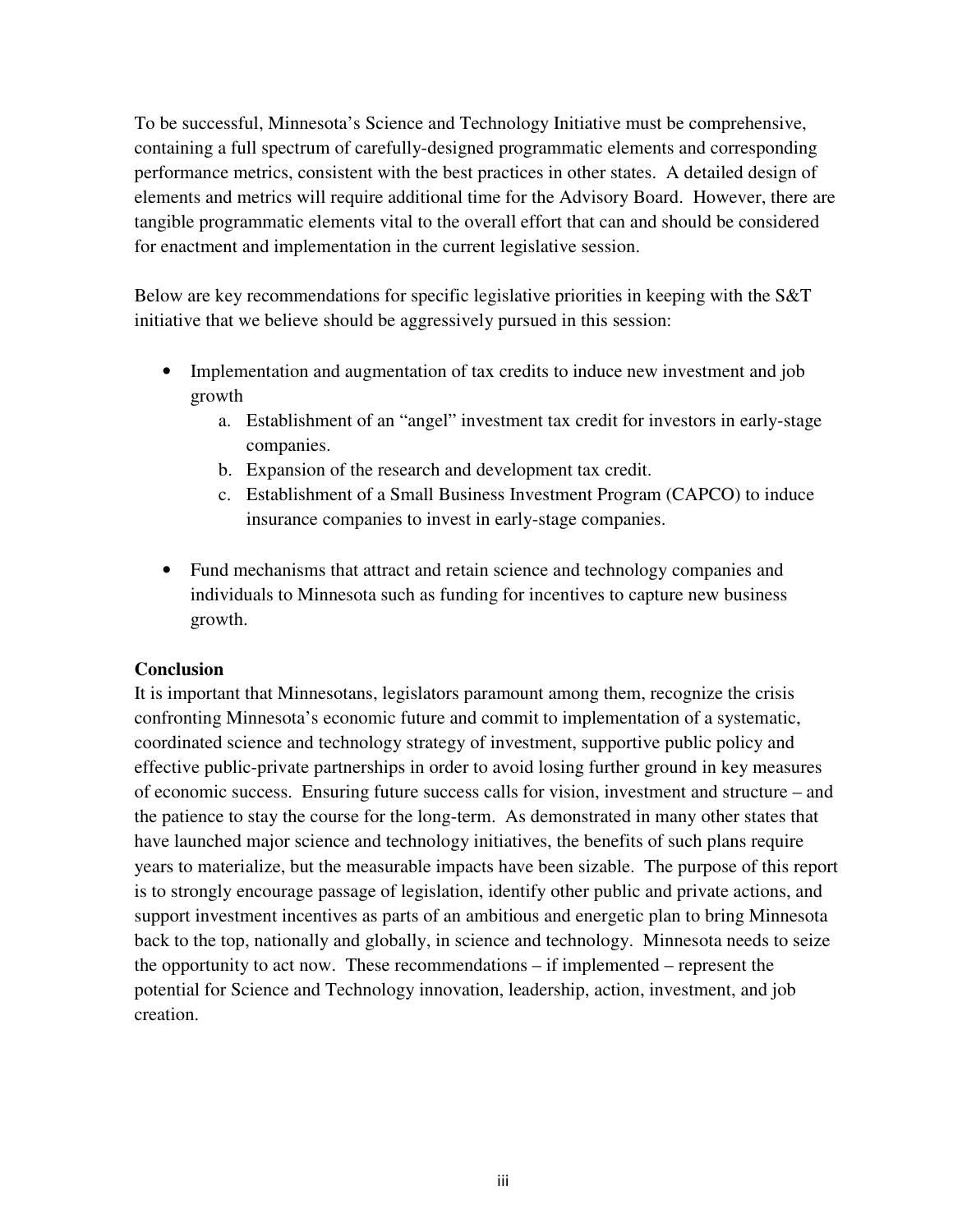# **TABLE OF CONTENTS**

| <b>Executive Summary</b>                                                     | 1  |
|------------------------------------------------------------------------------|----|
| Regaining Economic Leadership: Minnesota's Science and Technology Future     | 1  |
| Recommendations: Key Legislative Priorities for the 2010 Legislative Session | 9  |
| Minnesota Science and Technology Initiative                                  | 13 |
| Appendices                                                                   |    |
| Organization of the Science and Technology Economic Development Project 21   |    |
| Science and Technology Economic Development Project Committee                | 22 |
| <b>Authorizing Legislation</b>                                               | 25 |
| <b>Comparative Science and Technology Rankings</b>                           |    |
| Comparison of Rankings for Minnesota and Leading Technology States           | 26 |
| Comparison of Rankings for Minnesota and its Border States                   | 28 |
| Minnesota's Rankings for a Variety of Economic Indicators                    | 29 |
| Minnesota Science and Technology Investments in Higher Ed Facilities         | 41 |
| Minnesota Science and Technology Investments – General Fund                  | 43 |
| Staffing Levels for Selected State Science and Technology Initiatives        | 46 |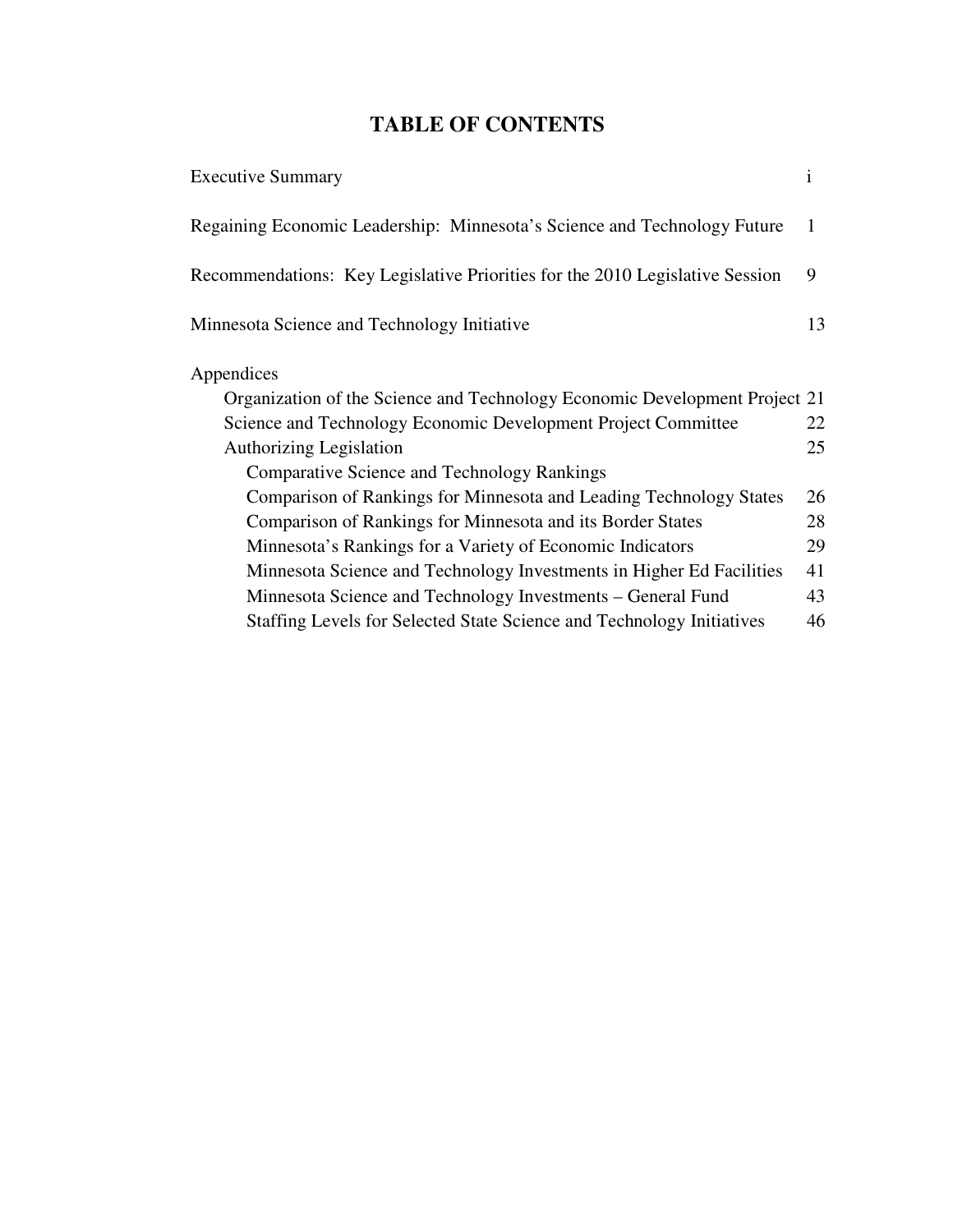# **Regaining Economic Leadership Minnesota's Science & Technology Future**

Minnesota faces a crisis of competitiveness. Once a state that led the nation in science and technology (S&T) innovation, Minnesota now lags far behind other states and regions in key measures of S&T leadership.

## **Why is a science and technology plan important?**

Science and technology directly impact the quality of life of every individual in our state and our nation. It impacts every industry, from manufacturing to agriculture to support services. More importantly, S&T leadership is a prime engine, arguably the prime engine, for robust, self-sustaining economic development and growth. High paying technology jobs and productivity through innovation become the fuel for the economy by putting significantly more dollars into all hands in a local region.

Twenty years ago, Minnesota held a premier technology rank in the United States as the center of the computer industry that was largely founded in the state. As this industry evolved, the technology base shifted to other regions of the country along with a significant portion of the associated high-caliber talent. Partially as a consequence, less than 6 percent of the Minnesota workforce is employed in high-technology positions today. Largely as a result of a failure to plan for the long-term, our economy has paralleled the high-technology migration out of the state. In sharp contrast to Minnesota, other states have executed clear robust strategies to induce high technology saturation in their region thereby solidifying their position in the high-technology economy and producing significant growth of their state's economy. For example:

- Ohio has estimated that the state's expenditures of \$681 million under the auspices of the Ohio Third Frontier project have generated \$6.6 billion of economic activity, 41,300 jobs and \$2.4 billion in employee wages.
- For every dollar invested by the Oklahoma legislature in OCAST (Oklahoma Center for the Advancement of Science & Technology) Oklahoma has realized an average of \$18 in return.
- North Carolina has invested more than \$1 billion in its expanding biotechnology enterprise during the past 10 years, and the annual economic impact exceeds \$45 billion.
- Texas brought more than 51,000 jobs and more than \$13.6 billion in capital investment as a direct result of its Texas Enterprise Fund, only one of several S&Tbased economic development strategies enacted by the state legislature.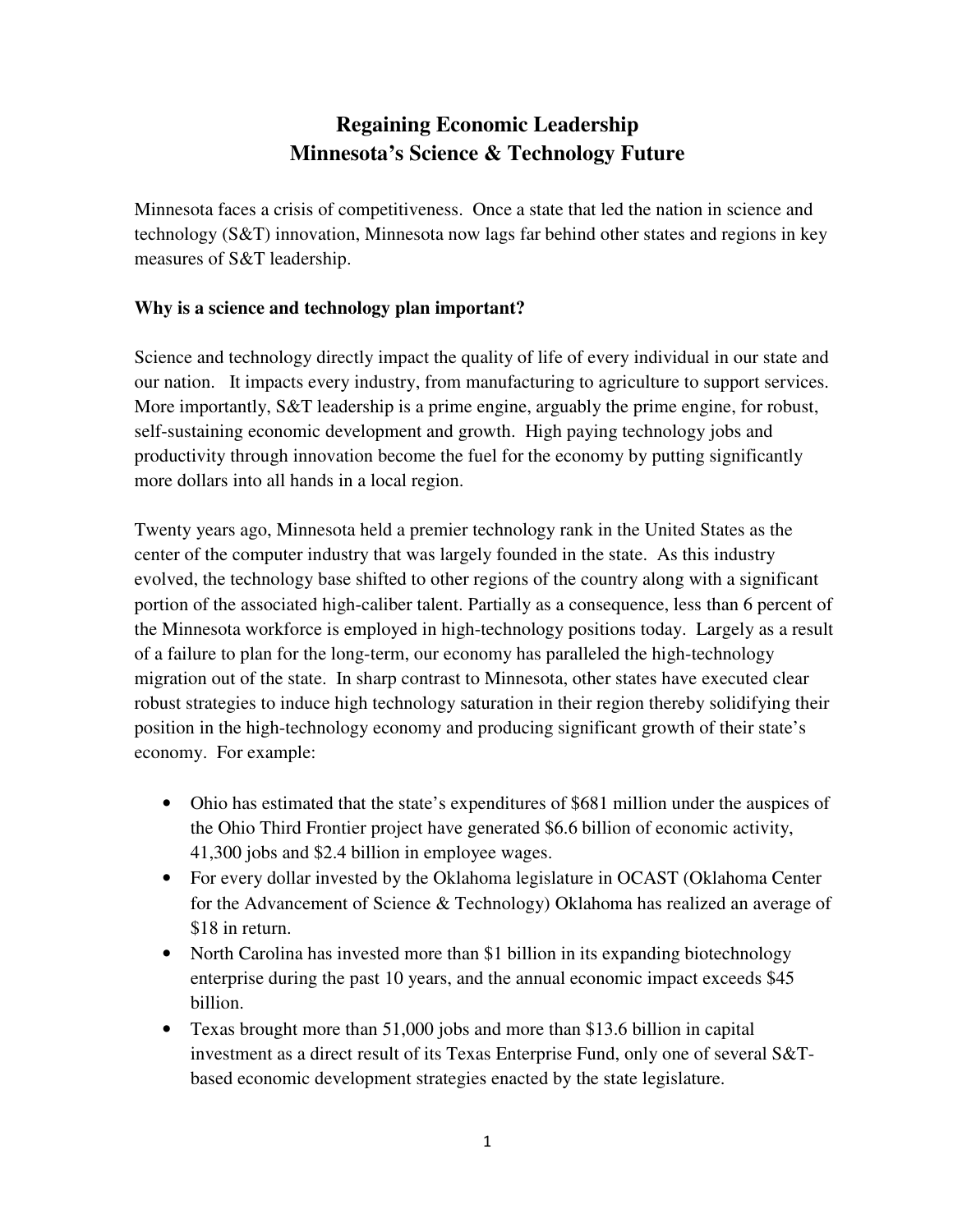## **What are the key components and capabilities needed to build a strong science and technology plan?**

Economic growth and development is increasingly associated with S&T leadership in the progressively hyper-competitive regional, national and global economies. Failure to aggressively compete and lead with respect to S&T strategies means that the state will, by default, cede potential economic growth opportunities to other states and regions. Like other states in the Midwest, Minnesota must overcome other regional, endemic and relational circumstances in order to compete with active S&T economies on the coasts. The impact of such challenges as: the debilitating distance from the existing recognized technology corridors on the East and West Coasts, the absence of federal research labs, and a dearth of federal tax dollars in comparison to other states, just to name a few, will only be compounded by the lack of effective statewide planning and strategy development. These recognized structural limitations that inhibit Minnesota's S&T competitiveness – when combined with the stiff competition from over two-thirds of the states in the union – only serve to underscore the urgency for Minnesota to aggressively secure a prosperous position in the present and future high-tech economy. While to its credit Minnesota has invested public and private capital in a variety of worthy areas other than S&T directly, other states and regions that have embarked on ambitious economic development plans principally focused on science and technology recognize the centrality of such efforts to their economic future. Minnesota must also heed the call while there is still time to reverse current declining economic trends in the state.

This committee, as detailed by legislation from Minnesota's 2009 State Legislature, has been empanelled to "advise state agency collaboration to design, coordinate, and administer a strategic science and technology program for the state" focusing on five key components of the State's science and technology economy:

- High Technology Research and Development Capabilities
- Product and Process Innovation and Commercialization
- High Technology Manufacturing Capabilities
- Science and Technology Business Environment
- Science and Technology Workforce Preparation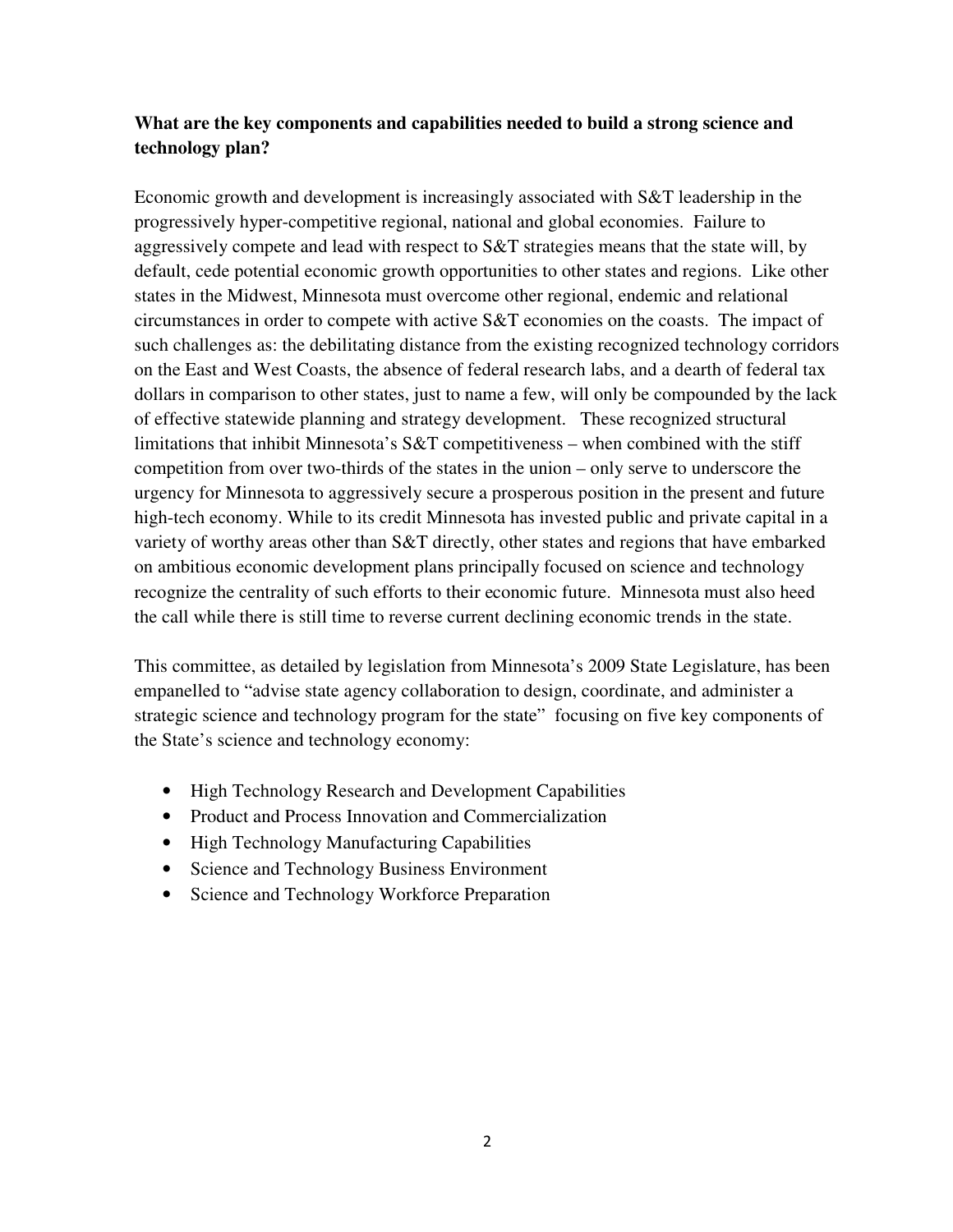#### **How is Minnesota performing with regard to these factors?**

Minnesota has historically ranked high in areas pertaining to "Quality of Life." The state performs well in surveys around life satisfaction, work quality, healthy behavior, physical health, emotional health and basic access to food and shelter:

- Forbes 2008 Best US Cities to Earn a Living  $2<sup>nd</sup>$ : Minneapolis/St. Paul
- Sperling's Best Places 2009 Happiest City for Families  $1<sup>st</sup>$ : Minneapolis/St. Paul
- 2009 Hotspots for Young, Talented Workers  $2<sup>nd</sup> \& 5<sup>th</sup>$ : Minneapolis/St. Paul

However, financial security and the ability to earn a livable wage certainly impact long-term quality of life. Minnesota has dropped in ranking in the factors contributing to recruitment and retention of successful companies and jobs. The state has also dropped in prognosticators of future success in the "New Economy" – an economy that is knowledgedependent, global, technology-based, entrepreneurially rooted in information technologies and driven by innovation:

- Drop in Forbes' rankings for "Best Places for Business and Careers" from  $20<sup>th</sup>$  in 2003, to  $71^{\text{st}}$  in 2008.
- Minnesota ranked  $14<sup>th</sup>$  overall in the State New Economy index which is down 3 positions from 2002.

### **High Technology Research and Development Capabilities**

Having a strong, adaptable R&D ecosystem is a key part of building and executing a state's overall science and technology plan. The system must include both corporate and academic components with active collaborations between the two, as well as systematic involvement with and support from state government entities and elected officials. The state can and should provide public investment to energize these collaborations through funding for R&D matching grants and infrastructure, and through fiscal policies that promote R&D business creation, incentivize R&D programs within existing businesses and facilitate technology transfer as R&D matures. The state's elected leadership (of both state and national legislatures) should also be assertive champions for stronger federal funding to the state for R&D capabilities and research grants across a variety of markets.

Currently in Minnesota, none of these elements are taking place in a coordinated fashion that can be relied upon to foster measurable economic growth, nor are there any significant plans to do so. This is particularly troubling at a time when many other states and regions have embarked, or are embarking, on dynamic and well-funded R&D initiatives. While Minnesota has a legacy of R&D innovation and still excels in some areas (the medical device industry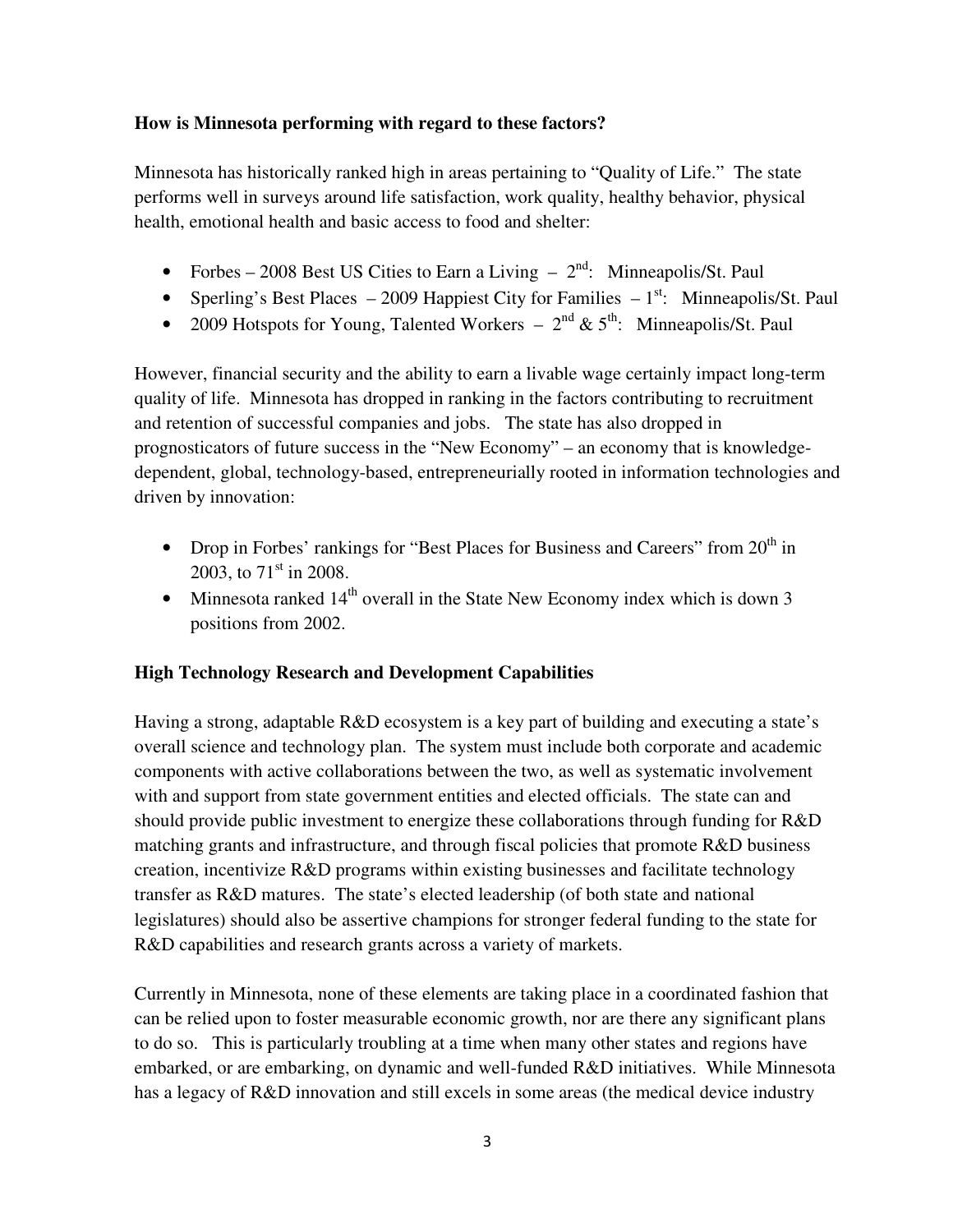remains relatively vibrant but vulnerable), the state is losing ground to other states and regions because of the lack of a coordinated vision and executable plan to ensure a world-class environment for innovative and commercializable R&D.

Current statistics include:

- Minnesota ranks  $6<sup>th</sup>$  in the area of "Industry Investment in R&D," but 43<sup>rd</sup> in the area of "Non-industry Investment in Research."
- Minnesota has no federal research labs in the state, and very few relationships with federal labs in other states.
- Minnesota has no significant research parks or R&D centers of excellence, nor are there any organized plans to create them.
- The medical technology industry is growing at a rate of 15 percent per year nationally, but Minnesota is barely participating in that growth.
- Biologic and biopharmaceutical products are converging with medical devices. Minnesota is not a leader in the convergence of these industries and is at risk of losing its dominant role in the device industry.
- Minnesota ranks  $25<sup>th</sup>$  for federal R&D expenditures at universities.

#### **Product and Process Innovation and Commercialization**

Research alone is insufficient to ensure success – tools, systems and public policies need to be developed to establish an entrepreneurial ecosystem in the state of Minnesota that will enhance innovation and facilitate commercialization of new technologies relevant to the state's core economic strengths. According to state economist Tom Stinson, the three most important factors for future economic success are productivity, productivity, and productivity. Particularly with the aging population and potential decline in workforce, advancements in S&T, workforce development and, ultimately, the introduction of new products and processes will be required to increase productivity and to improve upon our current standard of living.

Minnesota has been a strong leader in innovation as evidenced by the relatively high number of patents issued per capita but has ranked poorly at building companies around those innovations. The overall business culture of Minnesota is risk and investment averse and does not embrace entrepreneurs. Tax policies encourage successful CEOs and executives to exit the state resulting in significant loss of talent, experience, and potential investment capital. The state needs to develop the infrastructure – incubators, mentoring, and funding sources – to help entrepreneurs develop and commercialize the wealth of their ideas. Capital for new business formation is almost impossible to obtain. Unlike many states, Minnesota has no incentives for angel investors and no state funds for seed, early stage, or gap funding.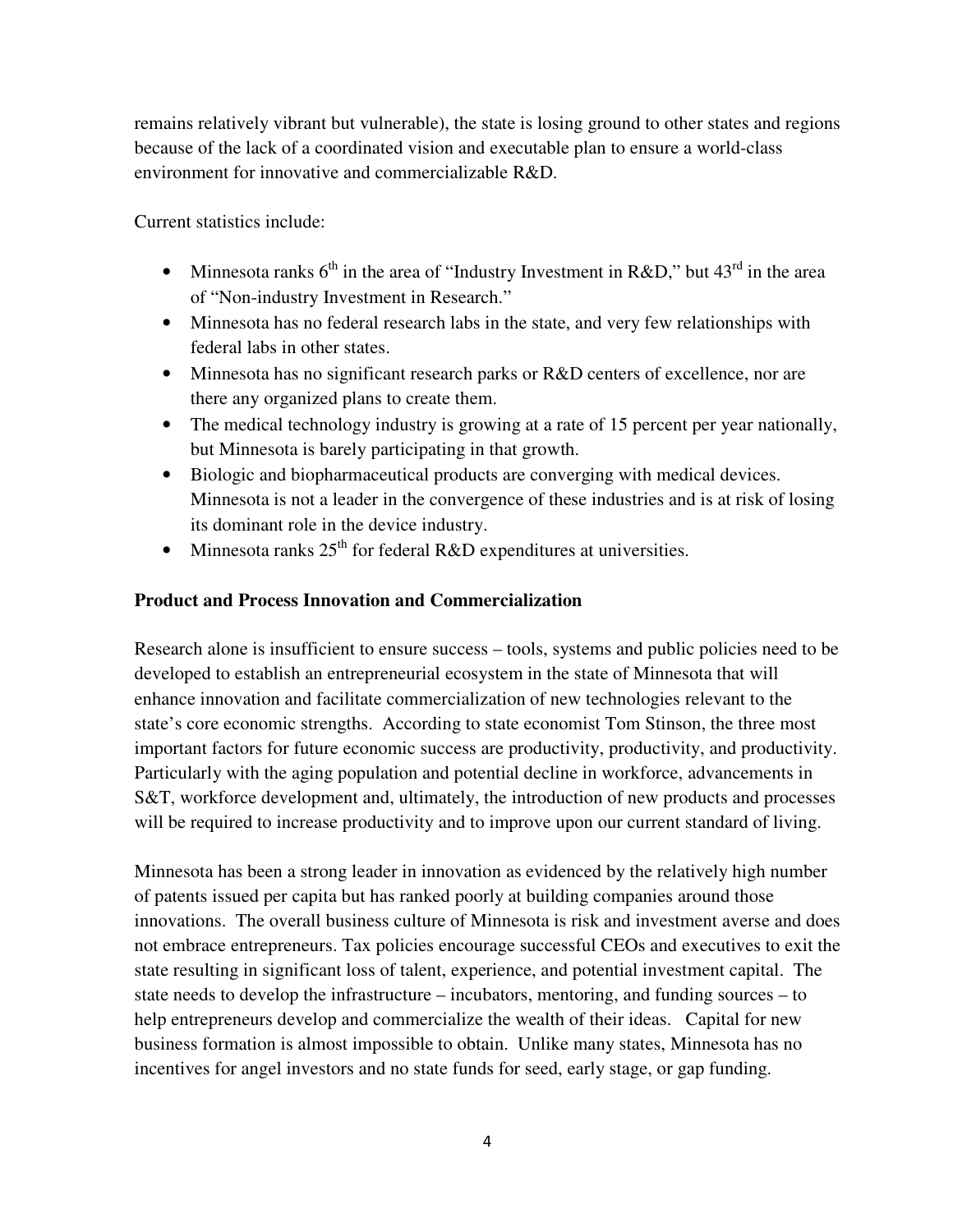Current statistics include:

- Minnesota ranked  $6<sup>th</sup>$  in patents per capita in 2008
- Minnesota ranked  $48<sup>th</sup>$  in new company formation in 2007
- Minnesota ranked  $43<sup>rd</sup>$  in the 2009 Small Business Survival Index
- Minnesota ranked  $23<sup>rd</sup>$  in the businesses created from university R&D
- Minnesota ranks  $28<sup>th</sup>$  in federal Small Business Innovation Research (SBIR) grants
- Minnesota ranks  $15<sup>th</sup>$  in venture capital (VC) investments
- Venture-backed firms have created more than 302,000 jobs in Minnesota
- Small businesses created 44 percent of new jobs in Minnesota from 1996 to 2005

### **High Technology Manufacturing Capabilities**

For decades Minnesota was a leader in the high-tech industry. UNIVAC employed 13,000 people and Control Data once had 15,000 employees here. As the computer industry matured and competition in the market expanded during the 1980s, the cost of manufacturing became a driving business imperative. The industry largely transitioned its manufacturing operations to lower-cost business locations out of state. Some of this was to take advantage of lower-cost labor. However, a significant factor was to take advantage of a more business-friendly environment. That shift in high-technology manufacturing base has largely remained unchanged in the two decades since. The few high-technology manufacturers that are located in the state are largely here due to the relative small size of their workforce and the critical dependency on close proximity of engineering talent to manufacturing operations for leadingedge technology products.

Today, Minnesota is a leader in the medical device industry. But recent trends in this area suggest that it is at risk as well for reasons essentially the same as those that contributed to the exodus of the computer industry to Silicon Valley. In May 2009, Medtronic announced it would be opening a major office in San Antonio, Texas resulting in the creation of 1,300 jobs there. While initially Medtronic plans on moving sales and support jobs to this office, the state is hopeful of possible future research and manufacturing opportunities. Judging by the programs and incentives available through Texas' state's S&T initiatives, identification of such opportunities seems very likely.

As of November 2009, it was projected that the manufacturing sector in Minnesota had lost nearly 43,000 jobs since the start of the recession. Without a clear strategy for rebuilding our high-technology manufacturing capabilities, it will be very difficult to compete both nationally and globally to regain those jobs.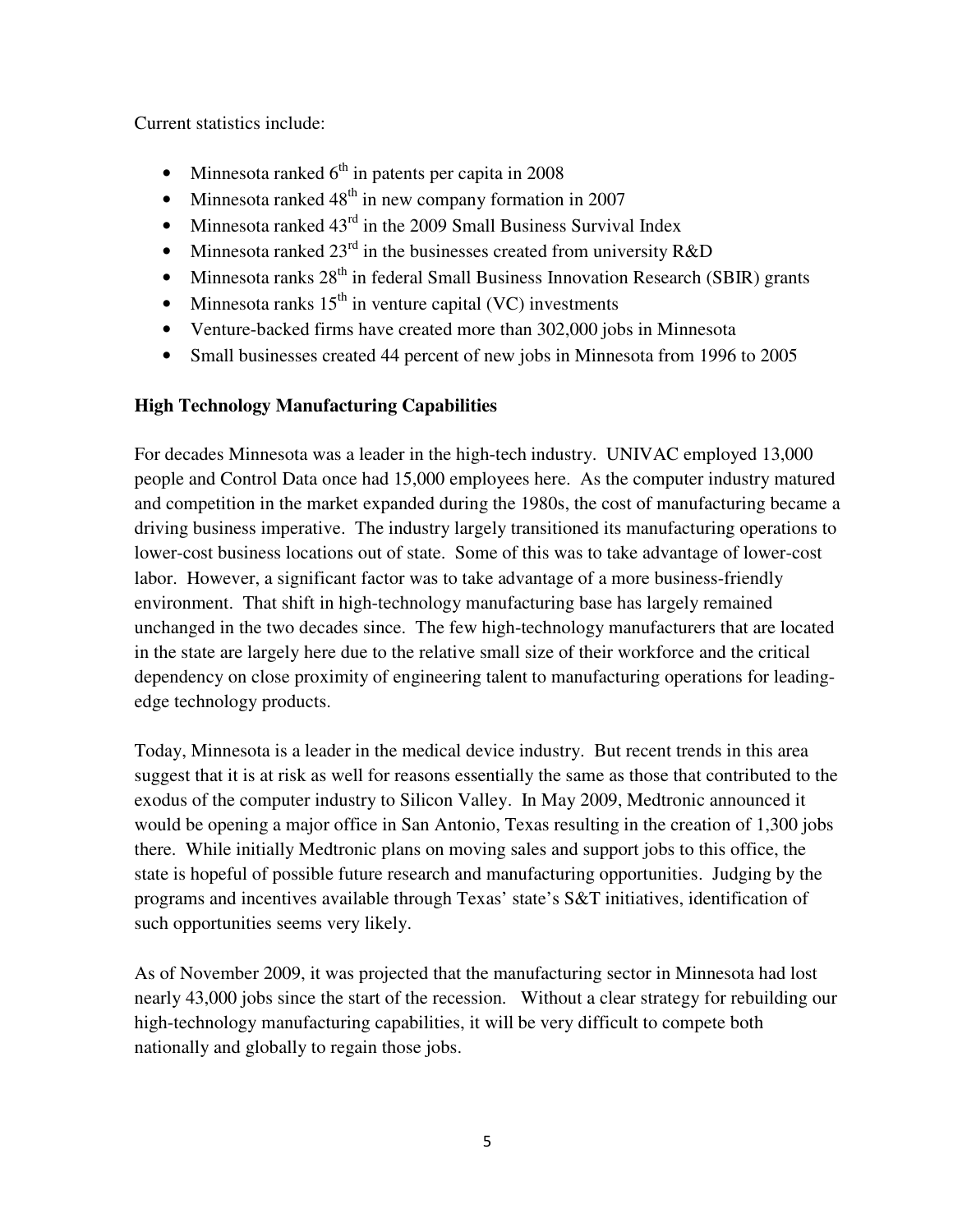#### **Science and Technology Business Environment**

Historically, Minnesota has attracted a diverse base of businesses and the headquarters of a number of Fortune 500 companies. The state is known for the strength of its medical device industry. While certain industry clusters are strong, the business climate and state public policies do not encourage innovation, expansion, and growth across all science and technology sectors. Minnesota has one of the highest corporate tax rates in the world. While Minnesota was the first to implement a state R&D tax credit, it has lagged behind other states in expanding this credit to encourage growth in science and technology companies. Unlike other states, Minnesota does not have the business support groups or significant state incentive programs to attract and recruit new business relocation into the state. As a result, job growth has not been strong and in 2007, for the first time in decades, Minnesota's unemployment rate exceeded the U.S. average.

Minnesota has been a science and technology leader in the past, but its stature among the S&T elite has suffered considerably over the past 10 to 20 years. The state has the basic resources needed to regain its leadership position but lacks the public/private commitment to build a strong S&T economy required to reach or exceed its former heights. A number of the state's businesses, trade associations, and academic leaders have recognized the need for a state-wide S&T strategy. Public policy is needed to establish the structure and funding for this longterm initiative which is critical to the economic growth of the state.

Current statistics include:

- 19 Fortune 500 companies were headquartered in Minnesota in 2009.
- Minnesota's combined state and federal corporate tax rate of 41.1 percent is the  $3<sup>rd</sup>$ highest tax rate in the world.
- Minnesota ranked  $30<sup>th</sup>$  in job growth from 2000 to 2007.
- There has been little to no growth in technology jobs in Minnesota from 2007 to 2008, and an 11 percent decline (16,000 jobs) since 2001.

#### **Science and Technology Workforce Preparation**

Minnesota has a long history of strong public investment in education, including in S&T areas, particularly in the K-12 system. That investment has been fairly generalized, however, and primarily directed at building awareness (through STEM education programs, for instance). What has been lacking is an overall plan that ties future S&T market projections to the workforce required and then targets specific investment and collaboration at all levels of education – K-12, college and advanced degrees, and trade skills. Few if any existing programs have established return-on-investment (ROI) measurements to gauge their efficacy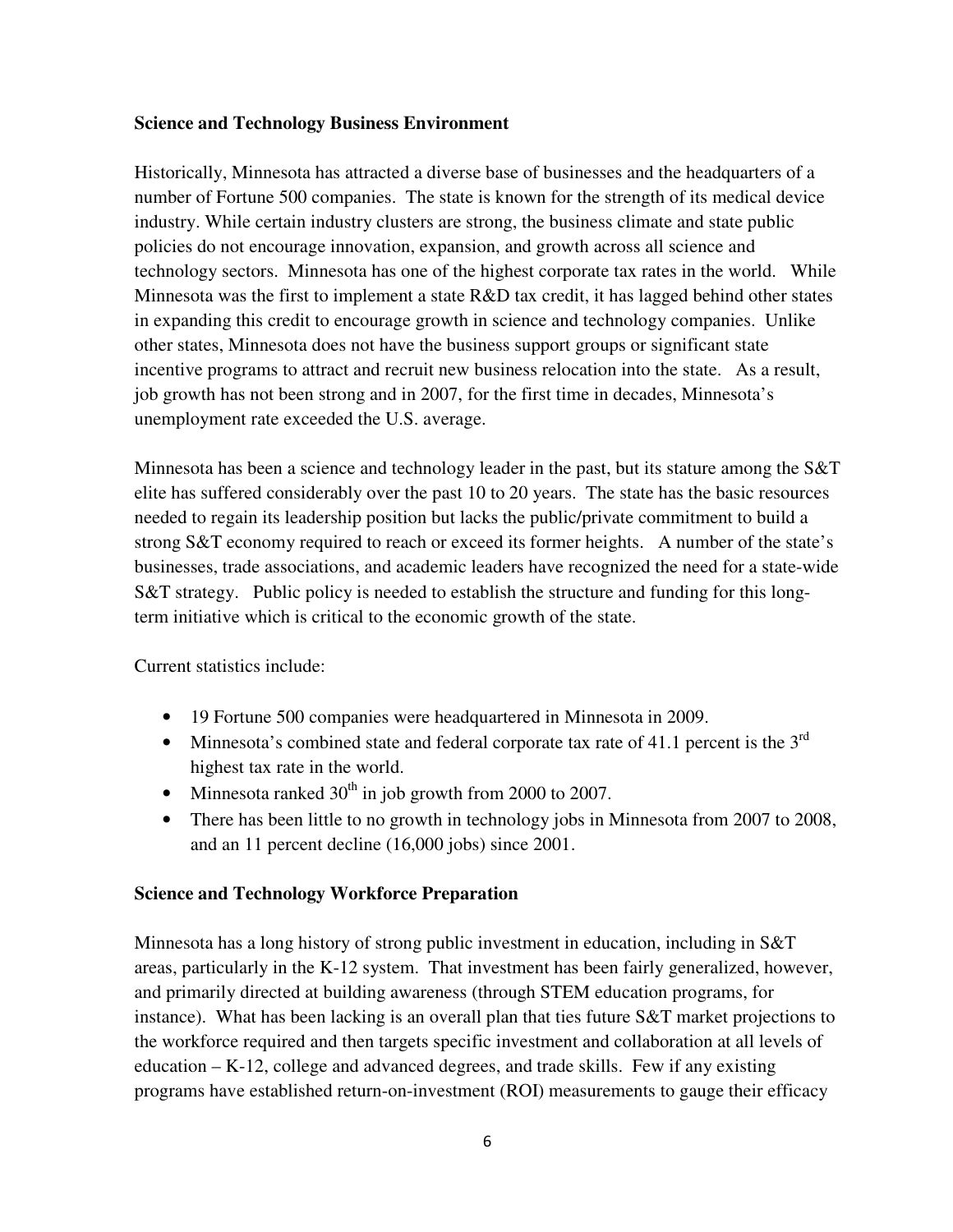over the long-term. Similarly, there is no systematic way in the state for public and private institutions to be able to adapt to the demographic and S&T trends that influence requirements for the workforce, including education programs, or recruiting and retention of talent at all levels of education, position and experience.

Current statistics include:

- Minnesota ranks fairly high in "Managerial, Professional, Technical Jobs"  $(7<sup>th</sup>)$  and "Workforce Education"  $(8^{th})$  but low in the "Immigration of Knowledge Workers"  $(31<sup>st</sup>)$ .
- Minnesota ranks  $18<sup>th</sup>$  in science and engineering doctorates awarded.
- Minnesota ranks  $13<sup>th</sup>$  in science, engineering and health graduate students.
- Between 2002 and 2008, Minnesota slipped in ranking for teaching technology in schools, from  $7<sup>th</sup>$  to  $28<sup>th</sup>$ .

## **Conclusion**

Minnesota faces a crisis of economic competitiveness, vis-à-vis other states and regions, and in the increasingly important *global* marketplace. The state was once recognized as a leader in innovation, particularly with regard to science and technology. The positive conditions that once existed for S&T leadership – an unfettered business environment, strong venture capital funding sources, coordinated public and private support for technology industries among them – are fading against a backdrop of their own legacy, unmodified for current conditions and unsupported by a future vision and plan.

In this environment, more importantly, there are three key elements missing, each of which is required to begin to put Minnesota back at the top:

- **First**, there is no consensus that a crisis of economic competitiveness actually exists, and as a result, no worthy plan to correct the crisis can be mounted;
- **Second**, Minnesota has no overall, coordinated S&T strategy or capital investment plans for the three key pillars of industry, academia and government to embark upon together, to regain its leadership; and
- **Third**, there is no permanent, overarching and accountable structure to create, fund and monitor that strategy and bring these pillars together and ensure a deliberative and measurable path to success.

In short, without an ambitious agenda that first recognizes the crisis for Minnesota's economic future, and then embarks on a systematic path to correct it, the state will continue to lose ground in key measures of economic success. Ensuring future success calls for vision,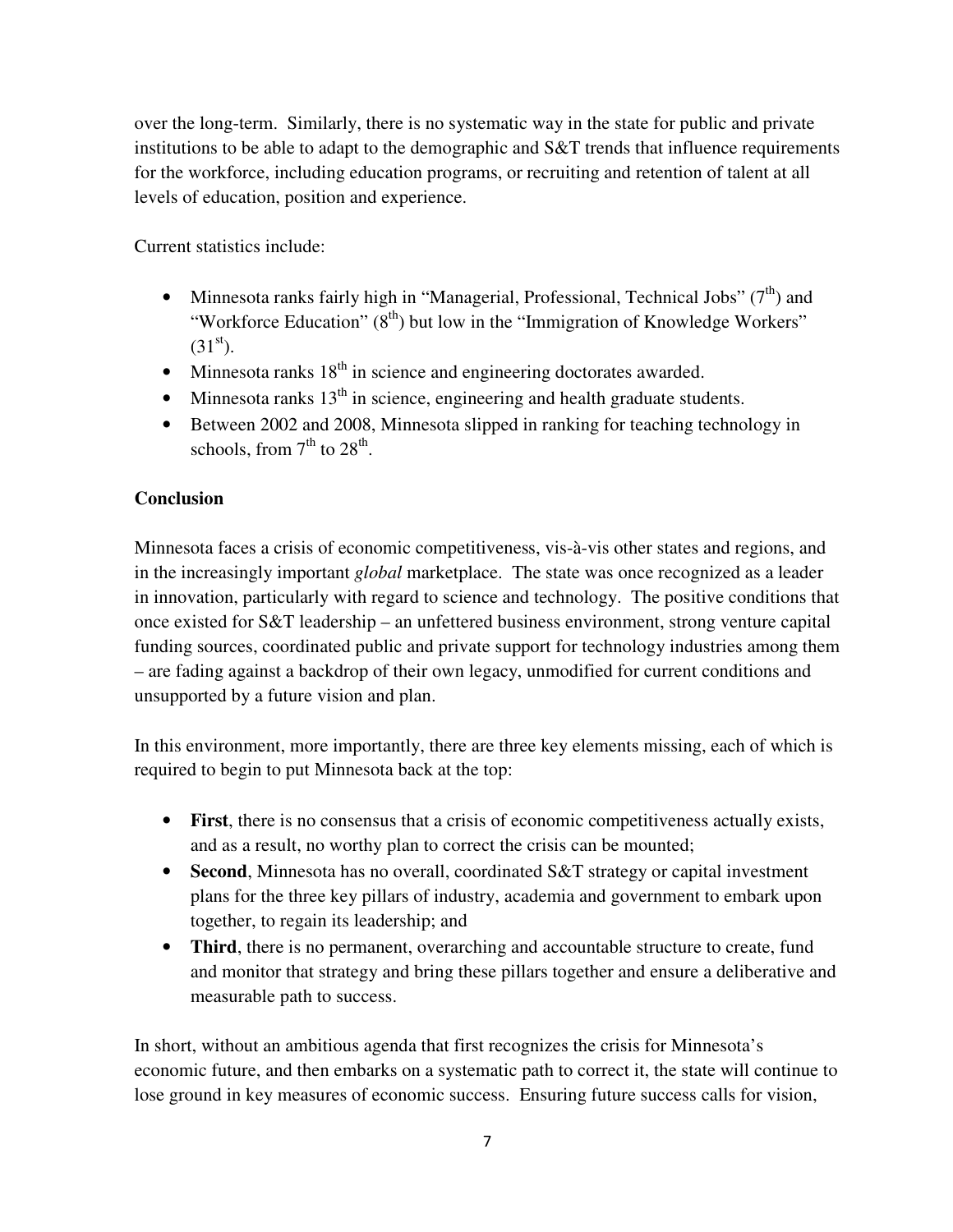investment and structure – and the patience to stay the course for the long term. Even with ambitious and immediate funding, it would take years to see measurable results, but the results would indeed be measurable and sizable, as evidenced by other states that have done so during the past decade. The purpose of this report is to suggest legislation and other public and private actions and investment for an ambitious and energetic plan to bring Minnesota back to the top, nationally and globally, in science and technology leadership.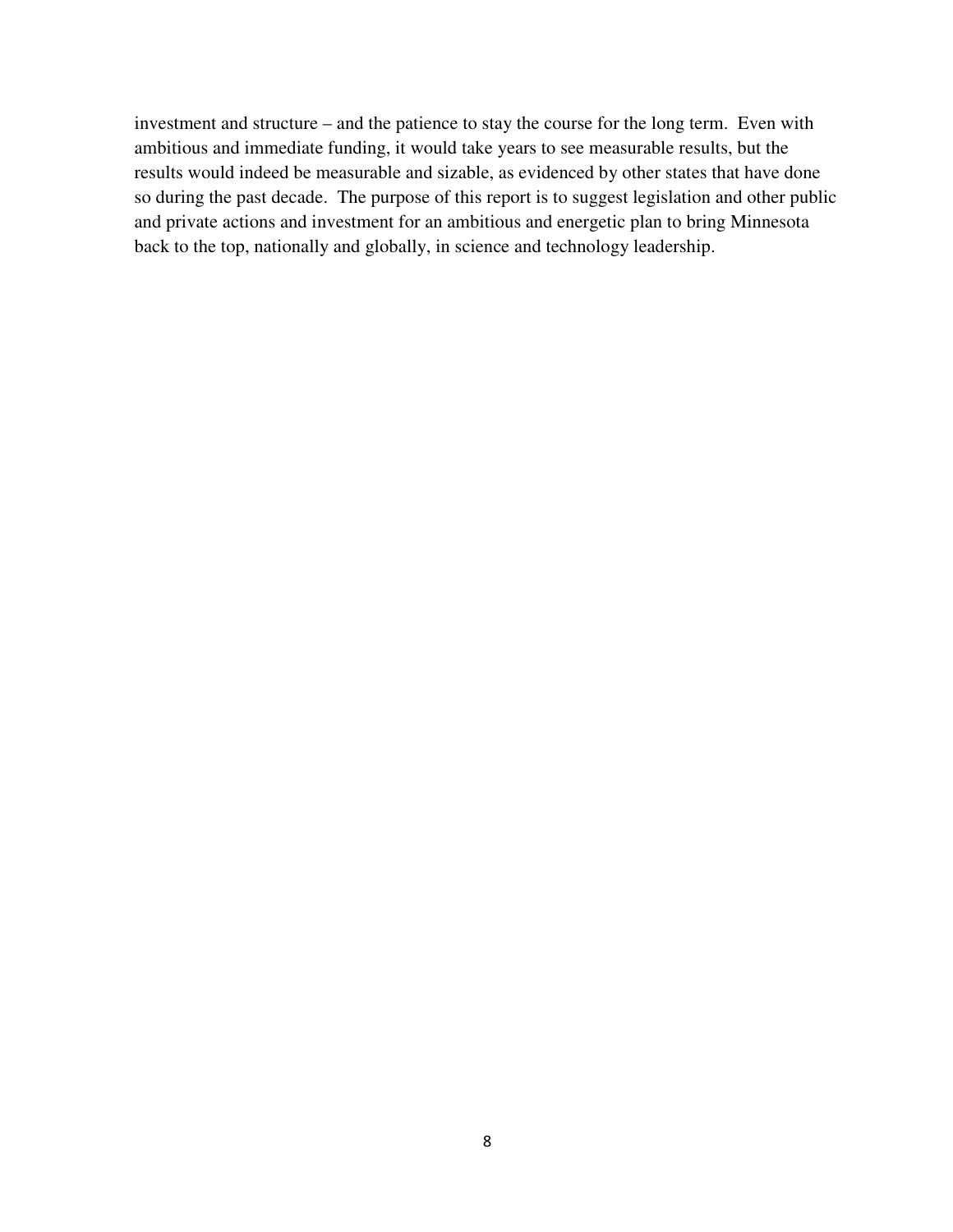# **RECOMMENDATIONS Key Legislative Priorities for the 2010 Legislative Session**

## **#1 Priority: Create and fund a permanent structure for science and technology strategy and oversight, collaboration and planning**

The permanent structure should be a major, multi-year science and technology initiative to support education, research, and business development essential to keeping Minnesota competitive in the new knowledge economy and creating jobs. It will be a private-public partnership designed to leverage state investments in science and technology, based on best practices from programs started in dozens of states and countries. Our recommendation is that this structure be enduring over the years, spanning biennial budget processes and partisan political changes.

As outlined in this report, the governance structure for the overall initiative would include a commission of nine members with corporate representation, having fiduciary and strategic responsibility for the initiative. The Commission would be supported by an Advisory Board, very similar in composition to the science and technology economic development committee which has prepared this report and these recommendations, but perhaps with broader privatesector representation. Currently, the makeup of the committee calls for six CEOs and four trade organization representatives; all sizes of businesses should be represented with heavy focus on serial entrepreneurs with multiple business startup experience. Furthermore, the four representatives from trade organizations should be represented on the Advisory Board – by senior representatives of their organizations, preferably C-level executives. Institutional participation mandated by the current legislation should be continued under the new structure, with provisions that guarantee access, where legally and practically possible, to the key science and technology players within these institutions when deemed appropriate by the Advisory Board. The Committee also asks that the Legislature formalize union representation on the Advisory Board, and stipulate that the BioBusiness Alliance of Minnesota have a seat on the advisory committee, due to the close relationships among the technologies and the necessary supporting disciplines.

In this legislative session we recommend that the Legislature formalize appointment of the Advisory Board and assign it the responsibility of developing a comprehensive S&T economic development plan for consideration by the Legislature in time to permit implementation of the plan with an effective date of July 1, 2011. We believe that appointment of the Commission can await completion of a formal, detailed programmatic description and appropriation of funds to support implementation of the Minnesota Science and Technology Initiative. In the meantime, the Advisory Board, co-Chaired by the Commissioner of DEED and one non-governmental member of the committee to be elected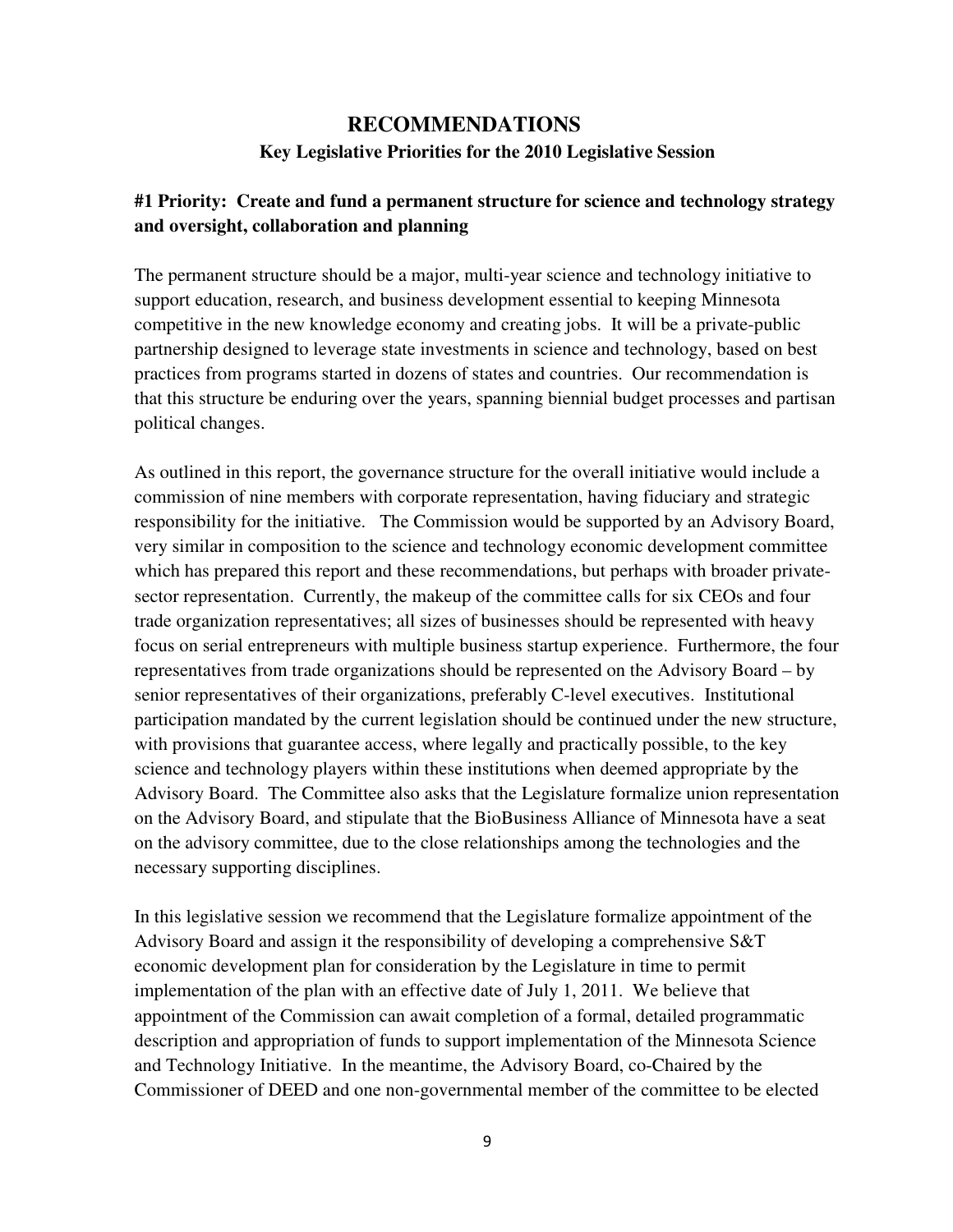by the membership, would function as the governing body for the initiative. The Committee recommends that \$500,000 be appropriated to enable staff support in the form of paid, nonpartisan professionals who are charged with supporting the Advisory Board in the creating and maintaining a plan that will lead to Minnesota's science and technology leadership.

## **#2 Priority: Provide tax incentives to encourage research and development and investment in innovation**

Innovation will be a key factor in leading Minnesota out of the current economic crisis and will be increasingly critical to developing a strong economy going forward. Start-up companies provide job growth and develop products/systems which improve productivity and broaden the economic base.

- One of the most difficult aspects of starting a business is the lack of available capital. Unlike many states, Minnesota does not have an angel tax credit to encourage investment in start-up companies. In addition, the high capital gains tax rate encourages business people and entrepreneurs to leave the state once they have been successful. As a result, the state loses both the financial resources and intellectual know-how that these people could use to help other start-up companies succeed. The Committee urges legislative implementation of the angel investment tax credit proposals that are surfacing this session.
- The Committee also recommends expansion of the research and development tax credit. This should expand the eligibility for companies to receive these breaks; and provide truly bold, meaningful investments that energize companies, not provide meager credits at the margins. A refundable R&D tax credit would provide these small, start-up companies with additional capital during their early formation when capital is most important, given that most companies experience net losses in their early years and cannot benefit from the current R&D tax credit.

## **#3 Priority: Fund mechanisms that attract - and retain - technology companies, and technology-oriented individuals, to Minnesota**

Minnesota should encourage the potential for "bold" actions that include targeting key companies and technologies that fit the state's S&T profile, and empower it to offer sizable incentives that have real impact. A number of states have programs/funding to attract or retain businesses in their states. With the high corporate tax rate in Minnesota, it is difficult to get companies to expand or move into the state. While a relatively large number of Fortune 500 companies currently headquarter in the state, many have chosen to build manufacturing, customer service, or expansion facilities in other locations. Companies often turn to "site selection" professionals to help with this process. Such consultants routinely submit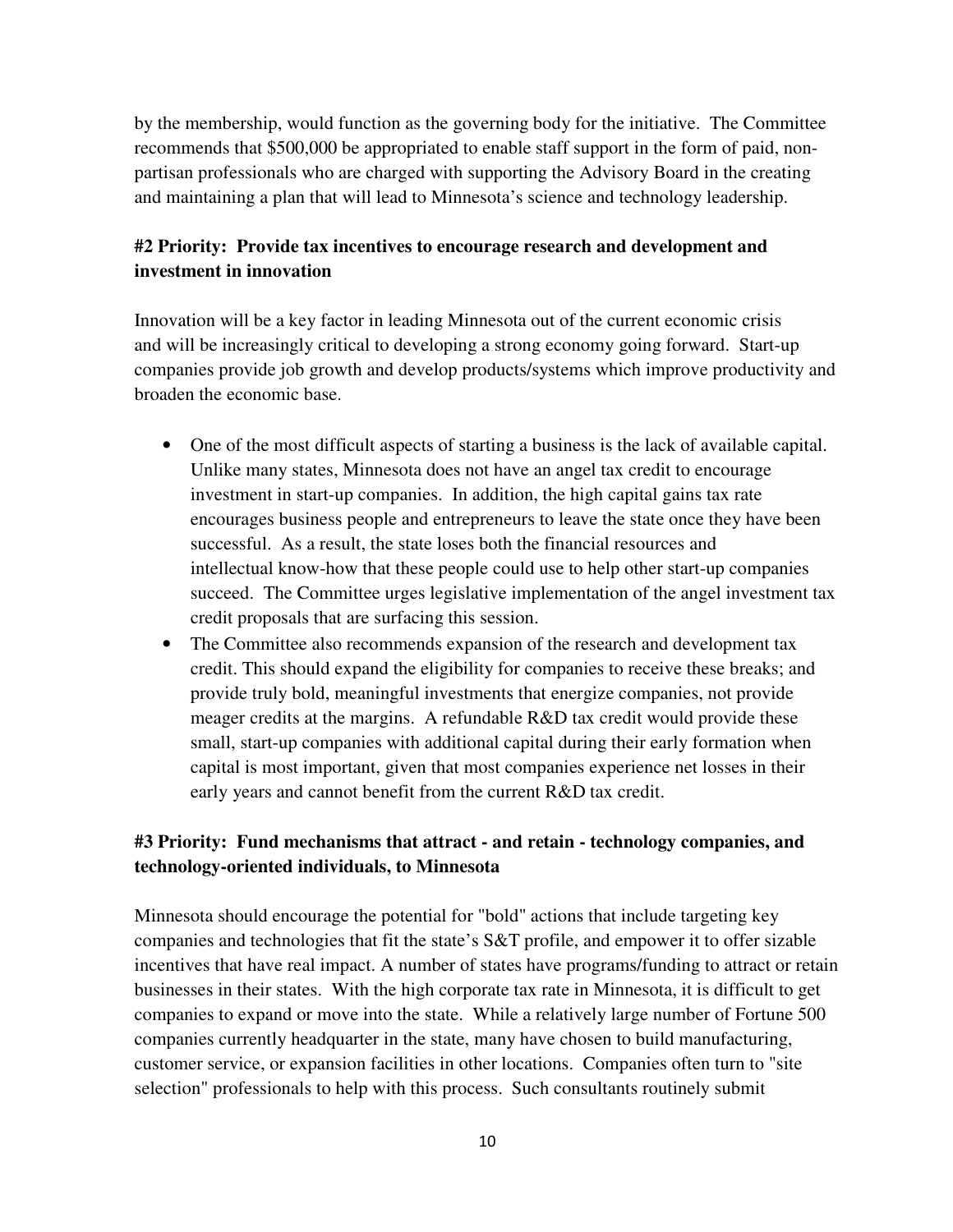information to states regarding their clients' plans and seek an "offer letter" from the state that stipulates what might be provided as incentives to relocate. Minnesota does not have significant programs or tax credits to attract companies or to market the state as a desirable location for new or expanded businesses. As a result we often cannot be responsive or effective in creating competitive re-location packages. Lacking these incentives, Minnesota is not perceived as a state that is particularly easy to work with regarding the site selection process. Minnesota also requires funding to aggressively market Minnesota for new business investment.

#### **#4 Priority: Create a small business investment program which uses insurance money for early-stage investment, known generically across the country as CAPCO**

A number of states have implemented programs which provide tax credits to insurance companies if they invest money in managed investment funds (venture funds) for the purpose of investing in start-up companies. In exchange for the investment, the insurance company receives a tax credit against their insurance premium tax. Originally called CAPCO (Certified Capital Companies) programs, most states have modified the program such that the funds are still managed by professional venture capital firms but additional restrictions are placed on the fund managers with regard to the type of companies they can make investments in, the type of investments made, how quickly they must invest the funds, and the payment structure to the fund managers (management fees and returns/carried interest). Most states apply the tax credit to insurance premium tax in the future (eg. starting 4 years out with 20% credit for the next 4 years). Minnesota must develop, market, and implement a CAPCO-type investment incentive program that will help level the playing field when it comes to support for new start-up companies.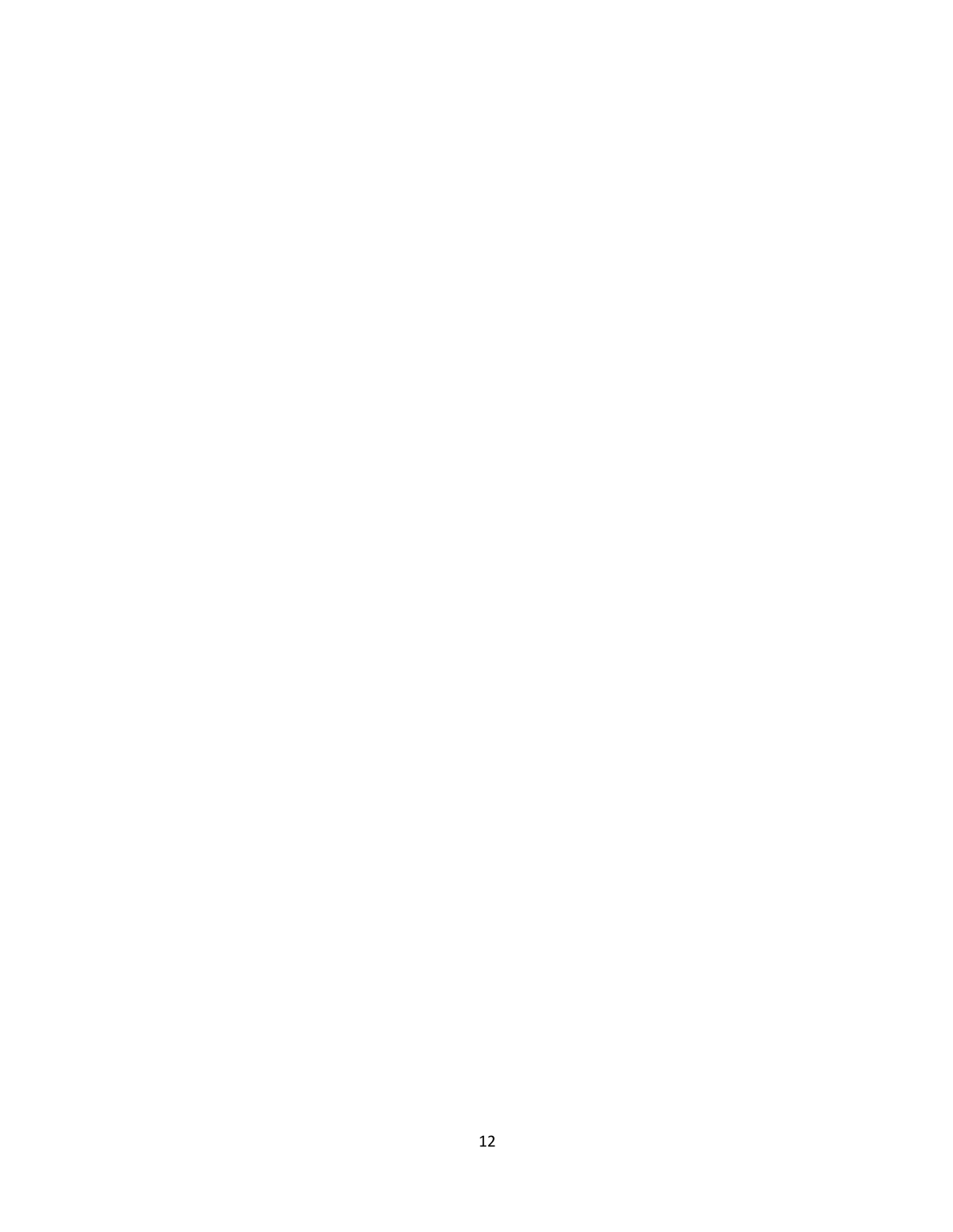## **The Minnesota Science and Technology Initiative**

#### **Governance Structure**

#### **Proposed Long-term Structure**

The Minnesota Science and Technology Initiative will be governed by a nine-member Commission legislatively comprised of three state officials and six regional representatives appointed by the Governor (2), the House (2) and the Senate (2). The Commission will be responsible for the allocation of funds appropriated by the Legislature to support programs and activities associated with the Initiative and for evaluation of the effectiveness of individual S&T strategies included in the Initiative.

# **Minnesota Science and Technology Initiative Minnesota Science and Technology Commission (9 members, fiduciary)**

**Minnesota Science and Technology Advisory Board (16 members, Advisory)** 

In addition to the Commission, there will be appointed a 16-member Advisory Board to provide guidance to the Commission. The members of the Advisory Board will represent leaders from industry, academia, and government. The Advisory Board will advise on strategic planning and general management and coordination of programs associated with the Initiative. In addition to providing general advice to the Commission related to Initiative programs and objectives, the Advisory Board's responsibilities would include recommendations of strategic areas for S&T investments, recommendation of additional programs to support the Initiative's overall economic development objectives, selection of specific programs and grantees for support from program funds authorized by the Advisory Board and on-going assessment of the effectiveness of programmatic elements according to metrics identified by the Commission.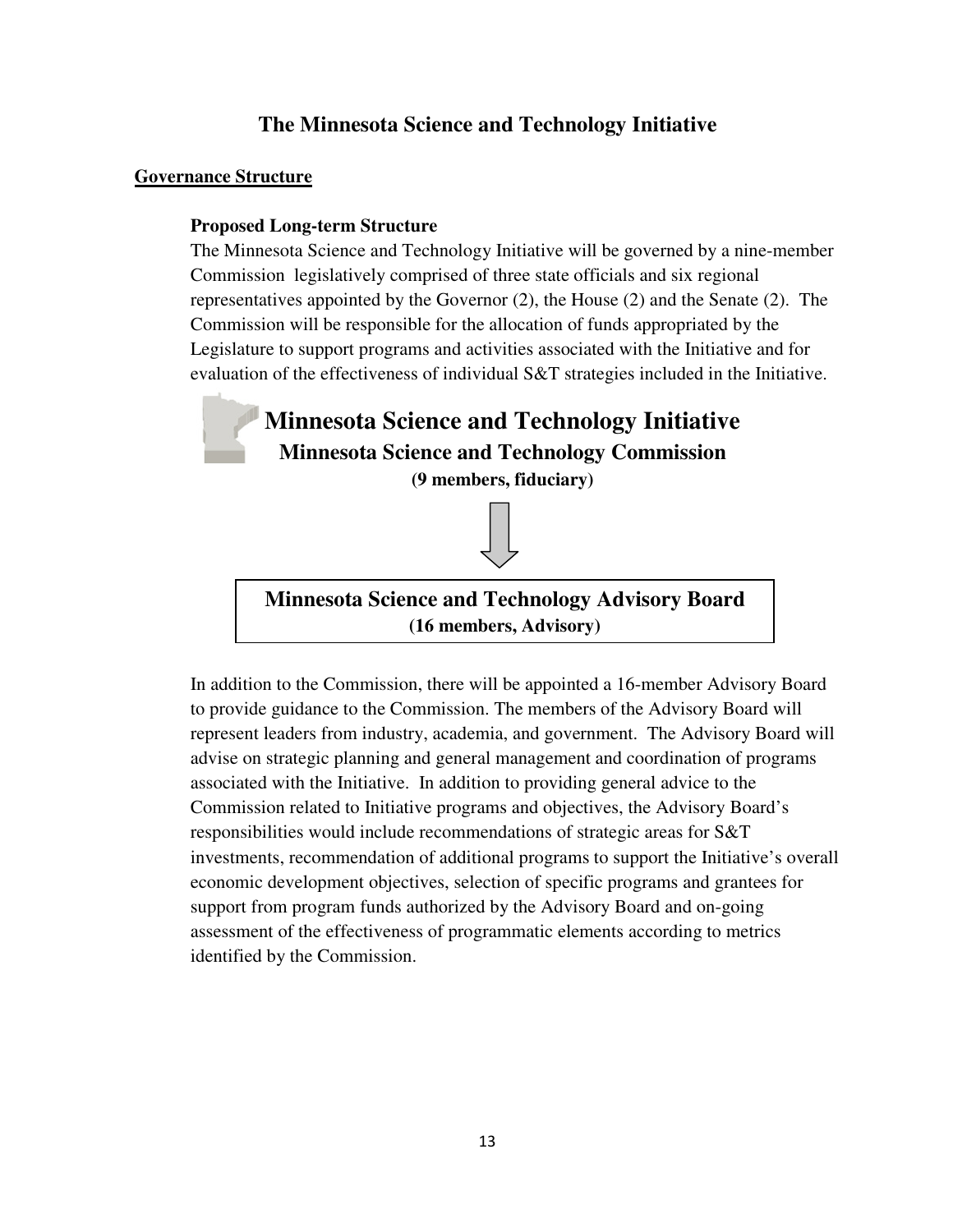#### **Proposed Initial Governance Structure**

To prepare the Minnesota Science and Technology Initiative's strategic plan, to include initial recommendations for specific programs, funding levels and operating principles, we recommend that the Legislature formally authorize appointment of the Advisory Board, delaying appointment of the Commission until plan implementation. The Legislature should charge the Advisory Board with responsibility for fully developing the programmatic elements of the Initiative, in consultation with appropriate stakeholders throughout the State, with the expectation that a comprehensive plan will be presented for legislative consideration in time for full funding consideration and implementation of the Initiative by July 2011. To expedite plan development and take advantage of the extensive groundwork already completed in preparation of this report to the Legislature, we recommend the current committee be re-appointed as members of the Advisory Board. Board composition may be augmented to ensure appropriate expertise, but continued involvement of those existing committee members would prove beneficial to the development of a plan in the time suggested in this report. As indicated in Priority Item #1 in the previous section, we recommend that the Legislature formalize union representation on the Advisory Board, and stipulate that the BioBusiness Alliance of Minnesota have a seat on the Board, due to the close relationships among the technologies and the necessary supporting disciplines.

It is essential that the work of the Advisory Board be supported by dedicated staff assigned to the Board and supervised through the Office of Science and Technology in the Department of Employment and Economic Development. Providing staff to these volunteer committees will be critical to ensure that adequate research and analytical support is available to inform program design. For the initial Advisory Board work, we recommend a legislative appropriation of \$500,000 to support the necessary staff work, research, consultation with national or international experts, limited travel and materials required for development of the formal program description.

#### **a) Staff**

Two staff – New staff dedicated to and reporting to Advisory Board; advisory board evaluates, assigns and directs staff activities.

#### **b) Co-Chairs**

The Advisory Board would be co-chaired by the DEED Commissioner and one non-governmental member of the Advisory Board.

#### **c) Advisory Board Composition**

We recommend that the Legislature authorize the continuation of the current committee, as described in M.S. 116J.658, with the addition of representation from organized labor and the BioBusiness Alliance, as noted above. During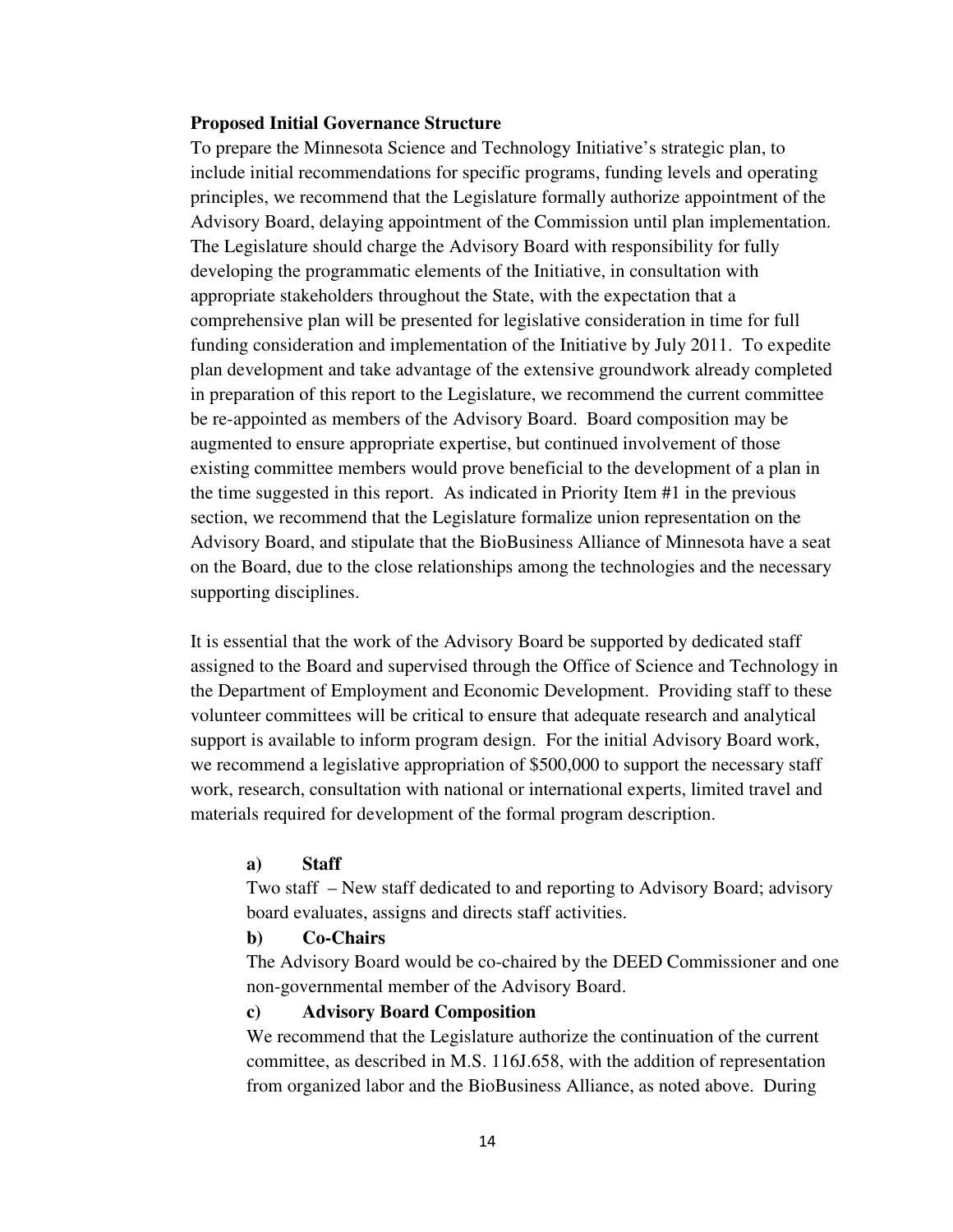the developmental phase of the Initiative consideration should be given to possible additions or changes in membership in order to ensure that the Advisory Board composition is best suited to assess statewide S&T needs and opportunities for consideration in planning the Minnesota Science and Technology Initiative.

#### **Program Elements**

Although the ultimate Minnesota Science and Technology Initiative must include specific programmatic elements of critical strategic relevance to S&T economic development opportunities for Minnesota, in developing formal elements for inclusion in a comprehensive plan the Advisory Board should thoroughly consider the elements or programs listed below, all of which are integral elements in S&T initiatives launched by over 25 states reviewed as part of this report.

This is not an exhaustive list, and any number of other opportunities or ideas should be considered by the Advisory Board. We cannot over-emphasize the importance of the need for a comprehensive, coordinated portfolio of programs to support S&T economic development including: early-stage research and discovery, R&D, investment strategies, commercialization, workforce development, company formation and job creation. Based on our efforts to date, we believe that the programmatic elements listed below (including a brief description of what these elements typically represent) are an important starting point in the identification of a full-spectrum program.

#### **Research and Innovation**

#### • **Research Innovation Grants**

Grants to advance major research initiatives that will positively impact Minnesota's economic development and provide long-term improvements in the State's technology base. Projects are to be collaborations among Minnesota higher education institutions, non-profit research organizations, and Minnesota companies in the areas of relevance to Minnesota's economic base. Focus on projects primed for commercialization.

#### **World-class Infrastructure**

• **New Centers of Excellence Programs** 

Support large-scale world-class research and technology development platforms designed to accelerate the pace of Minnesota commercialization; collaborations among Minnesota higher education institutions, non-profit research organizations, and Minnesota companies.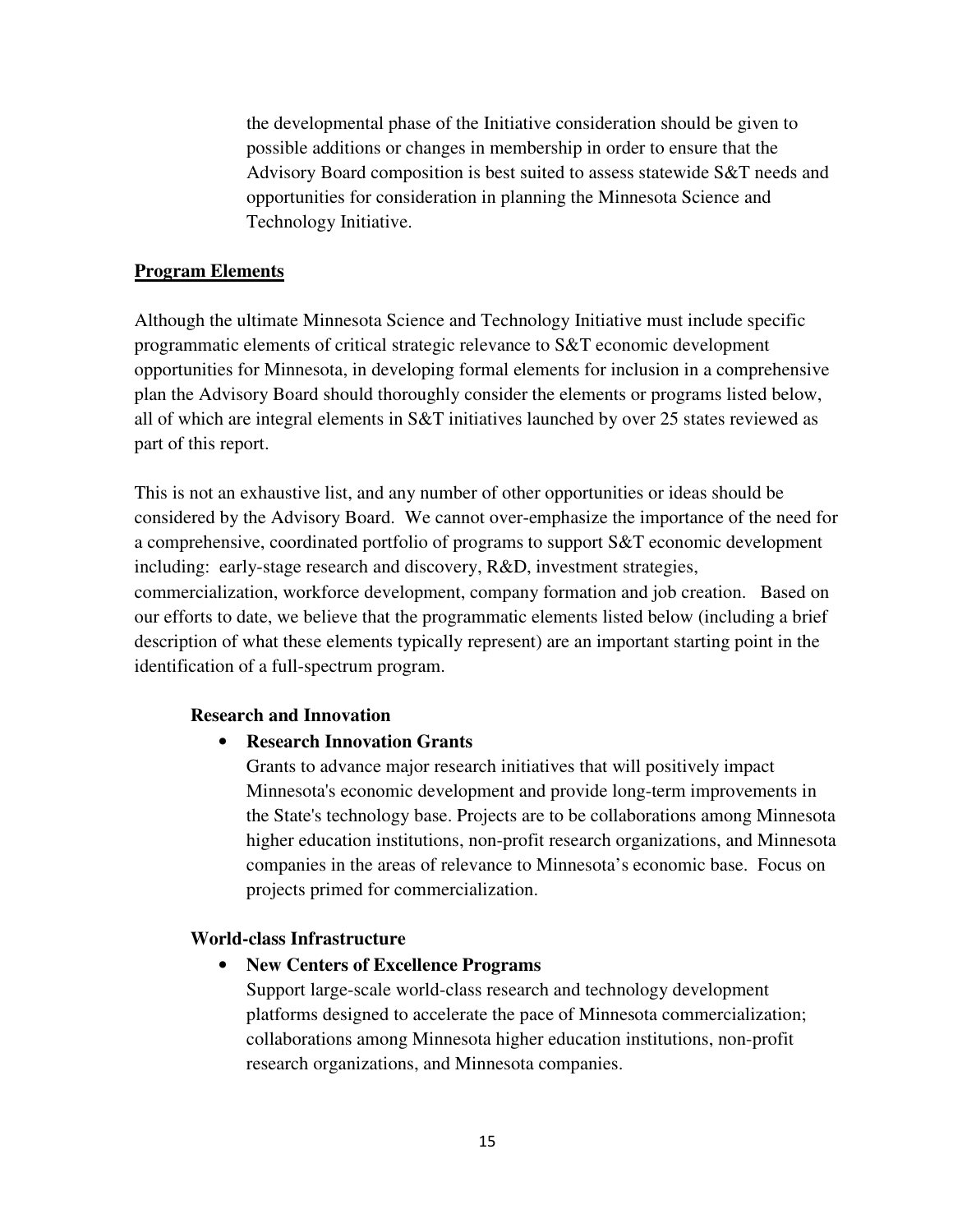#### • **Centers of Innovation in Science and Technology**

Grants to assist Minnesota organizations win competitions for large R&D Centers funded by the federal government, industry, foundations, and other sponsoring organizations.

#### • **Commercialization Platforms**

Grants to support specifically-defined, near-term commercialization projects requiring major capital acquisitions and improvements at Minnesota higher education institutions and non-profit research organizations. Projects must involve one or more Minnesota companies.

#### **World-class Talent and Workforce**

#### • **Research Scholars Program**

Public/private partnership to provide aggressive investment in the recruitment of senior research talent from outside Minnesota and related facilities and equipment, in one or more of the state's targeted technology/research focus areas.

#### • **Workforce Development**

Funding to support specific programs designed to build, train, re-train and otherwise strengthen the capabilities and capacities of Minnesota workforce to insure availability of a world-class talent pool to support sectors of the economy aligned with the needs of Minnesota companies.

## • **K-12 and Post-Secondary STEM Education & Experiences**  Provide support for STEM (science, technology, engineering, and math) education programs, advanced scientific and technical equipment, and internship opportunities to ensure a strong talent pipeline to fuel innovation and company growth.

#### **Investment Incentives**

#### • **Angel/Venture Investor Tax Credits**

Tax credits to encourage investments made in the establishment, growth or development of small high-tech companies with strong growth potential.

#### • **R&D Tax Credits**

Allow companies to take a credit against their state tax liability for qualified R&D expenditures in excess of some pre-determined base amount – encouraging increased investments in innovation.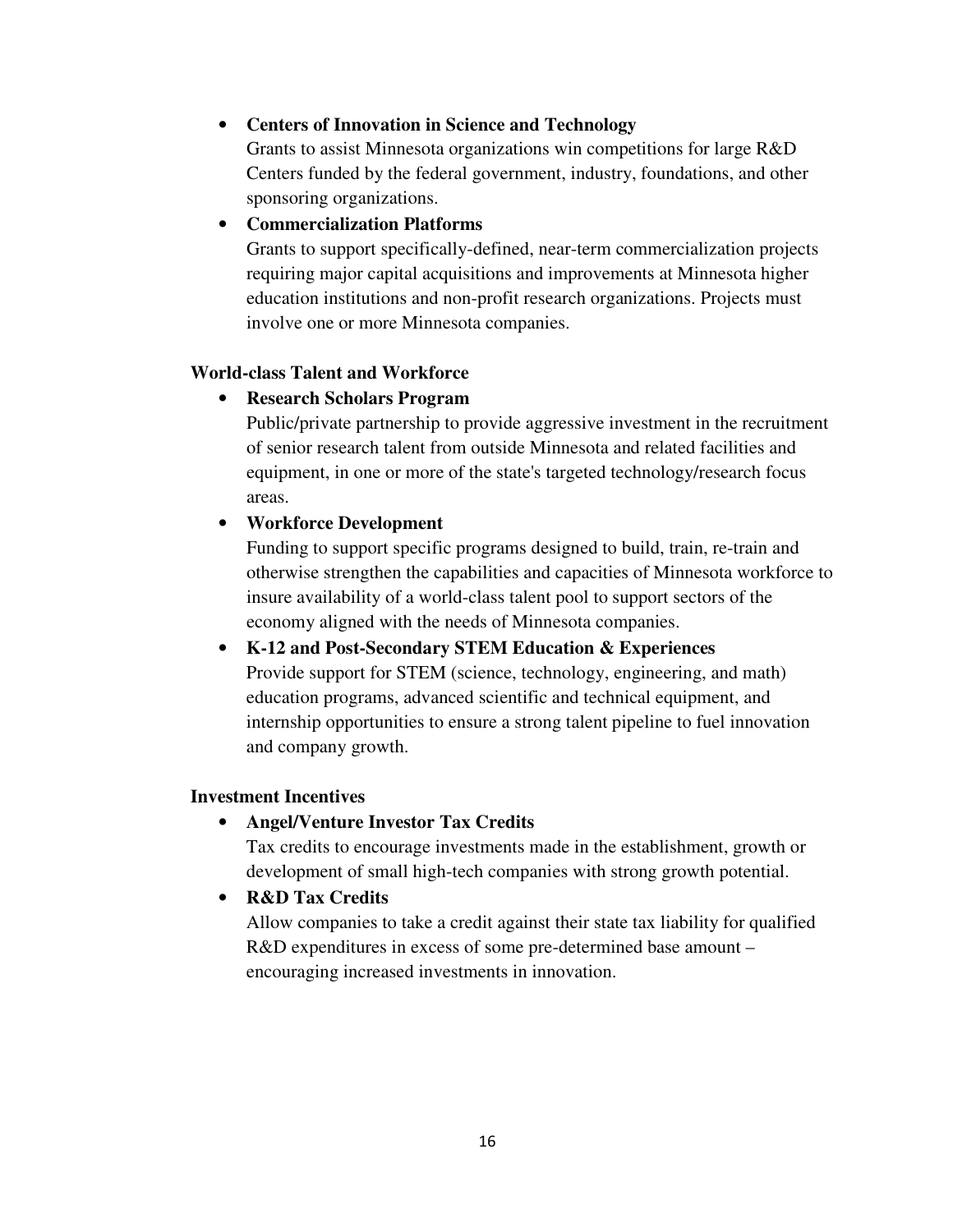#### **Business Recruitment and Support Networks**

• **Small Business Innovation Research (SBIR/STTR) Matching Grants and Proposal Assistance** 

Improve the commercial viability of technologies developed through federal Small Business Innovation Research (SBIR), Small Business Technology Transfer (STTR) and Technology Innovation Program (TIP).

- **Bridge ("The Gap") to Success Program**  Provide funding for promising technologies early in the commercialization pipeline to support continued R&D to enhance the ability to attract investor support; "bridge the gap or valley of death" support.
- **Business Recruitment & Support Networks**

Provide funding for a vital network of business support groups that would function to recruit new business relocation into the state, provide analysis of opportunities and gaps for relevant sectors of importance to the state's economy. Example: BioBusiness Alliance of Minnesota's Business Resource Network (BRN).

#### **Outcome Measures**

Results of the Minnesota Science and Technology Initiative need to be measured. A full set of metrics will be developed by the Commission. The following are examples of potential measurements that could be employed.

- State funds expended
- State funds leveraged
- Venture capital funds invested
- National research dollars awarded
- Jobs created and retained
- Companies started
- Return on investment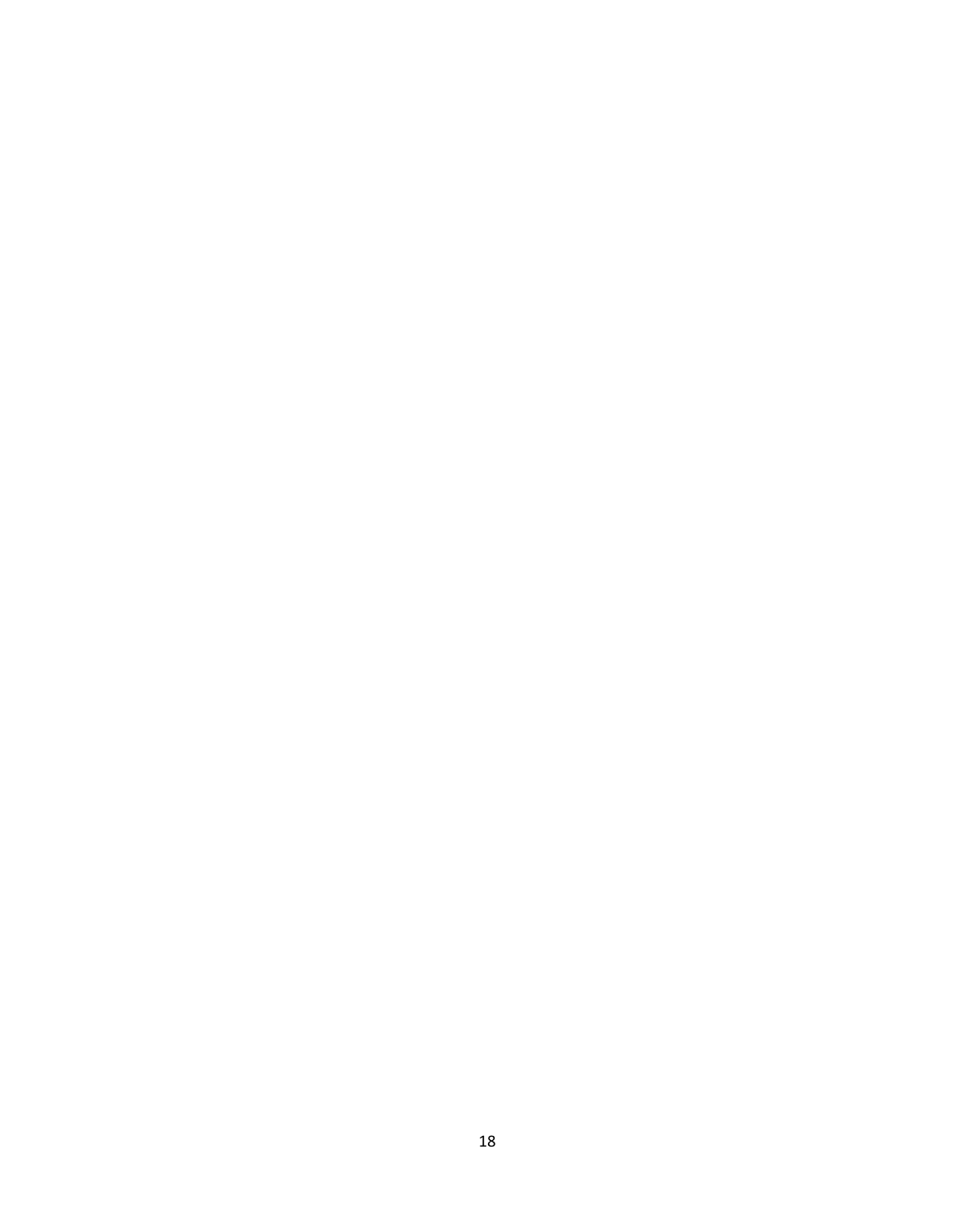## **APPENDICES**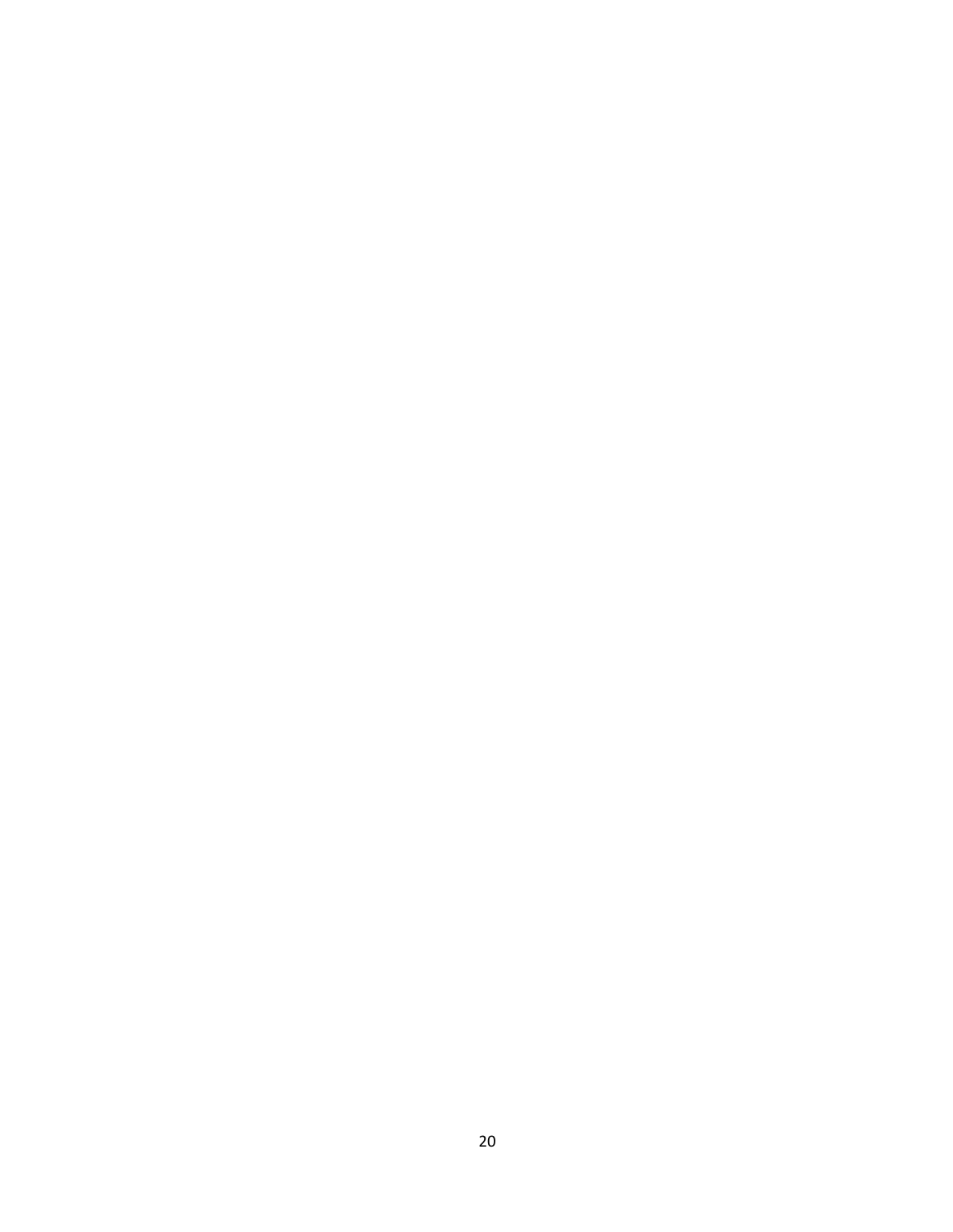# **Organization of the Minnesota Science and Technology Economic Development Project**

The authorizing legislation stipulated the selection of a high-caliber, public-private committee to implement the project, with specific mention of several important institutions. A list of the members and the organizations that they represent is on the following page. The membership was designed to represent private firms, investment professionals, higher education, and trade organizations.

The enabling legislation designated the Commissioner of Employment and Economic Development to lead the project. Commissioner Dan McElroy worked with appropriate institutions and DEED staff to develop candidates for the membership. Dan Mallin, managing partner for Magnet 360, has served as co-chair.

In four meetings from the fall of 2009 through early January 2010, there have been slight modifications in membership. By acclamation, the committee added a union member, Jim Nimlos, representing the AFL-CIO, because union representation was critical to fulfilling the science and technology workforce expectations for the committee. Also, after the committee began to meet, Robert Thurston, President of Thurston Genetics in Olivia, withdrew due to work and travel obligations.

All meetings have been in St. Paul, but the committee has made available call-in capabilities for all but one meeting for those members unable to travel to St. Paul. All the meetings of the committee have been open to the public and each has drawn some attendance by interested parties; time permitting, guests at the meetings have been encouraged to engage with the committee.

The committee has met four times since last fall. Its early discussions focused on identifying the state's strengths and weaknesses in Minnesota's science and technology policy and programs, developing a vision and goals for Minnesota, reviewing models for governance that would ensure Minnesota achieves or maintains leadership in science and technology, and determining if there are immediate science and technology actions the Minnesota Legislature should take that would advance the committee's goals. Subcommittees formed around these topics which allowed the committee to work efficiently and quickly to come to where we are today.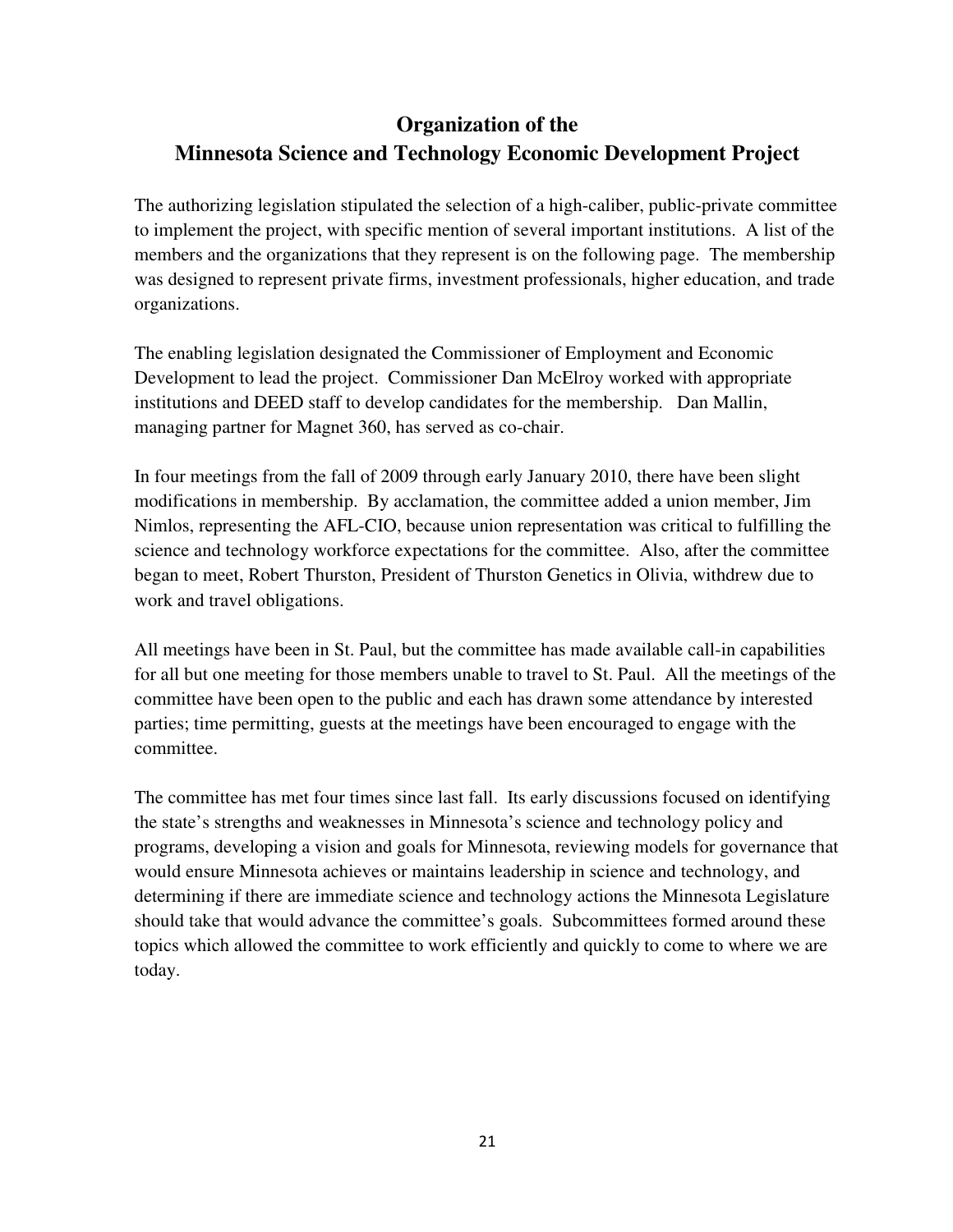# Minnesota Science and Technology Economic Development Project **Committee**

| State of      | Dan McElroy                            | Commissioner             | MN Dept of            |
|---------------|----------------------------------------|--------------------------|-----------------------|
| Minnesota     | Commissioner                           |                          | <b>Employment and</b> |
|               | MN Dept of Employment and              |                          | Economic              |
|               | <b>Economic Development</b>            |                          | Development           |
|               | 332 Minnesota Street, Suite E200       |                          |                       |
|               | St. Paul, MN 55101                     |                          |                       |
|               | Telephone: 651-259-7119                |                          |                       |
|               | Dan.mcelroy@state.mn.us                |                          |                       |
| University of | Dr. Tim Mulcahy                        | Vice President for       | University of         |
| Minnesota     | Vice President for Research            | Research                 | Minnesota             |
|               | University of Minnesota                |                          |                       |
|               | 419 Johnston Hall                      |                          |                       |
|               | 101 Pleasant Streets S.E.              |                          |                       |
|               | Minneapolis, MN 55455                  |                          |                       |
|               | Telephone: 612- 624-5054               |                          |                       |
|               | Mulcahy@umn.edu                        |                          |                       |
| MnSCU         | Dr. Gail O'Kane                        | System Director for      | Minnesota State       |
|               | MN State Colleges and Universities     | Education-Industry       | Colleges and          |
|               | <b>Wells Fargo Place</b>               | Partnership              | Universities          |
|               | 30 7 <sup>th</sup> Street E; Suite 350 |                          | (MnSCU)               |
|               | St. Paul, MN 55101-7804                |                          |                       |
|               | Telephone: 651-282-5514                |                          |                       |
|               | Gail.okane@so.mnscu.edu                |                          |                       |
| Mayo Clinic   | Dr. Eric Wieben                        | Director, Mayo Clinic    | Mayo Clinic           |
|               | Mayo Clinic                            | <b>Genomics Research</b> |                       |
|               | Dept of Advance Genomics               | Center                   |                       |
|               | 200 First Street SW                    |                          |                       |
|               | Rochester, MN 55905                    |                          |                       |
|               | Telephone: 507-284-8417                |                          |                       |
|               | Wieben.eric@mayo.edu                   |                          |                       |
| MN High Tech  | <b>Todd Hauschildt</b>                 |                          |                       |
| Assoc         | Telephone: 612-803-3697                |                          |                       |
|               | toddhauschildt@me.com                  |                          |                       |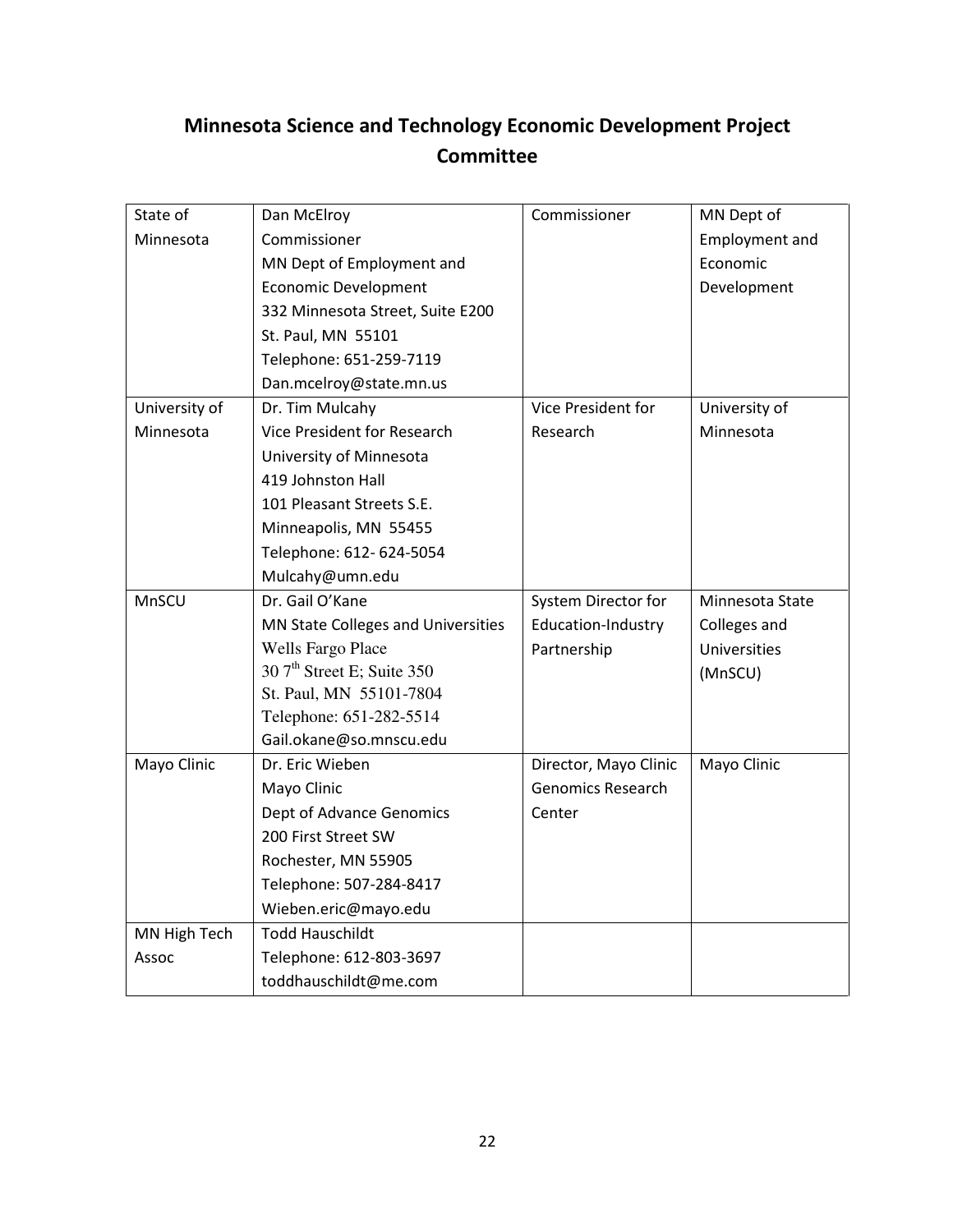| <b>MN Venture</b> | Joy Lindsay                         | President and Co-         | <b>StarTec</b>        |
|-------------------|-------------------------------------|---------------------------|-----------------------|
| Capital Assoc.    | President and Co-Founder            | Founder                   | Investments, LLC      |
|                   | StarTec Investments, LLC            |                           |                       |
|                   | 7900 International Drive, Suite 825 |                           |                       |
|                   | Bloomington, MN 55425               |                           |                       |
|                   | Telephone: 952-883-3222             |                           |                       |
|                   | Joylindsay@comcast.net              |                           |                       |
| <b>MN Defense</b> | Chip Laingen, USN (Ret.)            | Director                  | Minnesota Wire        |
| Alliance          | <b>Director</b>                     |                           |                       |
|                   | Defense Alliance of Minnesota       |                           |                       |
|                   | 1835 Energy Park Drive              |                           |                       |
|                   | St. Paul, MN 55108                  |                           |                       |
|                   | Telephone: 651-659-6767             |                           |                       |
|                   | claingen@mnwire.com                 |                           |                       |
| Life Science      | Mike McBride                        | Sr. Director of           | Upsher-Smith          |
| Alley             | Sr. Director of Industry Relations  | <b>Industry Relations</b> | Laboratories, Inc     |
|                   | Upsher-Smith Laboratories, Inc      |                           |                       |
|                   | 6701 Evenstad Drive                 |                           |                       |
|                   | Maple Grove, MN 55369               |                           |                       |
|                   | mike.mcbride@upsher-smith.com       |                           |                       |
| Industry CEO or   | Dan Mallin                          | <b>Managing Partner</b>   | Magnet 360            |
| designee          | <b>Managing Partner</b>             |                           |                       |
|                   | Magnet 360                          |                           |                       |
|                   | 10000 Hwy. 55                       |                           |                       |
|                   | Minneapolis, MN 55441               |                           |                       |
|                   | Telephone: 612-230-2500             |                           |                       |
|                   | Dan.mallin@magnet360.com            |                           |                       |
| Industry CEO or   | Dr. Bonnie Holub                    | CEO                       | <b>Adventium Labs</b> |
| designee          | <b>CEO</b>                          |                           |                       |
|                   | <b>Adventium Labs</b>               |                           |                       |
|                   | 111 Third Avenue South              |                           |                       |
|                   | Suite 100, Mill Place               |                           |                       |
|                   | Minneapolis, MN 55401               |                           |                       |
|                   | Telephone: 612-720-4960             |                           |                       |
|                   | Bonnie.holub@adventiumlabs.org      |                           |                       |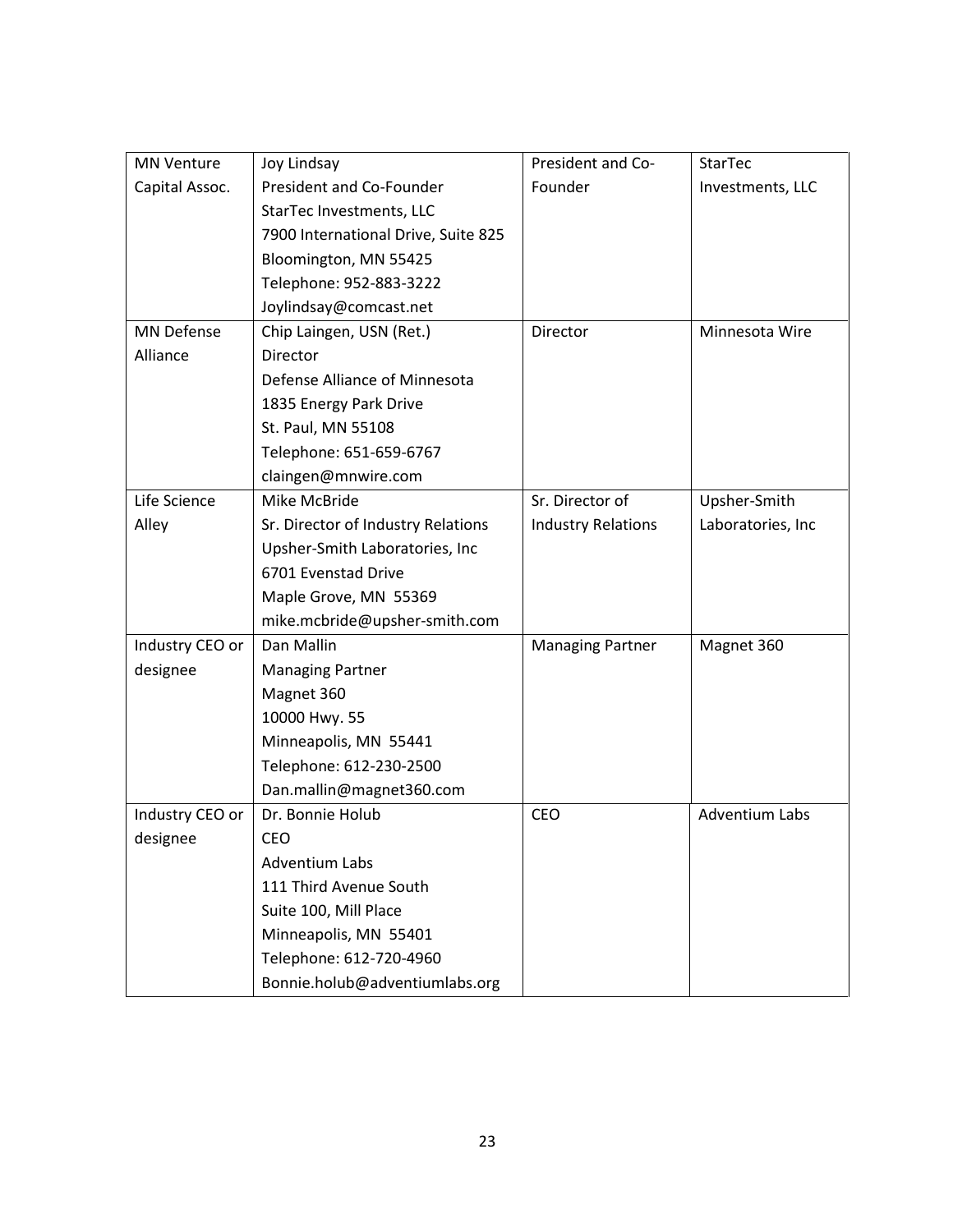| Industry CEO or | Pat Ryan                           | VP Research and          | Seagate                   |
|-----------------|------------------------------------|--------------------------|---------------------------|
| designee        | VP Research and Development        | Development              |                           |
|                 | Seagate                            | <b>Board Chair of MN</b> |                           |
|                 | 7801 Computer Avenue South         | Nano                     |                           |
|                 | Bloomington, MN 55435              |                          |                           |
|                 | Telephone: 612-336-1225            |                          |                           |
|                 | Pat.J.Ryan@seagate.com             |                          |                           |
| Industry CEO or | <b>Bonnie Baskin</b>               | Ex CEO and founder,      | AppTec                    |
| designee        | 6104 Fox Meadow Lane               | AppTec; Ex-CEO and       | ViroMed                   |
|                 | Minneapolis, MN 55436              | founder, ViroMed         |                           |
|                 | Bonnie.baskin@yahoo.com            |                          |                           |
|                 | Mark Swymeler                      | Vice President &         | Lockheed Martin           |
| Industry CEO or | Vice President & Chief Engineer,   | Chief Engineer,          |                           |
| designee        | Lockheed Martin Tactical Systems   | Lockheed Martin          |                           |
|                 | 3333 Pilot Knob Road               | <b>Tactical Systems</b>  |                           |
|                 | Eagan, MN 55121                    |                          |                           |
|                 | Telephone: 651-456-2926            |                          |                           |
|                 | Mark.k.swymeler@lmco.com           |                          |                           |
| Industry CEO or | <b>Mark Willers</b>                | <b>CEO</b>               | Minwind Energy            |
| designee        | <b>CEO</b>                         |                          |                           |
|                 | Minwind Energy LLC                 |                          |                           |
|                 | 800 S. Kniss Avenue, #2            |                          |                           |
|                 | Luverne, MN 56156-2258             |                          |                           |
|                 | Telephone: 507-962-3360            |                          |                           |
|                 | mkwill@minwind.com                 |                          |                           |
| Industry CEO or | Susan Paquette                     | President                | LifeScience Alley         |
| designee        | President                          |                          | <b>Board</b>              |
|                 | SZP Consulting, LLC                |                          |                           |
|                 | 5865 Neal Avenue North, Suite 115  |                          |                           |
|                 | Stillwater, MN 55082               |                          |                           |
|                 | Telephone: 651-261-1920            |                          |                           |
|                 | spaquette@szpconsulting.com        |                          |                           |
| Labor           | <b>Jim Nimlos</b>                  | <b>IBEW Apprentice</b>   | International             |
| Representation  | <b>Minneapolis Electrical JATC</b> | <b>Training Center</b>   | Brotherhood of            |
|                 | 13100 Frankfort Parkway            | <b>Training Director</b> | <b>Electrical Workers</b> |
|                 | St. Michael, MN 55376              |                          | (IBEW)                    |
|                 | Telephone: 763-497-0072 x 108      |                          |                           |
|                 | jnimlos@mplsjatc.org               |                          |                           |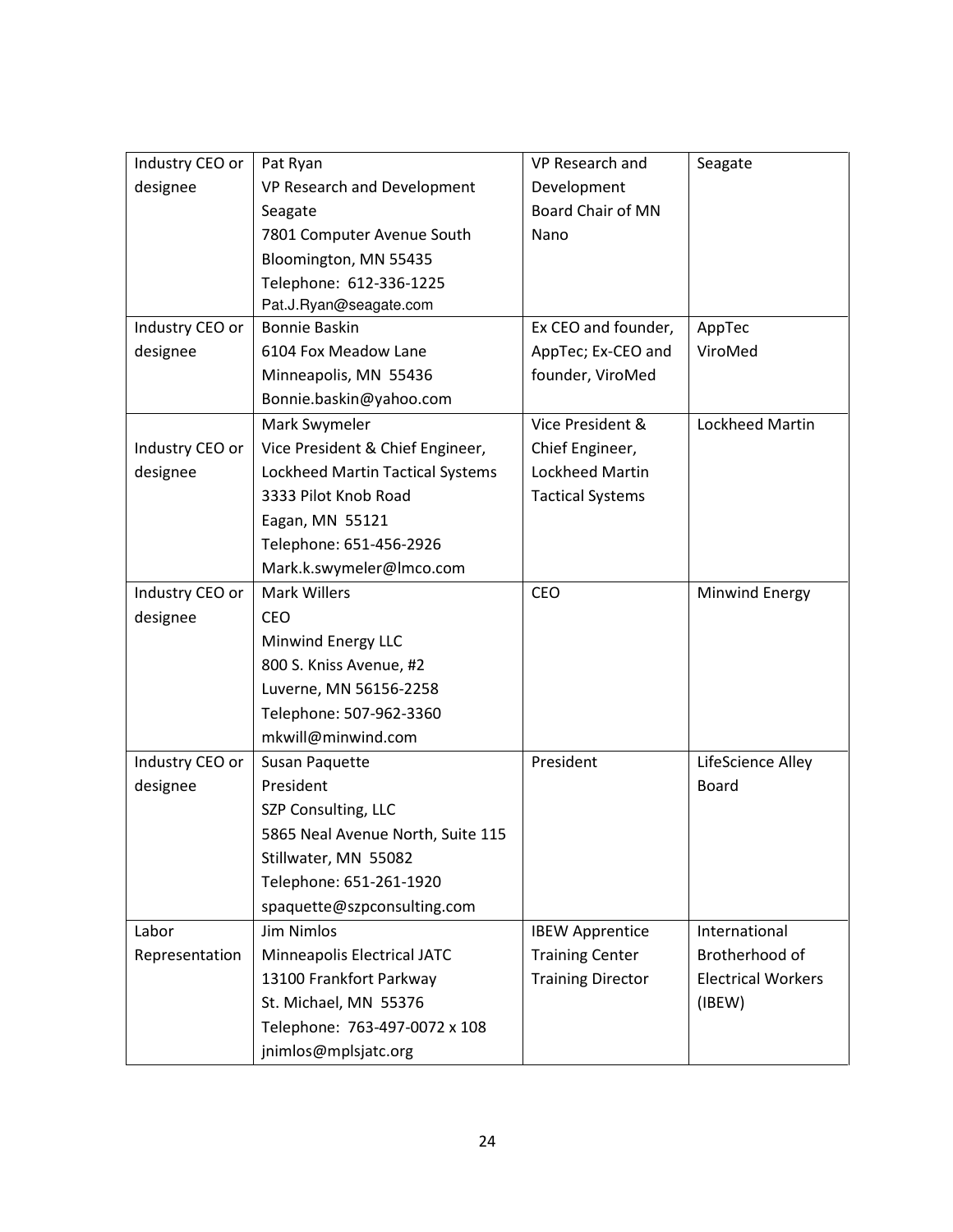# **Legislation Authorizing Creation of the Minnesota Science and Technology Economic Development Project**

(a) The commissioner of employment and economic development shall lead a public-private project with science and technology experts from public, academic, and private sectors to advise state agency collaboration to design, coordinate, and administer a strategic science and technology program for the state designed to promote the welfare of the people of the state, maximize the economic growth of the state, and create and retain jobs in the state's industrial base through enhancement of Minnesota's:

- (1) high technology research and development capabilities;
- (2) product and process innovation and commercialization;
- (3) high technology manufacturing capabilities;
- (4) science and technology business environment; and
- (5) science and technology workforce preparation.

(b) Project membership shall consist of science and technology experts from public, academic, and private sectors. A member must have a background in science or technology in order to serve on the project. The project members shall consist of at least 13 members as follows:

- (1) a representative of the University of Minnesota;
- (2) a representative of Minnesota State Colleges and Universities;
- (3) the chief executive officer of Mayo Clinic or a designee; and

(4) six chief executive officers or designees from science- or technology-oriented companies and four representatives from science- and technology-oriented trade organizations.

(c) The commissioner of employment and economic development must report by January 15, 2010, to the legislative committees having jurisdiction over science and technology and economic development policy and finance on the activities of the project and must recommend changes or additions to its organization, including specific recommendations for necessary legislation.

> Laws of Minnesota 2009, Chapter 78, Article 2, Section 16 Codified as Minnesota Statutes 116J.658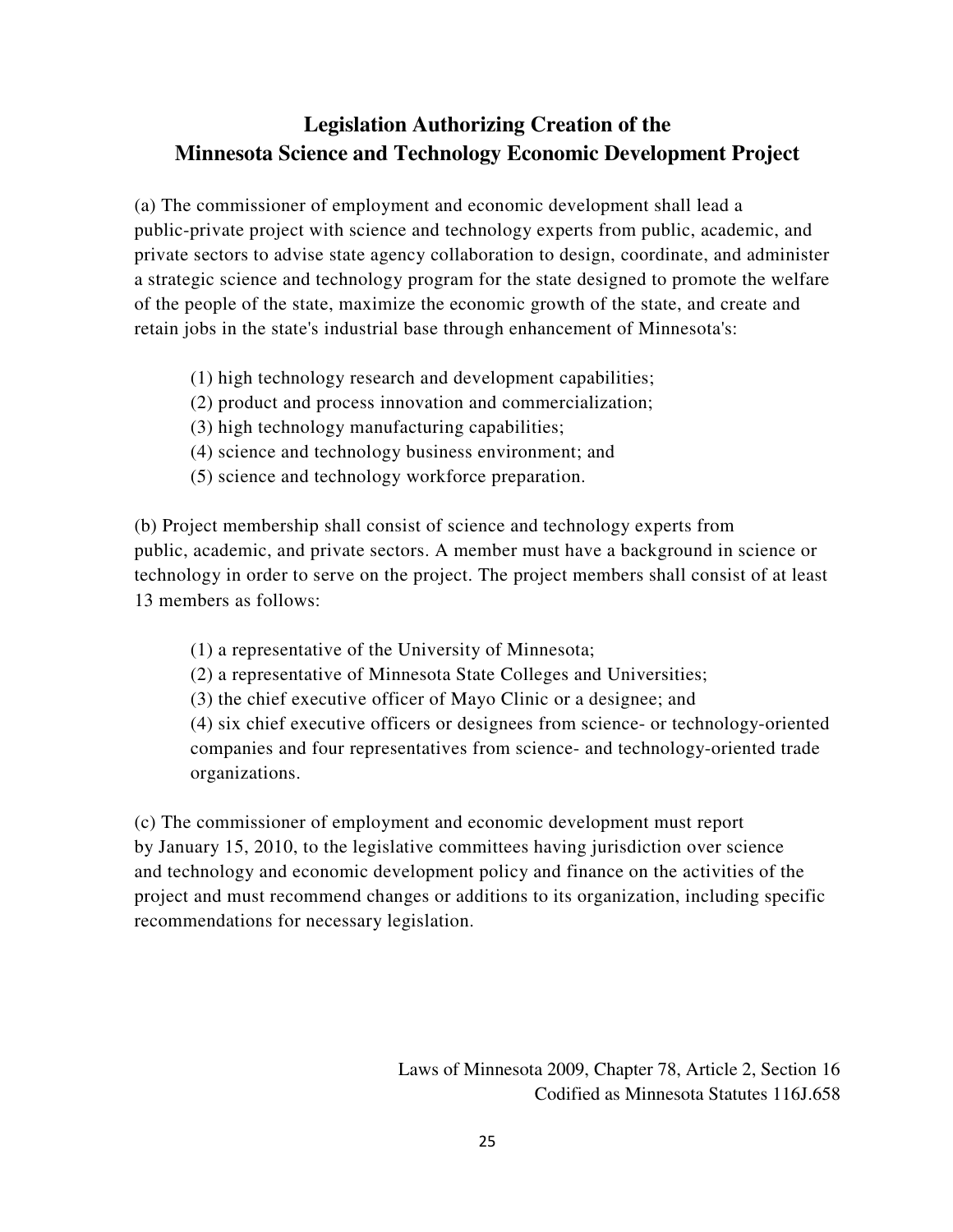|  |  |  |  | <b>Comparison of Rankings for Minnesota and Leading Technology States</b> |
|--|--|--|--|---------------------------------------------------------------------------|
|--|--|--|--|---------------------------------------------------------------------------|

| General Demographic & Economic            |                         |                |                 |                                 |                |                 |                 |                |                |                |
|-------------------------------------------|-------------------------|----------------|-----------------|---------------------------------|----------------|-----------------|-----------------|----------------|----------------|----------------|
| <b>Indicators</b>                         | <b>MN</b>               | <b>CA</b>      | <b>CT</b>       | IL                              | MA             | <b>NJ</b>       | NC              | NY             | PA             | <b>VA</b>      |
| Population                                | 21                      | $\mathbf{1}$   | 29              | 5                               | 15             | 11              | 10              | 3              | 6              | 12             |
| Civilian Labor Force                      | 21                      | $\mathbf{1}$   | 28              | $\overline{5}$                  | 14             | 10              | 11              | 3              | 6              | 12             |
| Personal Income per Capita                | 11                      | 7              | 1               | 16                              | 3              | $\overline{2}$  | 33              | $\overline{4}$ | 19             | 9              |
| High Tech Employment                      | 17                      | 1              | 24              | 8                               | 6              | 9               | 16              | 3              | 7              | 5              |
| <b>High Tech Wages</b>                    | 22                      | $\mathbf{1}$   | 13              | 14                              | $\overline{2}$ | 3               | 20              | 10             | 21             | 6              |
| <b>High Tech Establishments</b>           | 17                      | $\mathbf{1}$   | 21              | $\overline{5}$                  | 11             | $\overline{7}$  | 15              | $\overline{4}$ | 8              | 6              |
| <b>Gross State Product</b>                | 17                      | $\mathbf{1}$   | 23              | $\overline{5}$                  | 14             | 8               | 9               | $\overline{3}$ | $\overline{6}$ | 11             |
| R&D per Capita                            | 14                      | 8              | $\overline{2}$  | 17                              | $\overline{4}$ | 10              | 23              | 26             | 18             | 15             |
| High Tech Jobs Gained in State 2001-06    | 40                      | 51             | 38              | 46                              | 49             | 46              | 41              | 50             | 44             | 6              |
| Unemployment Rate (1=lowest               |                         |                |                 |                                 |                |                 |                 |                |                |                |
| unemployment rate)                        | 31                      | 5              | 28              | 44                              | 24             | 20              | $\overline{4}$  | 24             | 27             | 35             |
| <b>Academic Indicators &amp; Degree</b>   |                         |                |                 |                                 |                |                 |                 |                |                |                |
| Production                                | <b>MN</b>               | CA             | <b>CT</b>       | $\mathop{\mathrm{IL}}\nolimits$ | MA             | <b>NJ</b>       | NC              | NY             | PA             | VA             |
| <b>S&amp;E Doctorates Awarded</b>         | 18                      | $\mathbf{1}$   | 22              | 6                               | $\overline{4}$ | 15              | 10              | $\overline{2}$ | 5              | 13             |
| S&E and Health Graduate Students          | 13                      | $\mathbf{1}$   | 25              | 6                               | $\overline{2}$ | 14              | 11              | $\overline{2}$ | $\overline{7}$ | 10             |
| Federal R&D Expenditures at Universities  | 25                      | $\mathbf{1}$   | 19              | $\overline{7}$                  | 6              | 20              | 9               | $\overline{2}$ | 5              | 17             |
| State and Local Govt. R&D Expenditures at |                         |                |                 |                                 |                |                 |                 |                |                |                |
| Universities                              | 18                      | $\overline{2}$ | 41              | 12                              | 19             | 16              | 6               | 3              | 7              | 9              |
| Industry R&D Expenditures at Universities | 23                      | $\mathbf{1}$   | 25              | 10                              | $\overline{7}$ | 16              | $\overline{2}$  | 5              | $\overline{4}$ | 17             |
| Institutional R&D Expenditures at         |                         |                |                 |                                 |                |                 |                 |                |                |                |
| Universities                              | 27                      | $\mathbf{1}$   | 29              | $\overline{4}$                  | 22             | 14              | 13              | $\overline{2}$ | 9              | 20             |
| Expenditures per Pupil for Elementary and |                         |                |                 |                                 |                |                 |                 |                |                |                |
| Secondary Public Schools                  | 24                      | 30             | $\overline{4}$  | 21                              | 7              | 1               | 44              | $\overline{2}$ | 11             | 22             |
| <b>Workforce Indicators</b>               | <b>MN</b>               | CA             | <b>CT</b>       | IL                              | MA             | NJ              | NC              | NY             | PA             | VA             |
| <b>Industrial Diversity</b>               | 17                      | 12             | 30              | 6                               | 16             | 28              | 8               | 43             | $\overline{4}$ | 36             |
| High Tech Workers per 1,000 Private       |                         |                |                 |                                 |                |                 |                 |                |                |                |
| <b>Sector Workers</b>                     | 15                      | 7              | 22              | 29                              | $\overline{2}$ | 11              | 25              | 26             | 27             | $\mathbf{1}$   |
| High Tech Employment Change               | 44                      | 16             | 48              | 45                              | 19             | 11              | 38              | 39             | 34             | 29             |
| High Tech Payroll                         | 17                      | $\mathbf{1}$   | 21              | 8                               | 5              | 6               | 15              | 3              | 9              | $\overline{4}$ |
| <b>R&amp;D</b> Indicators                 | <b>MN</b>               | CA             | <b>CT</b>       | IL                              | MA             | <b>NJ</b>       | N <sub>C</sub>  | <b>NY</b>      | PA             | <b>VA</b>      |
| Private R&D Per Worker                    | 10                      | 6              | $\overline{2}$  | 14                              | $\mathbf{1}$   | $\overline{7}$  | 21              | 25             | 16             | 18             |
| SBIR Grants Awarded, 2000-2005            | 20                      | 1              | $\overline{16}$ | 18                              | $\overline{2}$ | $\overline{10}$ | $\overline{19}$ | $\overline{7}$ | 9              | 3              |
| Gross License Income per Worker           | $\overline{\mathbf{4}}$ | 6              | 38              | 27                              | $\mathbf{1}$   | 34              | 12              | $\overline{2}$ | 17             | 24             |
| Industry R&D                              | 11                      | $\mathbf{1}$   | 10              | $\overline{7}$                  | $\overline{3}$ | $\overline{4}$  | 13              | 8              | 9              | 15             |
| Academic R&D                              | 25                      | $\mathbf{1}$   | 22              | $\tau$                          | 6              | 17              | 8               | $\overline{2}$ | $\overline{5}$ | 14             |
| <b>Broadband Access</b>                   | 19                      | $\tau$         | $\mathbf{1}$    | $\overline{17}$                 | $\overline{2}$ | $\overline{4}$  | 18              | $\,8\,$        | 30             | 14             |
| Patents per Million Workers               | 8                       | 1              | 17              | 16                              | 5              | $\overline{7}$  | 15              | 16             | 10             | 23             |
| Businesses Created from University R&D    | 23                      | 18             | 41              | 26                              | 11             | 17              | $\overline{7}$  | 31             | 25             | 6              |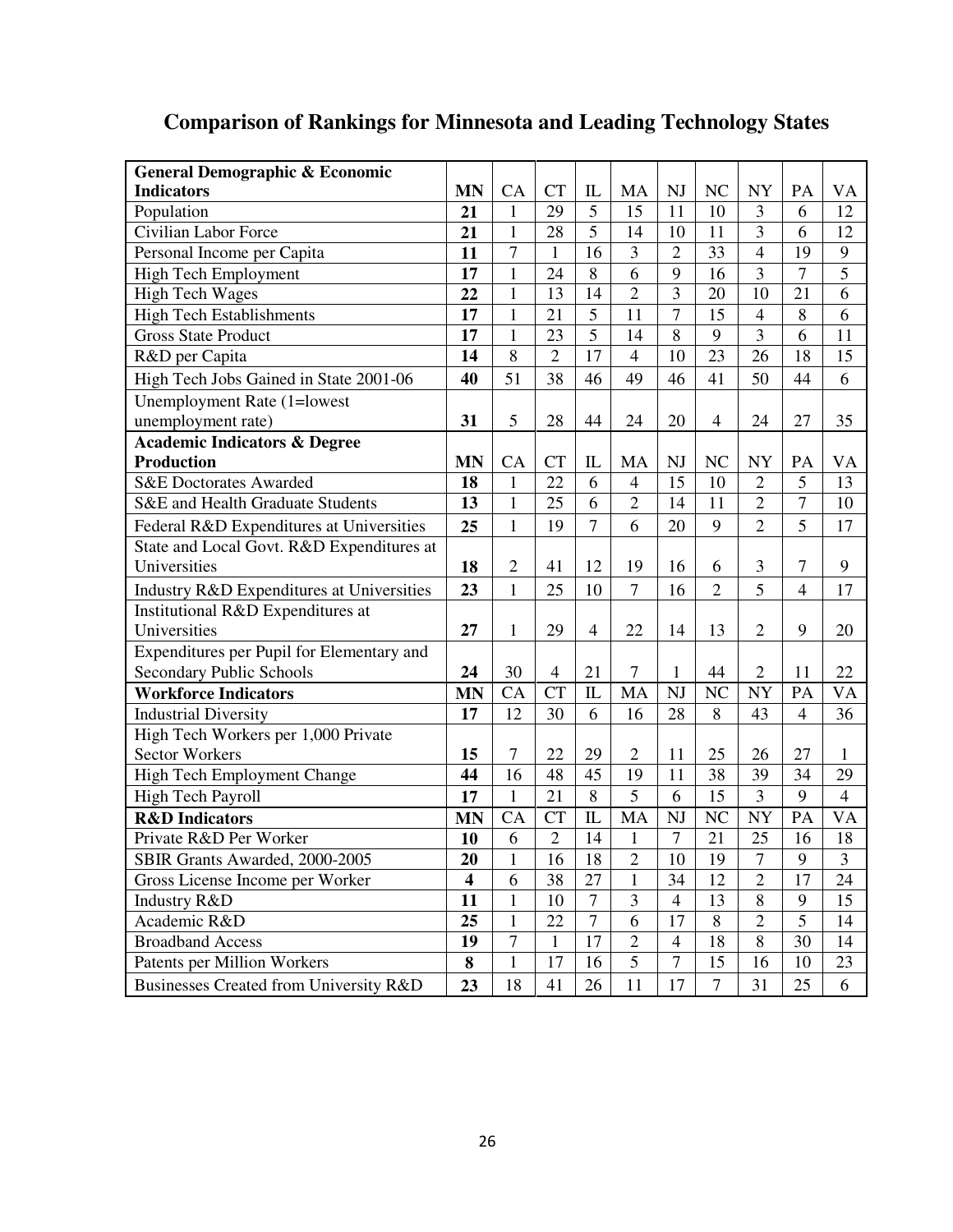| <b>Venture Capital and Entrepreneurial</b> |           |           |           |     |    |       |    |          |    |           |
|--------------------------------------------|-----------|-----------|-----------|-----|----|-------|----|----------|----|-----------|
| <b>Indicators</b>                          | <b>MN</b> | <b>CA</b> | <b>CT</b> | IL. | MA | $N$ J | NC | NY       | PA | <b>VA</b> |
| Number of Venture Deals                    | 15        |           |           | 12  |    | Q     | 14 |          | 4  | 10        |
| Value of Venture Capital Investments       | Q         |           | 23        | 13  |    | 8     | 11 |          |    | 10        |
| Venture Capital Dollar Value Change        | Օ         |           | 22        | 10  | 2  | 52    | 14 | 51       | 42 | 15        |
| Economic Dynamism from 2008 State New      |           |           |           |     |    |       |    |          |    |           |
| Economy Index                              | 13        |           | 24        | 28  | ↑  | 8     | 23 |          | 30 | 15        |
| Overall 2008 State New Economy Index       | 14        |           | b         | 16  |    |       | 24 | $\Omega$ | 22 |           |

Source: State "R&D 2009" Factsheets. Alliance for Science and Technology Research in America. Available online at: **www.aboutastra.org/toolkit/state.asp**.

NOTE: Comparison states were among "leading technology states" in the "2008 Index of the Massachusetts Innovation Economy" by the John Adams Innovation Institute.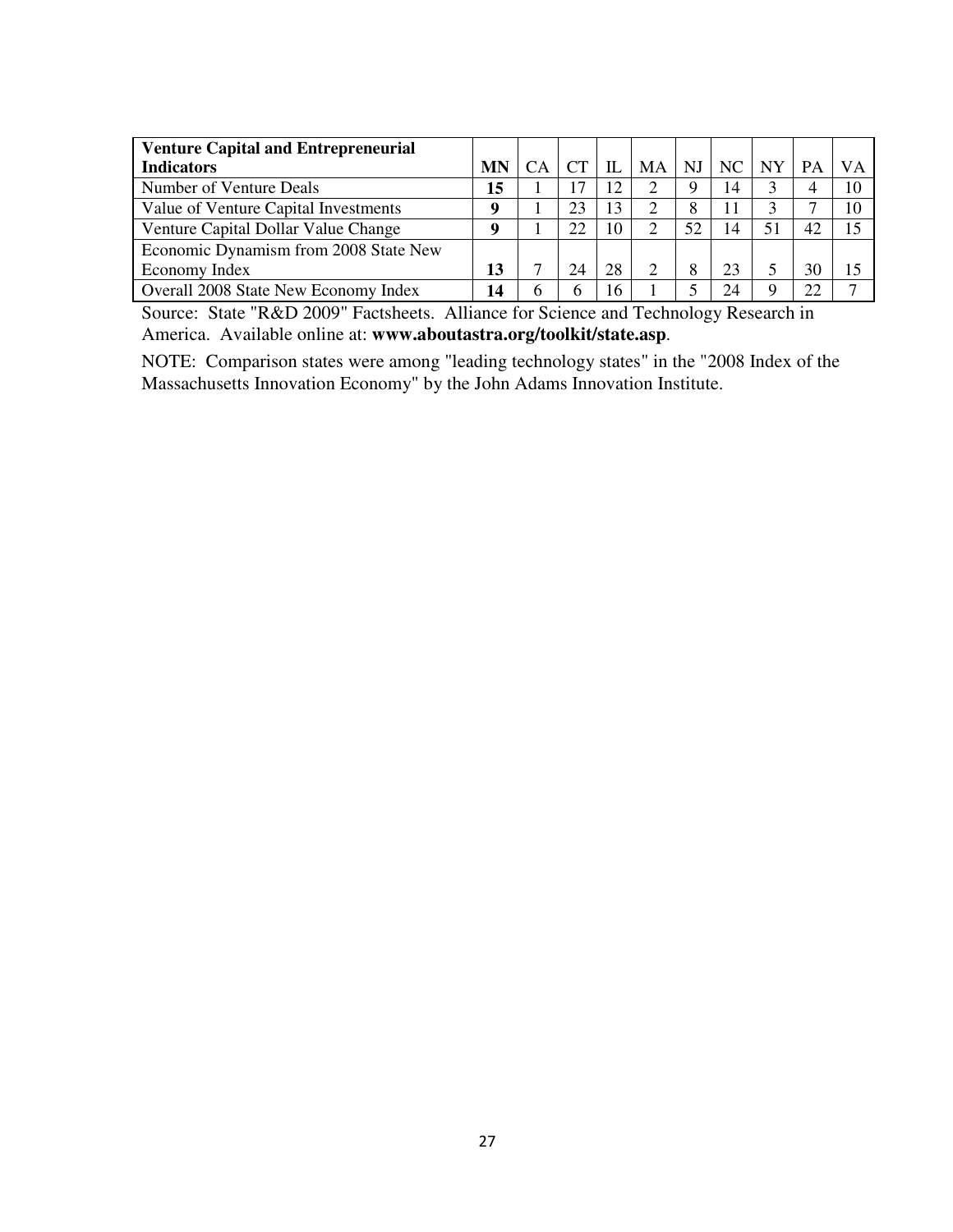| <b>General Demographic &amp; Economic Indicators</b>       | <b>MN</b> | IA              | ND.             | SD              | W١                      |
|------------------------------------------------------------|-----------|-----------------|-----------------|-----------------|-------------------------|
| Population                                                 | 21        | 30              | 48              | 46              | 20                      |
| <b>Civilian Labor Force</b>                                | 21        | 30              | $\overline{47}$ | 46              | 16                      |
| Personal Income per Capita                                 | 11        | 27              | 29              | 34              | 25                      |
| <b>High Tech Employment</b>                                | 17        | 32              | 49              | 51              | 21                      |
| <b>High Tech Wages</b>                                     | 22        | 40              | 45              | 51              | 34                      |
| <b>High Tech Establishments</b>                            | 17        | $\overline{33}$ | $\overline{51}$ | $\overline{48}$ | $\overline{22}$         |
| <b>Gross State Product</b>                                 | 17        | 30              | $\overline{50}$ | 48              | 21                      |
| R&D per Capita                                             | 14        | 32              | 20              | 49              | 28                      |
| High Tech Jobs Gained in State 2001-06                     | 40        | 24              | 11              | 20              | 25                      |
| Unemployment Rate (1=lowest unemployment rate)             | 31        | 5               | $\overline{3}$  | 4               | 26                      |
| <b>Academic Indicators &amp; Degree Production</b>         | ΜN        | IA              | <b>ND</b>       | <b>SD</b>       | WI                      |
| <b>S&amp;E Doctorates Awarded</b>                          | 18        | 24              | 46              | 48              | 16                      |
| S&E and Health Graduate Students                           | 13        | 28              | 45              | 48              | 20                      |
| Federal R&D Expenditures at Universities                   | 25        | 26              | 46              | 50              | 15                      |
| State and Local Govt. R&D Expenditures at Universities     | 18        | $\overline{21}$ | $\overline{30}$ | $\overline{37}$ | $\overline{26}$         |
| Industry R&D Expenditures at Universities                  | 23        | 20              | 41              | 51              | 15                      |
| Institutional R&D Expenditures at Universities             | 27        | 19              | 45              | 51              | 10                      |
| Expenditures per Pupil for Elementary and Secondary Public |           | 28              | 33              | 39              | 15                      |
| Schools                                                    | 24        |                 |                 |                 |                         |
| <b>Workforce Indicators</b>                                | <b>MN</b> | IA              | <b>ND</b>       | <b>SD</b>       | $\overline{\mathsf{W}}$ |
| <b>Industrial Diversity</b>                                | 17        | 35              | 27              | 40              | 14                      |
| High Tech Workers per 1,000 Private Sector Workers         | 15        | 37              | 34              | 46              | 35                      |
| High Tech Employment Change                                | 44        | $\overline{47}$ | 4               | $\overline{43}$ | $\overline{37}$         |
| High Tech Payroll                                          | 17        | $\overline{35}$ | 49              | $\overline{51}$ | 22                      |
| <b>R&amp;D Indicators</b>                                  | ΜN        | IA              | <b>ND</b>       | <b>SD</b>       | WI                      |
| Private R&D Per Worker                                     | 10        | $\overline{32}$ | 29              | 46              | 26                      |
| SBIR Grants Awarded, 2000-2005                             | 20        | 44              | 49              | 50              | 24                      |
| Gross License Income per Worker                            | 4         | 10              | 22              | 47              | 5                       |
| Industry R&D                                               | 11        | 32              | 47              | 49              | 21                      |
| Academic R&D                                               | 25        | 26              | 44              | 52              | 13                      |
| <b>Broadband Access</b>                                    | 19        | 36              | $\overline{47}$ | $\overline{47}$ | 25                      |
| <b>Patents per Million Workers</b>                         | 8         | $\overline{26}$ | 46              | $\overline{47}$ | 18                      |
| <b>Businesses Created from University R&amp;D</b>          | 23        | 38              | 44              | 10              | 43                      |
| <b>Venture Capital and Entrepreneurial Indicators</b>      | МN        | IA              | <b>ND</b>       | $\overline{SD}$ | WI                      |
| Number of Venture Deals                                    | 15        | 40              | 46              | 47              | 25                      |
| Value of Venture Capital Investments                       | 9         | $\overline{31}$ | 49              | 48              | 25                      |
| Venture Capital Dollar Value Change                        | 9         | 28              | 35              | 29              | 20                      |
|                                                            |           |                 | $\overline{34}$ | $\overline{31}$ |                         |
| Economic Dynamism from 2008 State New Economy Index        | 13        | 45              |                 |                 | 38                      |
| Overall 2008 State New Economy Index                       | 14        | $\overline{42}$ | $\overline{39}$ | 44              | $\overline{33}$         |

## Comparison of Rankings for Minnesota and Its Border States

Source: "Minnesota R&D 2009;" "Iowa R&D 2009;" "North Dakota R&D 2009;" "South Dakota R&D 2009;" and "Wisconsin R&D 2009." Alliance for Science and Technology Research in America. Available online at: www.aboutastra.org/toolkit/state.asp.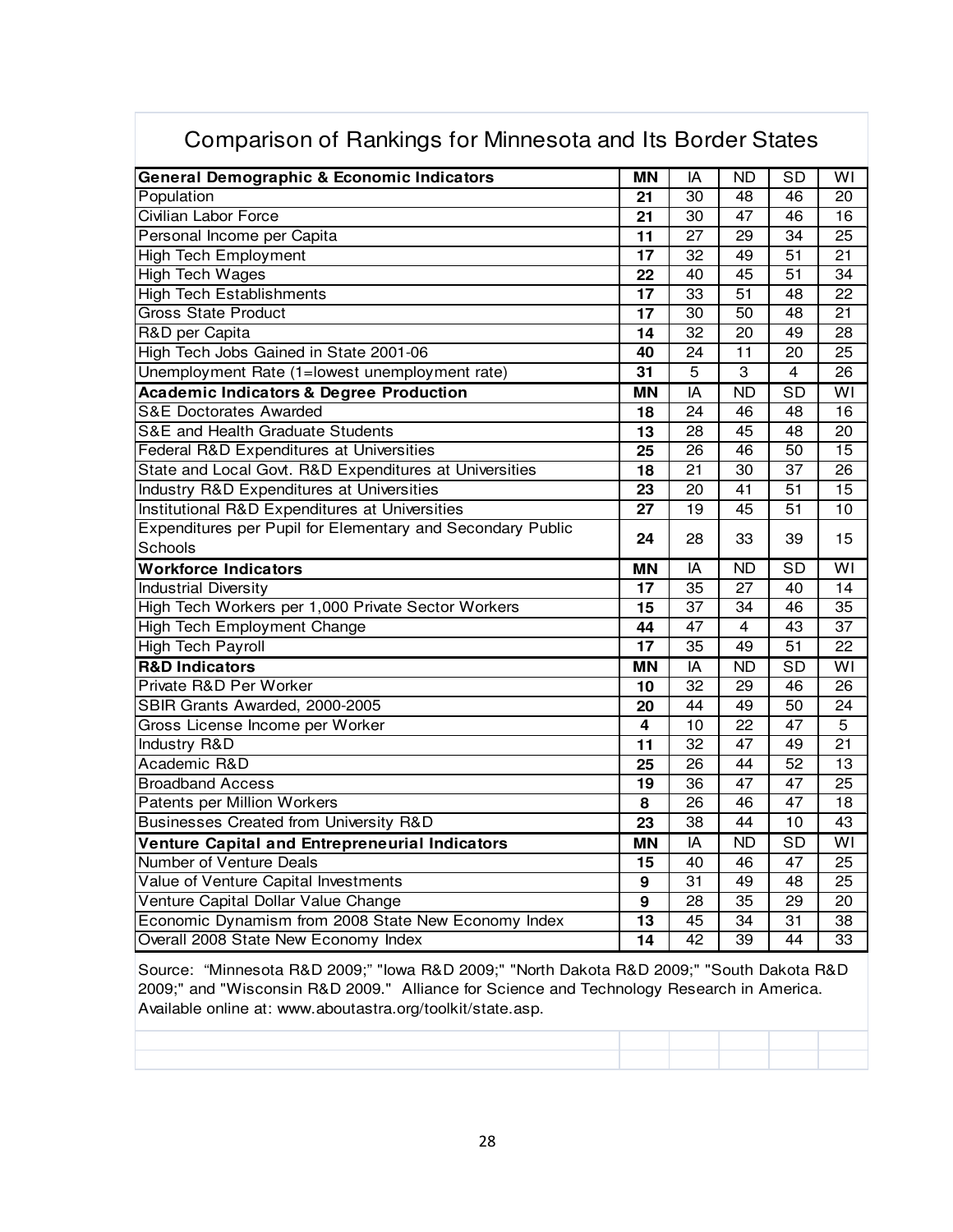## **Minnesota's Rankings for a Variety of Indicators General Demographic and Economic Indicators**

| Indicator                      | Minnesota's Rank |      |
|--------------------------------|------------------|------|
|                                | 2002             | 2008 |
| Gross State Product per Capita |                  |      |
| Median Household Income        |                  |      |

Source: U.S. Bureau of Economic Analysis. U.S. Census Bureau.

| Indicator                                     | Minnesota's Rank |
|-----------------------------------------------|------------------|
| Labor Force Participation Rate                |                  |
| Business Taxes as a Percent of Private Sector |                  |
| <b>Economic Activity</b>                      |                  |
| America's Greenest States (Forbes)            | 15               |
| <b>Small Business Administration Loans</b>    |                  |
| Most Livable State                            |                  |
| Poverty Rate                                  |                  |

Source: "Compare Minnesota." Minnesota Department of Employment and Economic Development. Available online at:

www.positivelyminnesota.com/mwa/deed/comparemn.aspx.

| Indicator                         | Minnesota's Rank |
|-----------------------------------|------------------|
| Population                        |                  |
| Civilian Labor Force              | 21               |
| Personal Income per Capita        |                  |
| <b>Gross State Product</b>        |                  |
| Unemployment Rate (1=lowest rate) |                  |

Source: "Minnesota R&D 2009." Alliance for Science and Technology Research in America. Available online at: www.aboutastra.org/toolkit/state.asp.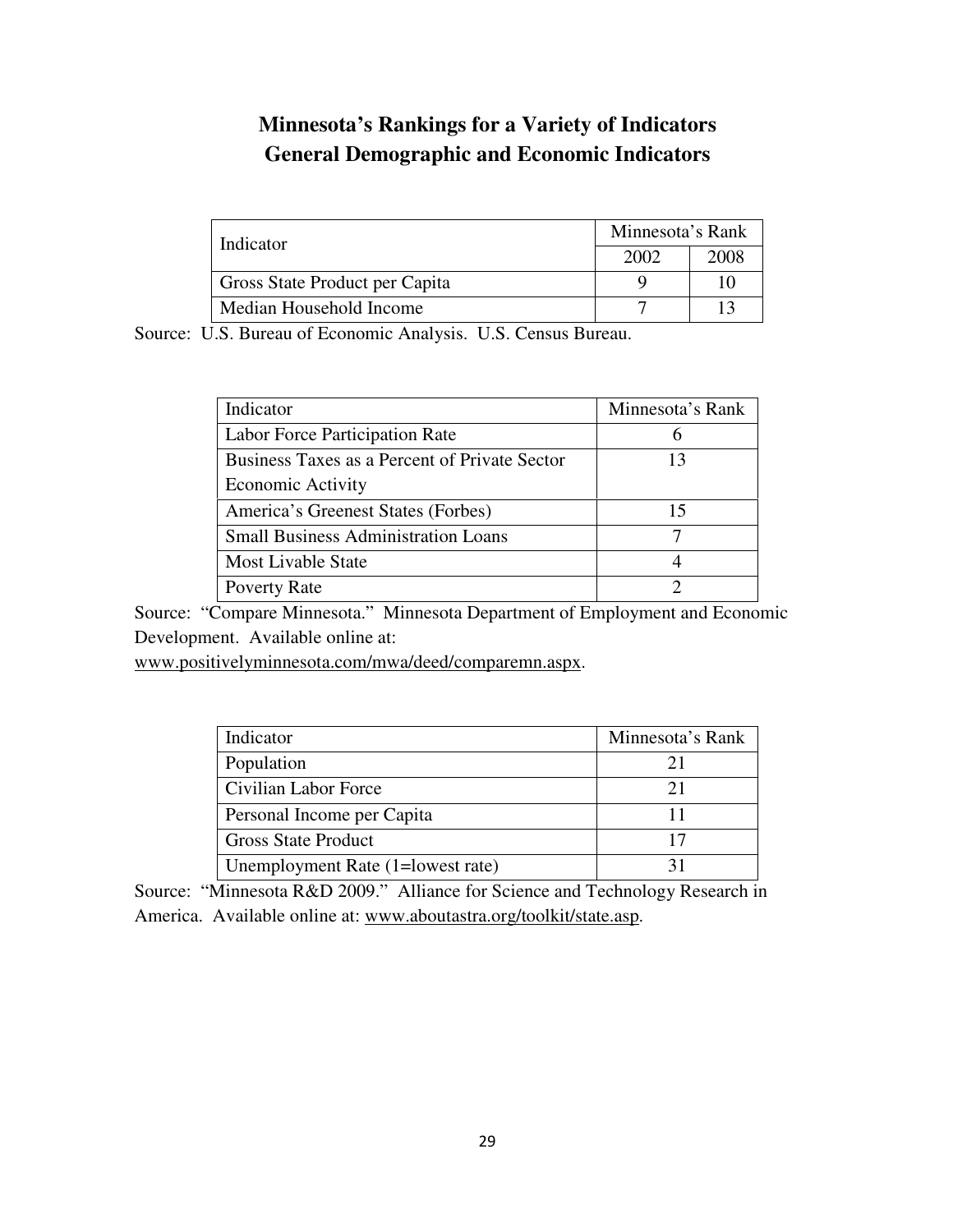|                                           | Minnesota's Rank  |  |
|-------------------------------------------|-------------------|--|
| Indicator                                 | (of 10 comparison |  |
|                                           | states)           |  |
| <b>Population Growth Rate</b>             | 4                 |  |
| Household Income                          | 4                 |  |
| Households Spending 30% or More of Income | 8                 |  |
| on Housing                                |                   |  |
| Housing Starts per 1,000 residents        | 3                 |  |
| Relocations to State by College Educated  | 6                 |  |
| Adults From Another State                 |                   |  |
| Relocations to State by College Educated  | 9                 |  |
| Adults From Abroad                        |                   |  |
| Corporate Sales per Headquarters          | 3                 |  |
| Growth Rate in Corporate Sales per        | 2                 |  |
| <b>Headquarters</b>                       |                   |  |

Source: "2008 Index of the Massachusetts Innovation Economy." John Adams Innovation Institute. Available online at: www.masstech.org/institute2009/the\_index/index2008- 21909.pdf.

| Indicator                     | Mpls.-St. Paul's Rank |      |  |
|-------------------------------|-----------------------|------|--|
|                               | 2007                  | 2008 |  |
| <b>Best City for Business</b> |                       |      |  |

Source: "Best Cities for Business." Marketwatch. Available online at: www.marketwatch.com/story/players-change-twin-cities-still.

#### **Education Indicators**

| Indicator                                 | Minnesota's Rank |
|-------------------------------------------|------------------|
| <b>S&amp;E Doctorates Awarded</b>         |                  |
| S&E and Health Graduate Students          |                  |
| Expenditures per Pupil for Elementary and | 74               |
| <b>Secondary Public Schools</b>           |                  |

Source: "Minnesota R&D 2009." Alliance for Science and Technology Research in America. Available online at: www.aboutastra.org/toolkit/state.asp.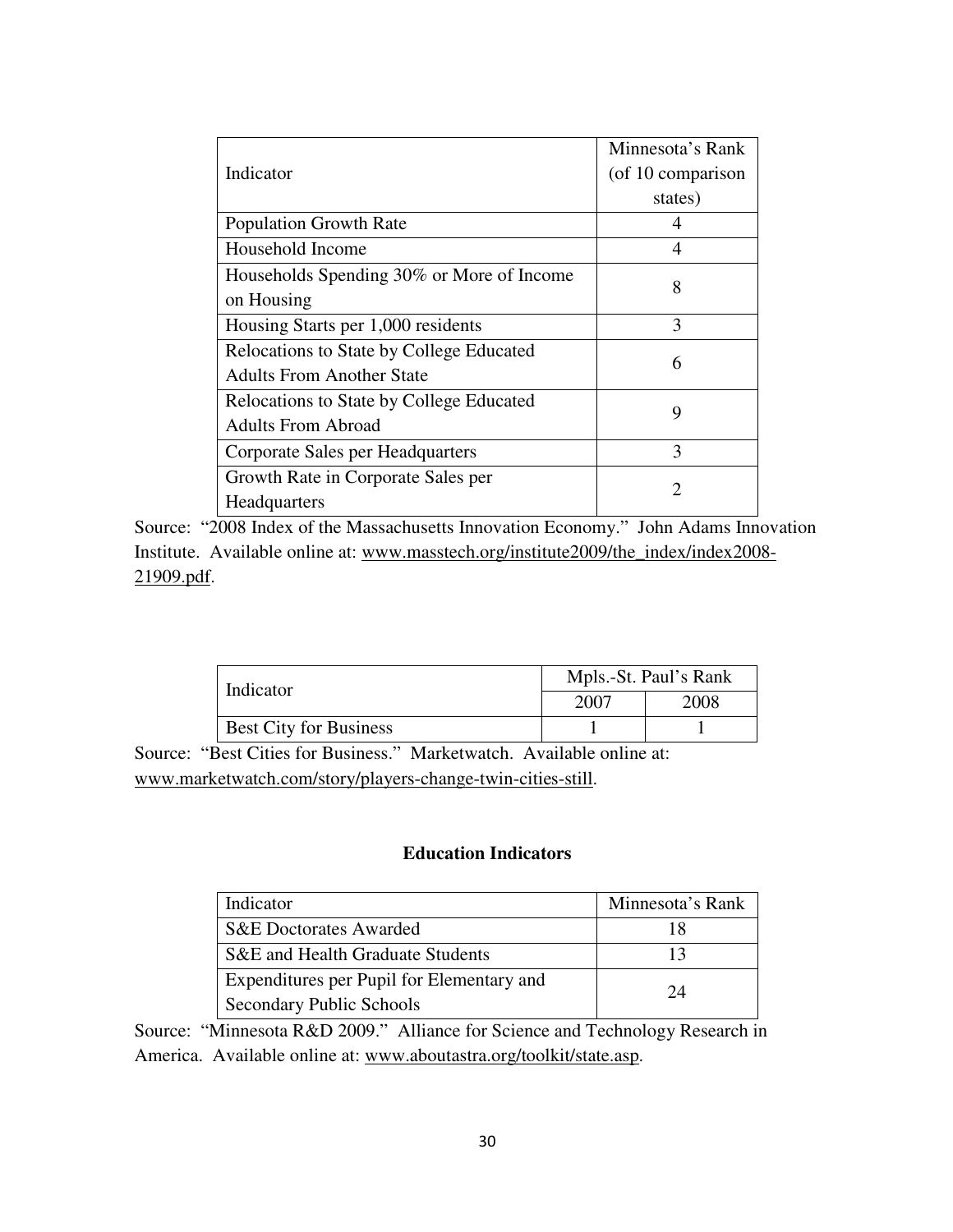|                                                   | Minnesota's Rank  |  |
|---------------------------------------------------|-------------------|--|
| Indicator                                         | (of 10 comparison |  |
|                                                   | states)           |  |
| Percent of High School Seniors Planning to        |                   |  |
| Major in Computer, Engineering or Information     | 3                 |  |
| Science                                           |                   |  |
| Percent of High School Seniors Planning to        | 6                 |  |
| major in Health or Biological Sciences            |                   |  |
| <b>Public Higher Education Appropriations per</b> | 8                 |  |
| <b>FTE</b> Student                                |                   |  |
| Educational Attainment of Working Age             | 4                 |  |
| Population (Bachelor's Degree or Higher)          |                   |  |
| Educational Attainment of Working Age             |                   |  |
| Population (Some College, Less Than 4 year)       |                   |  |
| Degree)                                           |                   |  |
| Engineering Degrees per Capita                    | Q                 |  |

Source: "2008 Index of the Massachusetts Innovation Economy." John Adams Innovation Institute. Available online at: www.masstech.org/institute2009/the\_index/index2008-21909.pdf.

|                                          | Mpls-St. Paul's |                   |
|------------------------------------------|-----------------|-------------------|
|                                          | Rank (of 11     |                   |
| Indicator                                |                 | comparison areas) |
|                                          | 2005            | 2009              |
| Life Sciences Bachelor's Degrees Awarded | 4               | 11                |
| Life Sciences Graduate Students          | <b>NA</b>       | 7                 |
| Life Sciences Master's Degrees Awarded   | 9               | 9                 |
| Life Sciences Ph.D.s Awarded             | 5               | 8                 |
| <b>Medical Doctor Degrees Awarded</b>    | 6               | 6                 |
| <b>Life Sciences Postdocs</b>            | <b>NA</b>       | 9                 |
| Number of Life Sciences Ph.D.-granting   | 10              |                   |
| Institutions                             |                 |                   |

Note: 'NA' indicates that the indicator was not included in the 2005 version of the report. Sources: "The Greater Philadelphia Life Sciences Cluster 2009: An Economic and Comparative Assessment." The Milken Institute. Available online at: www.milkeninstitute.org/pdf/PhillyLifeSciencesRprt.pdf.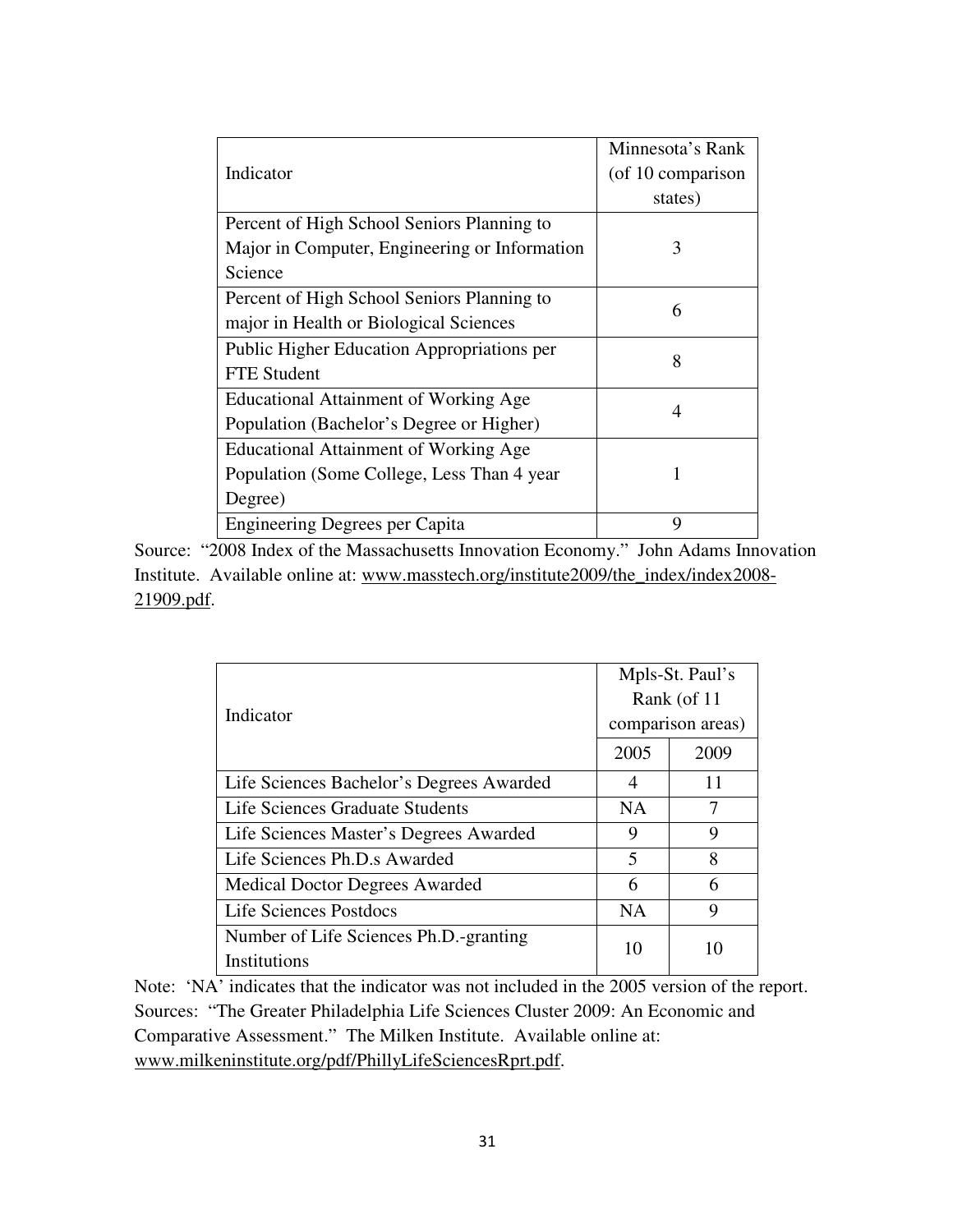"The Greater Philadelphia Life Sciences Cluster 2005: An Economic and Comparative Assessment." The Milken Institute. Available online at: www.milkeninstitute.org/pdf/philadelphia\_sciences\_0605.pdf.

| Indicator                                   | Minnesota's Rank |
|---------------------------------------------|------------------|
| High Tech Employment                        | 17               |
| <b>High Tech Wages</b>                      | 22               |
| <b>High Tech Establishments</b>             | 17               |
| High Tech Jobs Gained (2001-06)             | 40               |
| <b>Industrial Diversity</b>                 | 17               |
| High Tech Workers per Private Sector Worker | 15               |
| High Tech Employment Change                 | 44               |
| High Tech Payroll                           |                  |

#### **Knowledge Jobs**

Source: "Minnesota R&D 2009." Alliance for Science and Technology Research in America. Available online at: www.aboutastra.org/toolkit/state.asp.

| Indicator                                | Minnesota's Rank |      |
|------------------------------------------|------------------|------|
|                                          | 2002             | 2008 |
| <b>Knowledge Jobs</b>                    | 9                | 8    |
| <b>IT</b> Professionals                  | 11               | 8    |
| Managerial, Professional, Technical Jobs | 13               | 7    |
| <b>Workforce Education</b>               | 6                | 7    |
| Immigration of Knowledge Workers         | <b>NA</b>        | 31   |
| Migration of U.S. Knowledge Workers      | <b>NA</b>        | 15   |
| Manufacturing Value Added                | <b>NA</b>        | 15   |
| <b>High-Wage Traded Services</b>         | ΝA               |      |

Note: 'NA' indicates that the indicator was not included in the 2002 version of the report. Sources: "The 2008 State New Economy Index." The Information Technology and Innovation Foundation. Available online at

www.itif.org/files/2008\_State\_New\_Economy\_Index.pdf.

"The 2002 State New Economy Index." The Progressive Policy Institute. Available online at www.neweconomyindex.org/states/index.html.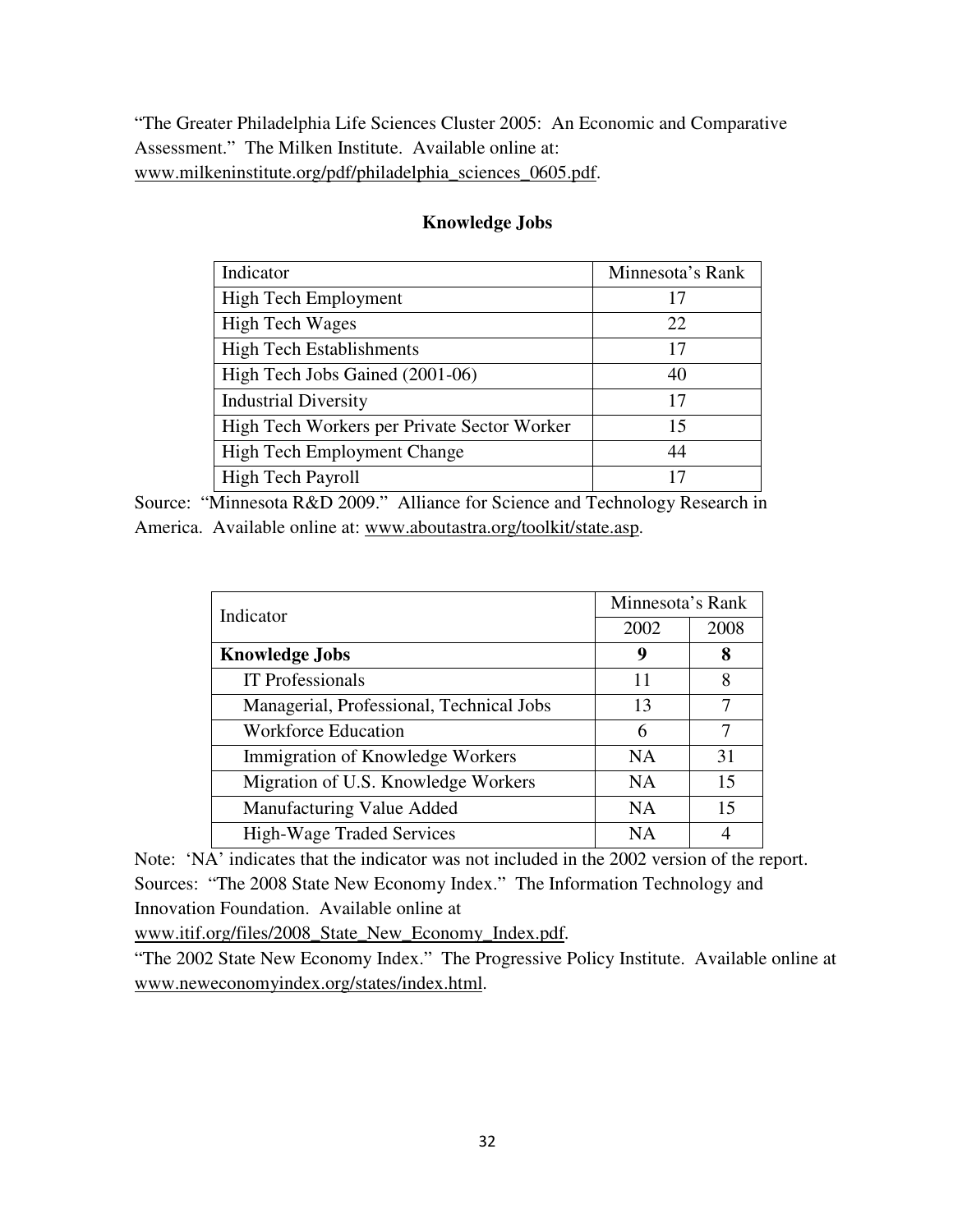|                                            | Mpls-St. Paul's   |      |
|--------------------------------------------|-------------------|------|
| Indicator                                  | Rank (of 11       |      |
|                                            | comparison areas) |      |
|                                            | 2005              | 2009 |
| Current Impact of Therapeutics and Devices | <b>NA</b>         | 8    |
| <b>Current Impact of Pharmaceuticals</b>   | 10                | 8    |
| <b>Current Impact of Medical Devices</b>   | 1                 |      |
| <b>Current Impact of Biotechnology</b>     | 9                 | 11   |
| Current Impact of R&D in Life Sciences     | 9                 | 11   |
| <b>Current Impact of Health Services</b>   | <b>NA</b>         | 10   |
| Current Impact of Life Science Supporting  | 8                 |      |
| Industries                                 |                   |      |

Note: 'NA' indicates that the indicator was not included in the 2005 version of the report. Sources: "The Greater Philadelphia Life Sciences Cluster 2009: An Economic and Comparative Assessment." The Milken Institute. Available online at: www.milkeninstitute.org/pdf/PhillyLifeSciencesRprt.pdf.

"The Greater Philadelphia Life Sciences Cluster 2005: An Economic and Comparative Assessment." The Milken Institute. Available online at: www.milkeninstitute.org/pdf/philadelphia\_sciences\_0605.pdf.

#### **Globalization**

| Indicator                                         | Minnesota's Rank |      |
|---------------------------------------------------|------------------|------|
|                                                   | 2002             | 2008 |
| <b>Globalization</b>                              | 29               | 33   |
| <b>Export Focus of Manufacturing and Services</b> | 13               | フフ   |
| Foreign Direct Investment                         | 36               |      |

Sources: "The 2008 State New Economy Index." The Information Technology and Innovation Foundation. Available online at

www.itif.org/files/2008\_State\_New\_Economy\_Index.pdf.

"The 2002 State New Economy Index." The Progressive Policy Institute. Available online at www.neweconomyindex.org/states/index.html.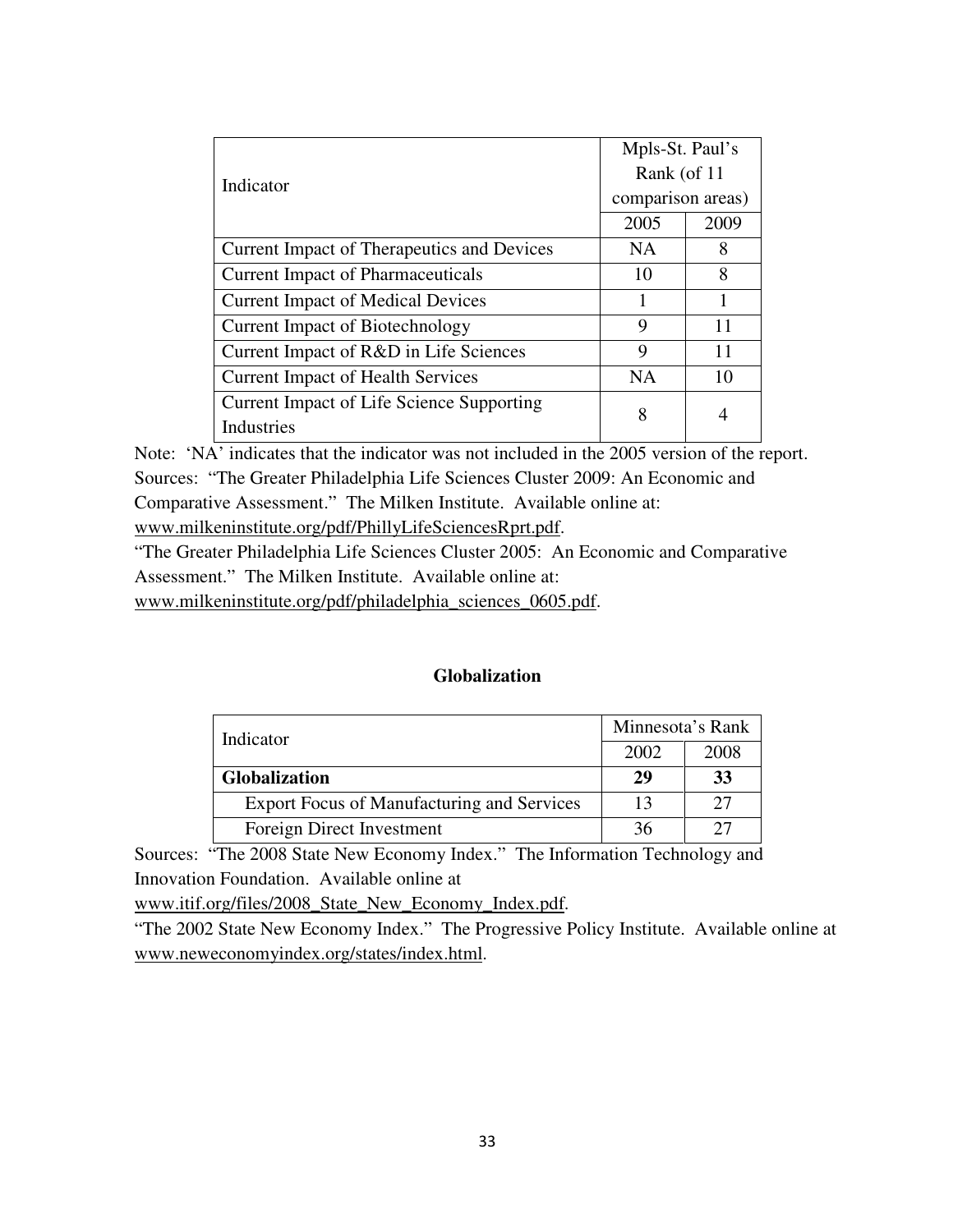| Indicator                                   | Minnesota's Rank  |  |
|---------------------------------------------|-------------------|--|
|                                             | (of 10 comparison |  |
|                                             | states)           |  |
| Manufacturing Exports per \$ of State GDP   |                   |  |
| <b>Growth Rate of Manufacturing Exports</b> |                   |  |

Source: "2008 Index of the Massachusetts Innovation Economy." John Adams Innovation Institute. Available online at: www.masstech.org/institute2009/the\_index/index2008- 21909.pdf.

#### **Economic Dynamism**

| Indicator                                   | Minnesota's Rank |
|---------------------------------------------|------------------|
| Businesses Created from University R&D (per |                  |
| \$ spent on research)                       |                  |

Source: "Minnesota R&D 2009." Alliance for Science and Technology Research in America. Available online at: www.aboutastra.org/toolkit/state.asp.

| Indicator                       | Minnesota's Rank |      |
|---------------------------------|------------------|------|
|                                 | 2002             | 2008 |
| <b>Economic Dynamism</b>        | 19               | 13   |
| "Gazelle Jobs"                  | 16               | 5    |
| <b>Job Churning</b>             | 44               | 34   |
| <b>Fastest Growing Firms</b>    | NA               | 14   |
| IPO's                           | 13               | 16   |
| <b>Entrepreneurial Activity</b> | NA               | 15   |
| <b>Inventor Patents</b>         | NA               |      |

Note: 'NA' indicates that the indicator was not included in the 2002 version of the report. Sources: "The 2008 State New Economy Index." The Information Technology and Innovation Foundation. Available online at

www.itif.org/files/2008\_State\_New\_Economy\_Index.pdf.

"The 2002 State New Economy Index." The Progressive Policy Institute. Available online at www.neweconomyindex.org/states/index.html.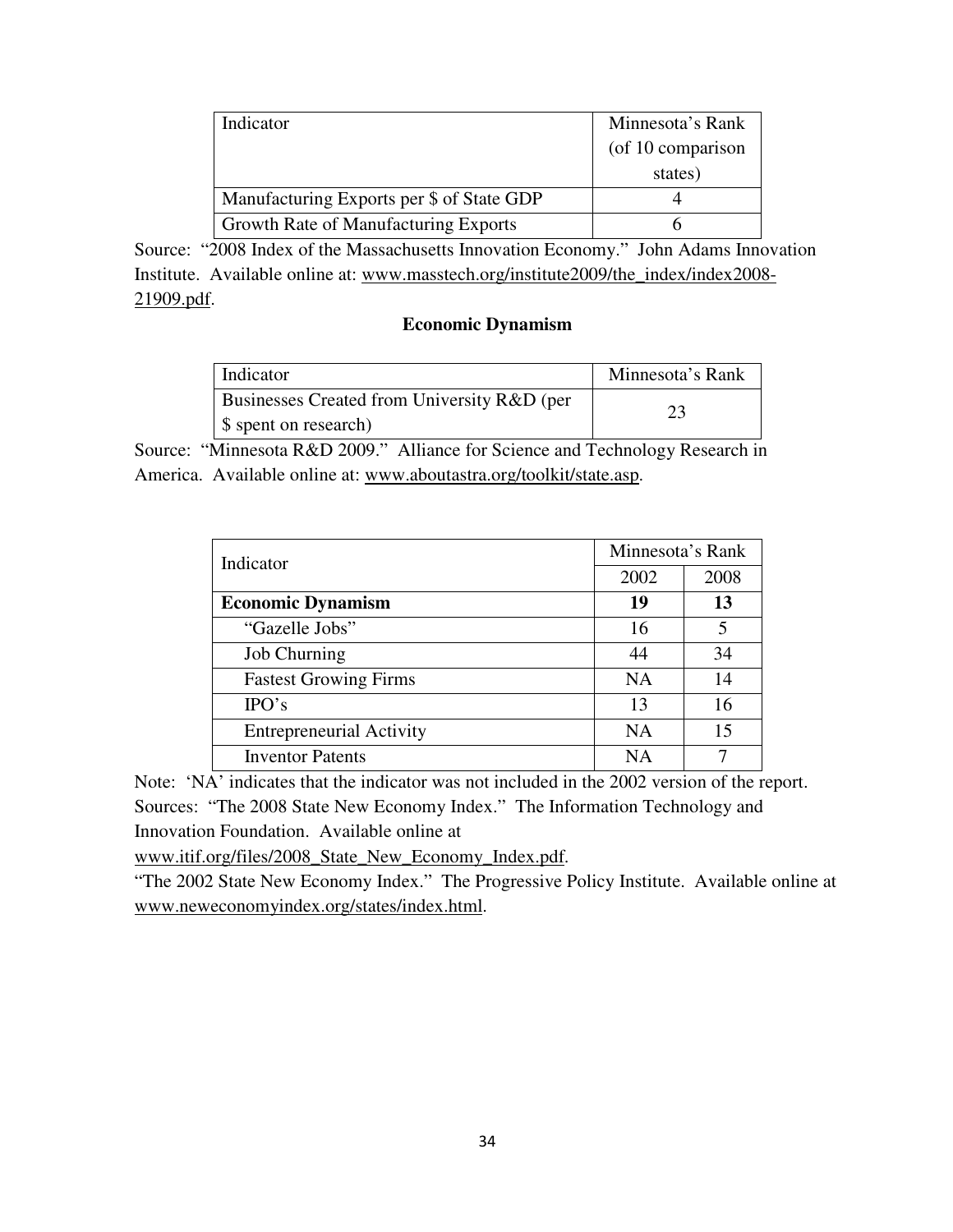|                                                     | Minnesota's Rank  |
|-----------------------------------------------------|-------------------|
| Indicator                                           | (of 10 comparison |
|                                                     | states)           |
| <b>Spinout Companies from Research Institutions</b> | 10                |
| per \$ of Research Expenditure                      |                   |
| Spinout Companies from Research Institutions        | 8                 |
| Initial Public Offerings                            | Q                 |
| Mergers by Location of Acquired Company             | 9                 |
| Technology Fast 500 Firms                           | 10                |
| Inc 500 Firms                                       |                   |

Source: "2008 Index of the Massachusetts Innovation Economy." John Adams Innovation Institute. Available online at: www.masstech.org/institute2009/the\_index/index2008- 21909.pdf.

| Indicator                                    | Minnesota's Rank |      |
|----------------------------------------------|------------------|------|
|                                              | 2004             | 2008 |
| <b>Technology Concentration and Dynamism</b> |                  |      |

Source: "State Technology and Science Index." The Milken Institute. Available online at: www.milkeninstitute.org/pdf/StateTechScienceIndex.pdf.

## **Digital Economy**

| Indicator                                     | Minnesota's Rank |
|-----------------------------------------------|------------------|
| Broadband Access (high speed lines per capita |                  |

Source: "Minnesota R&D 2009." Alliance for Science and Technology Research in America. Available online at: www.aboutastra.org/toolkit/state.asp.

| Indicator                           | Minnesota's Rank |      |  |
|-------------------------------------|------------------|------|--|
|                                     | 2002             | 2008 |  |
| <b>Digital Economy</b>              | 9                | 29   |  |
| <b>Online Population</b>            | $\overline{2}$   |      |  |
| <b>Internet Domain Names</b>        | 24               | 24   |  |
| Technology in Schools               | 7                | 28   |  |
| E-Government                        | 26               | 14   |  |
| <b>Online Agriculture</b>           | 24               | 15   |  |
| <b>Broadband Telecommunications</b> | 24               | 36   |  |
| Health IT                           | NΑ               | 26   |  |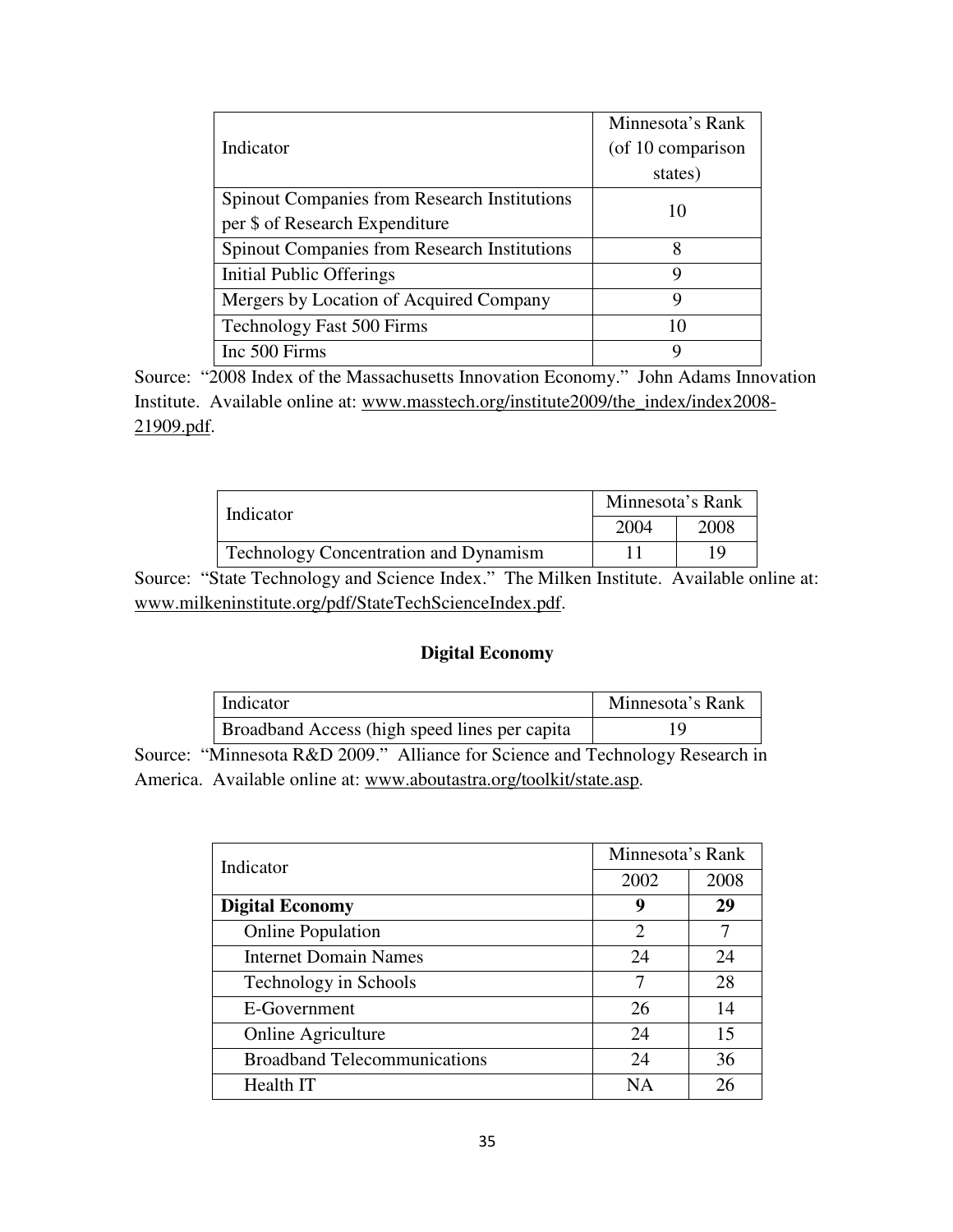Note: 'NA' indicates that the indicator was not included in the 2002 version of the report. Sources: "The 2008 State New Economy Index." The Information Technology and Innovation Foundation. Available online at

www.itif.org/files/2008\_State\_New\_Economy\_Index.pdf.

"The 2002 State New Economy Index." The Progressive Policy Institute. Available online at www.neweconomyindex.org/states/index.html.

| Indicator                                      | Minnesota's Rank |
|------------------------------------------------|------------------|
| R&D per Capita                                 | 14               |
| Private R&D per Worker                         | 10               |
| Gross License Income per Worker                | $\overline{4}$   |
| SBIR Grants Awarded, 2000-2005                 | 20               |
| Industry R&D                                   | 11               |
| Academic R&D                                   | 25               |
| Federal R&D Expenditures at Universities       | 25               |
| State and Local Govt. R&D at Universities      | 18               |
| Industry R&D Expenditures at Universities      | 23               |
| Institutional R&D Expenditures at Universities | 27               |
| Patents Issued per Capita                      | 8                |
| <b>Venture Capital Investment Deals</b>        | 15               |
| Venture Capital Investment Dollars             | 9                |
| Growth in Dollar Value of Venture Capital      | 9                |
| Investments                                    |                  |

## **Innovation Capacity**

Source: "Minnesota R&D 2009." Alliance for Science and Technology Research in America. Available online at: www.aboutastra.org/toolkit/state.asp.

| Indicator                      | Minnesota's Rank |      |  |
|--------------------------------|------------------|------|--|
|                                | 2002             | 2008 |  |
| <b>Innovation Capacity</b>     | 13               | 17   |  |
| High-Tech Jobs                 | 7                | 13   |  |
| Scientists and Engineers       | 20               | 18   |  |
| Patents                        | 8                | 13   |  |
| Industry Investment in R&D     | 14               | 6    |  |
| Non-Industry Investment in R&D | <b>NA</b>        | 43   |  |
| <b>Alternative Energy Use</b>  | <b>NA</b>        | 30   |  |
| Venture Capital                | 16               | 10   |  |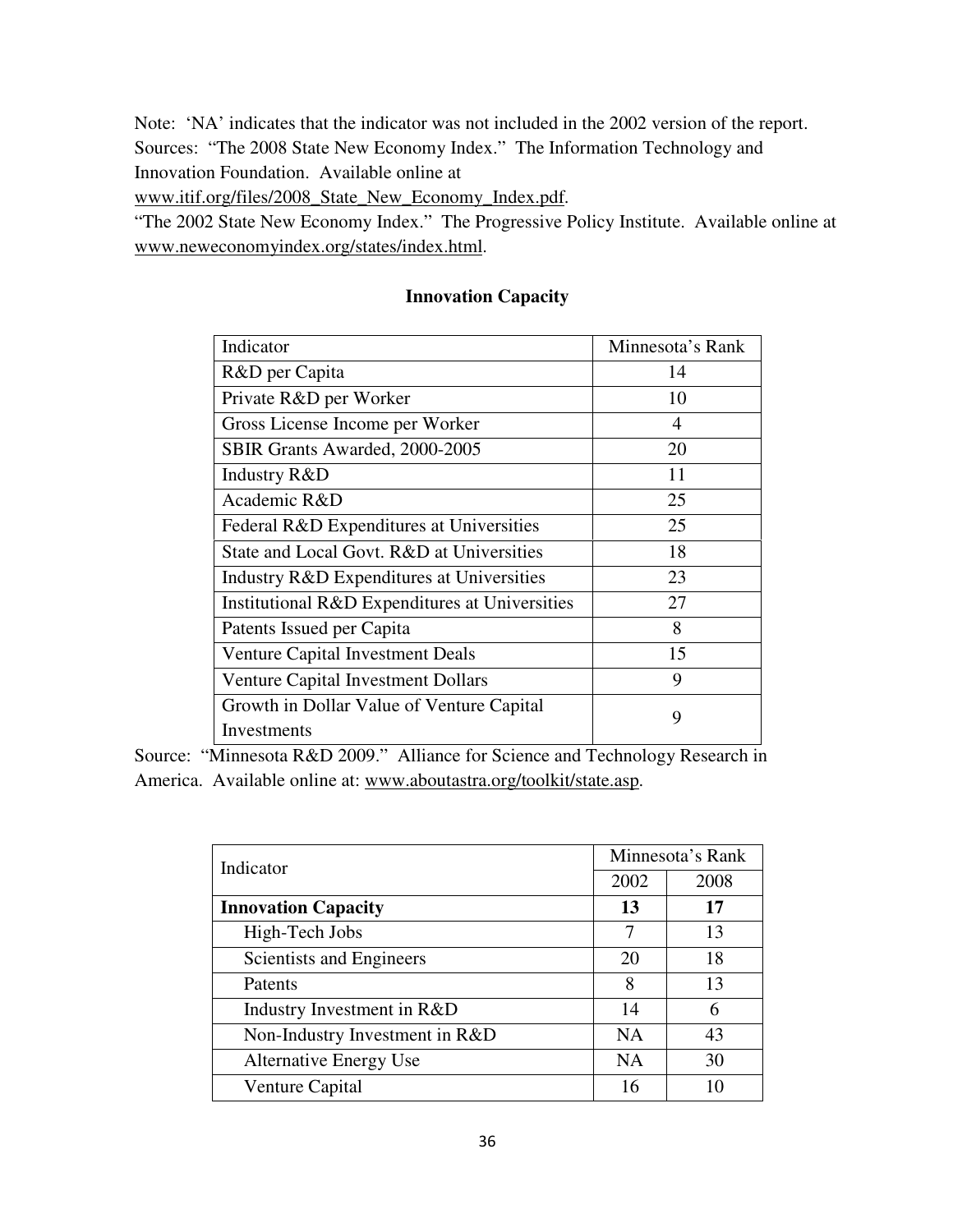Note: 'NA' indicates that the indicator was not included in the 2002 version of the report. Sources: "The 2008 State New Economy Index." The Information Technology and Innovation Foundation. Available online at

www.itif.org/files/2008\_State\_New\_Economy\_Index.pdf.

"The 2002 State New Economy Index." The Progressive Policy Institute. Available online at www.neweconomyindex.org/states/index.html.

|                                                  | Minnesota's Rank  |  |  |  |
|--------------------------------------------------|-------------------|--|--|--|
| Indicator                                        | (of 10 comparison |  |  |  |
|                                                  | states)           |  |  |  |
| <b>SBIR</b> Awards to Companies per Capita       | 6                 |  |  |  |
| Dollar Value of SBIR Awards per Capita           | 6                 |  |  |  |
| <b>Medical Device Pre-market Notifications</b>   | 5                 |  |  |  |
| Medical Device Pre-market Approvals              | 3                 |  |  |  |
| Biotechnology Drugs in Development               | 10                |  |  |  |
| Corporate R&D Expenditures per Headquarters      |                   |  |  |  |
| Federal R&D Expenditures per Capita              | 10                |  |  |  |
| Federal R&D Expenditures at Academic and         |                   |  |  |  |
| 9<br>Non-profit Research Institutions per Capita |                   |  |  |  |
| NIH Funding per Capita                           | 7                 |  |  |  |
| Patents Issued per Capita                        | 3                 |  |  |  |
| Dollar Value of Venture Capital Investments      | 9                 |  |  |  |
| Growth Rate of Venture Capital Investments       | 1                 |  |  |  |
| $(2003-07)$                                      |                   |  |  |  |

Source: "2008 Index of the Massachusetts Innovation Economy." John Adams Innovation Institute. Available online at: www.masstech.org/institute2009/the\_index/index2008- 21909.pdf.

| Indicator                                    | Mpls-St. Paul's<br>Rank (of 11<br>comparison areas) |      |
|----------------------------------------------|-----------------------------------------------------|------|
|                                              | 2005                                                | 2009 |
| Innovation Pipeline: Life Sciences R&D       | 10                                                  | 8    |
| <b>Innovation Pipeline: Risk Capital</b>     | 6                                                   |      |
| Innovation Pipeline: Human Capital           | Q                                                   | 8    |
| Innovation Pipeline: Life Sciences Workforce | Q                                                   |      |
| Innovation Pipeline: Innovation Output       |                                                     |      |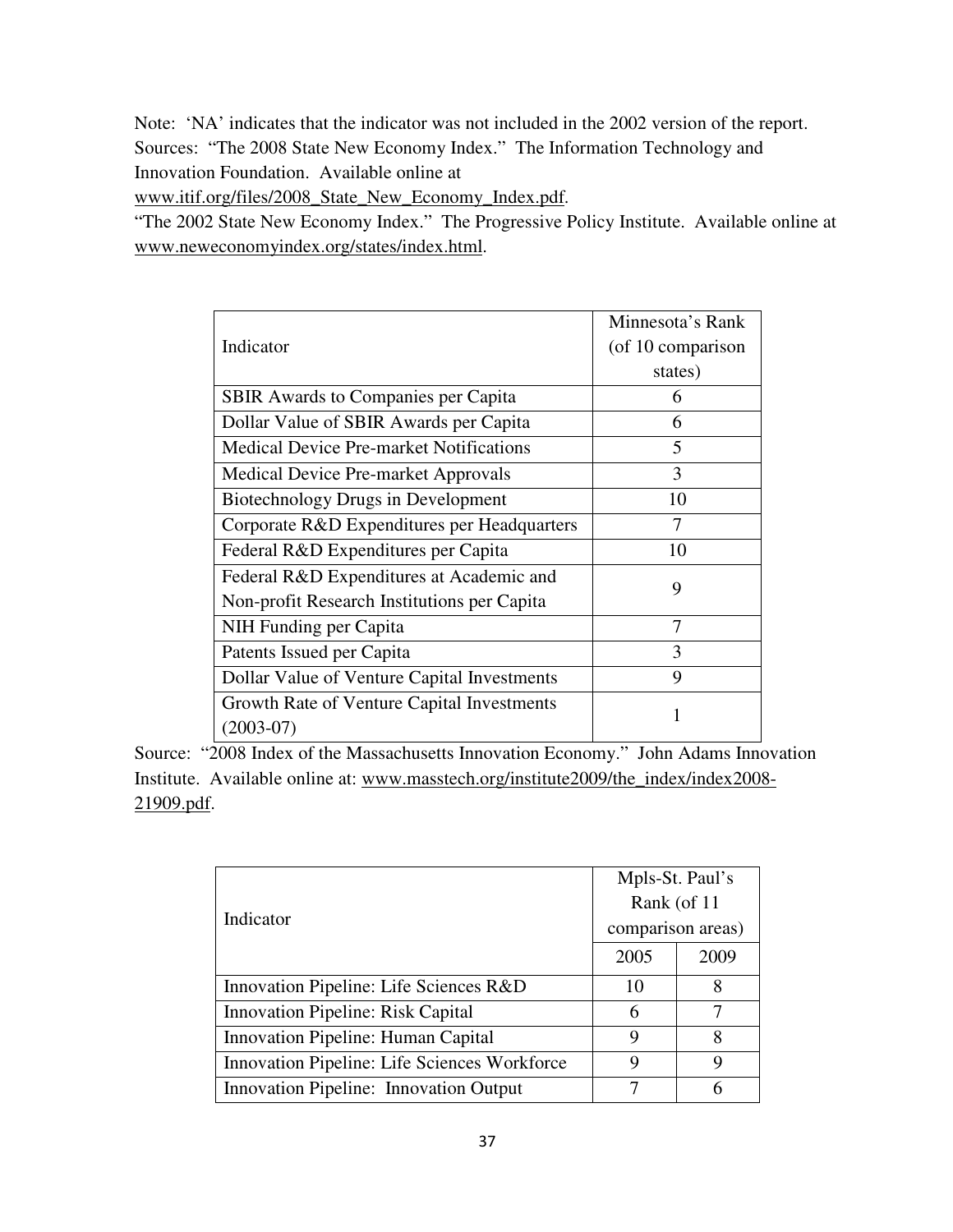Sources: "The Greater Philadelphia Life Sciences Cluster 2009: An Economic and Comparative Assessment." The Milken Institute. Available online at: www.milkeninstitute.org/pdf/PhillyLifeSciencesRprt.pdf.

"The Greater Philadelphia Life Sciences Cluster 2005: An Economic and Comparative Assessment." The Milken Institute. Available online at:

www.milkeninstitute.org/pdf/philadelphia\_sciences\_0605.pdf.

| Indicator                                         | Minnesota's Rank                                                                                                                                                                                                                                                                                                                                                                                                                                                                    |      |  |
|---------------------------------------------------|-------------------------------------------------------------------------------------------------------------------------------------------------------------------------------------------------------------------------------------------------------------------------------------------------------------------------------------------------------------------------------------------------------------------------------------------------------------------------------------|------|--|
|                                                   | 2004                                                                                                                                                                                                                                                                                                                                                                                                                                                                                | 2008 |  |
| Research and Development Inputs                   | 19                                                                                                                                                                                                                                                                                                                                                                                                                                                                                  | 24   |  |
| Risk Capital and Entrepreneurial Infrastructure   |                                                                                                                                                                                                                                                                                                                                                                                                                                                                                     | 13   |  |
| Human Capital                                     | $\mathcal{D}_{\mathcal{A}}^{\mathcal{A}}(\mathcal{A}) = \mathcal{D}_{\mathcal{A}}^{\mathcal{A}}(\mathcal{A}) = \mathcal{D}_{\mathcal{A}}^{\mathcal{A}}(\mathcal{A}) = \mathcal{D}_{\mathcal{A}}^{\mathcal{A}}(\mathcal{A}) = \mathcal{D}_{\mathcal{A}}^{\mathcal{A}}(\mathcal{A}) = \mathcal{D}_{\mathcal{A}}^{\mathcal{A}}(\mathcal{A}) = \mathcal{D}_{\mathcal{A}}^{\mathcal{A}}(\mathcal{A}) = \mathcal{D}_{\mathcal{A}}^{\mathcal{A}}(\mathcal{A}) = \mathcal{D}_{\mathcal{A}}$ |      |  |
| Science and Technology Workforce                  | 13                                                                                                                                                                                                                                                                                                                                                                                                                                                                                  | 12   |  |
| <b>Overall State Technology and Science Index</b> |                                                                                                                                                                                                                                                                                                                                                                                                                                                                                     |      |  |

Source: "State Technology and Science Index." The Milken Institute. Available online at: www.milkeninstitute.org/pdf/StateTechScienceIndex.pdf.

| Indicator                               | Minnesota's Rank |      |  |
|-----------------------------------------|------------------|------|--|
|                                         | 2002             | 2008 |  |
| <b>SBIR Awards (All Agency Sources)</b> | 19               | nn   |  |

Source: "SSTI Weekly Digest: June 3, 2009." State Science and Technology Institute. Available online at: www.ssti.org/Digest/2009/060309.htm.

#### **Overview of Comparison Studies**

"Minnesota R&D 2009." Alliance for Science and Technology Research in America. Available online at: www.aboutastra.org/toolkit/state.asp. This two-page publication includes one page of indicators pulled from a variety of data sources. All 50 states are included in the comparison, as is Washington, D.C.

 "2008 Index of the Massachusetts Innovation Economy." John Adams Innovation Institute. Available online at: www.masstech.org/institute2009/the\_index/index2008-21909.pdf. Published since 1997, this report compares Massachusetts with nine other "leading technology states," including California, Connecticut, Illinois, Minnesota, New Jersey, North Carolina, New York, Pennsylvania and Virginia. The comparison states were selected based on the total number of 11 key industry clusters having an employment concentration above the national level. States with employment concentration exceeding the national level in three or more clusters are included. Minnesota was included because it had four clusters that exceeded the national level.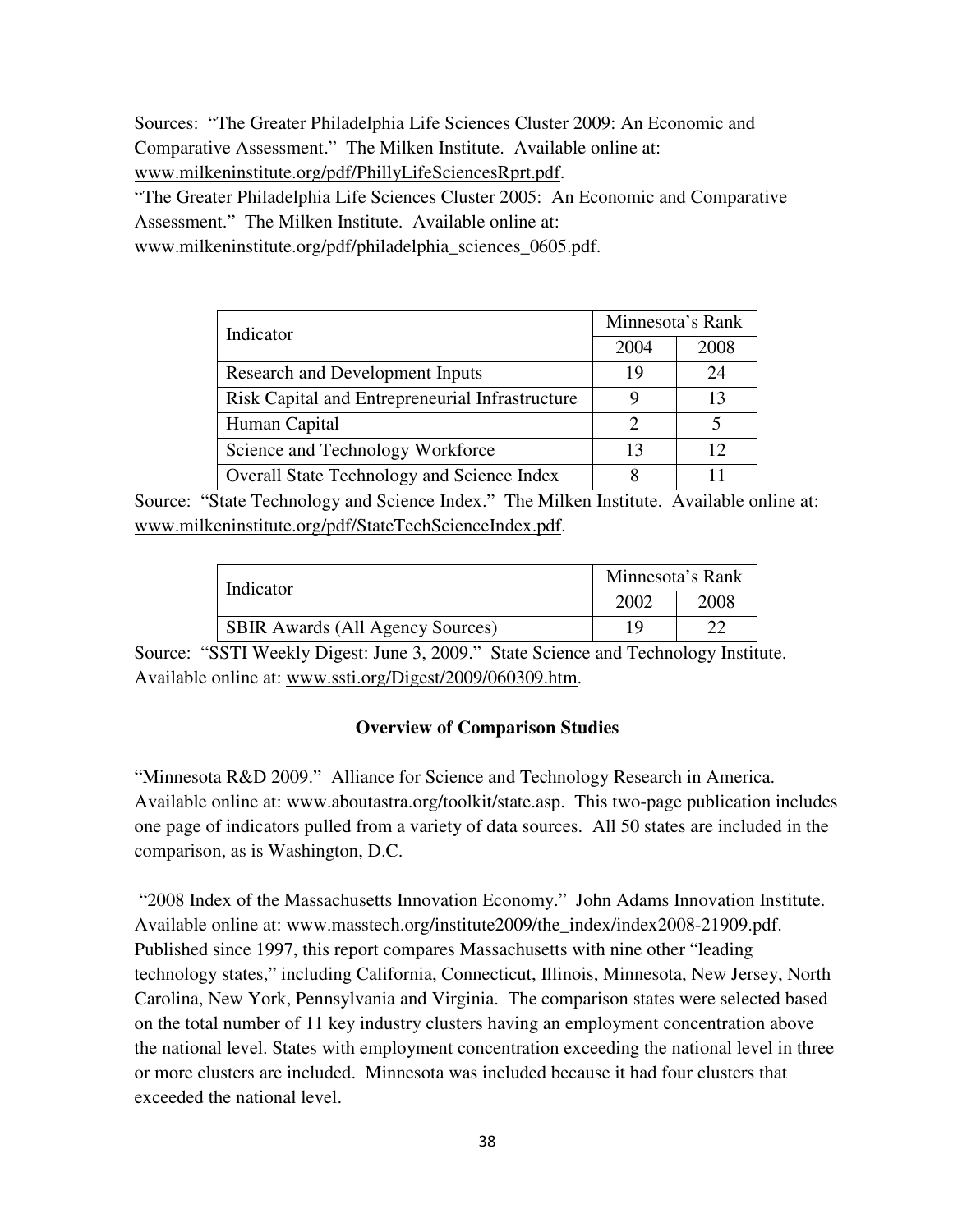"The Greater Philadelphia Life Sciences Cluster 2009: An Economic and Comparative Assessment." The Milken Institute. Available online at:

www.milkeninstitute.org/pdf/PhillyLifeSciencesRprt.pdf. This study revised and extended a 2005 analysis of the Greater Philadelphia life sciences cluster relative to ten other leading clusters in the United States, including Boston, Chicago, Los Angeles, Minneapolis-St. Paul, New York, Raleigh-Durham, San Diego, San Francisco, Seattle and Washington, D.C.

 "The 2008 State New Economy Index." The Information Technology and Innovation Foundation. Available online at www.itif.org/files/2008 State New Economy Index.pdf. This report uses twenty-nine indicators to measure the differences in the extent to which state economies are structured and operate according to the tenets of the New Economy. In other words, it examines the degree to which state economies are knowledge-based, globalized, entrepreneurial, IT-driven, and innovation-based. With these indicators as a frame of reference, the report then outlines a state-level public policy framework aimed at helping states master forthcoming challenges and take advantage of opportunities. The report builds off earlier reports in 1999, 2002, and 2007.

"State Technology and Science Index." The Milken Institute. Available online at: www.milkeninstitute.org/pdf/StateTechScienceIndex.pdf. The 2008 study examined a host of indicators to paint a comprehensive picture of how well states are performing in the highly competitive knowledge-based economy. The report was previously completed in 2002 and 2004.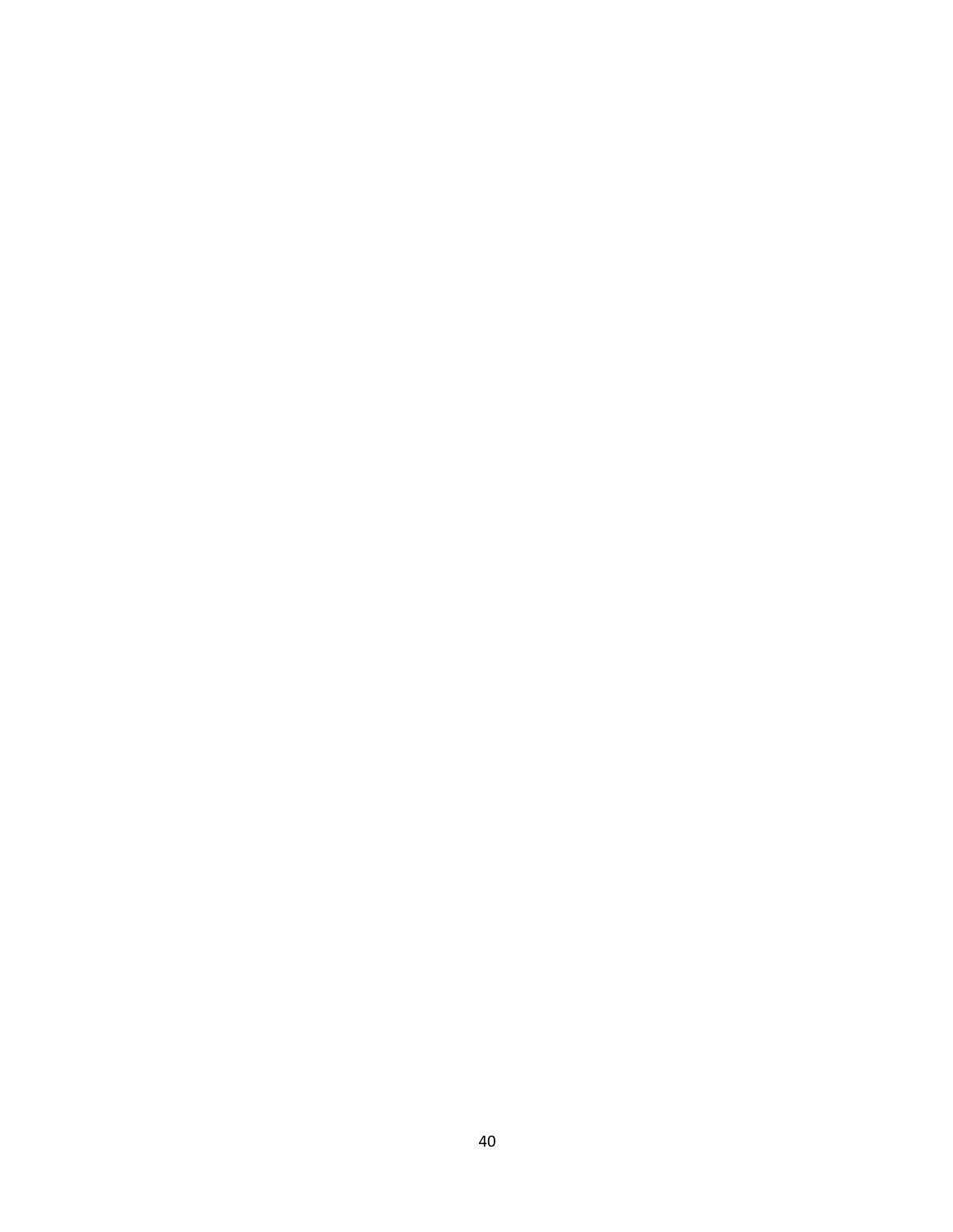| Minnesota Science and Technology Related Investments in Higher Education Facilities 2000-2009 |                |              |              |                                                                                                     |  |
|-----------------------------------------------------------------------------------------------|----------------|--------------|--------------|-----------------------------------------------------------------------------------------------------|--|
|                                                                                               | Infrastructure |              |              |                                                                                                     |  |
| Year                                                                                          | Institution    | Investment   | Match/ROI    | Projects                                                                                            |  |
| 2000                                                                                          | U of M         | \$35,000,000 |              | Twin Cities (TC) Molecular and Cellular Biology Building                                            |  |
|                                                                                               |                | \$10,000,000 | \$10,000,000 | TC Microbial and Plant genomics Building                                                            |  |
|                                                                                               |                | \$6,000,000  |              | TC Plant Growth facilities - biocontainment facility                                                |  |
|                                                                                               |                | \$8,000,000  |              | Morris Science and Math Building improvements                                                       |  |
|                                                                                               |                | \$1,150,000  |              | Waseca outreach center swine research                                                               |  |
|                                                                                               | <b>MNSCU</b>   | \$5,000,000  |              | Northwest Technical College Lab Building                                                            |  |
|                                                                                               |                | \$11,400,000 |              | Normandale Community College Science Building                                                       |  |
|                                                                                               |                | \$1,250,000  |              | Northwest Technical College - Moorhead health sciences<br>instructional center                      |  |
|                                                                                               |                | \$1,600,000  |              | Winona State science building                                                                       |  |
|                                                                                               |                | \$3,600,000  |              | Itasca Community College Engineering Building                                                       |  |
|                                                                                               |                | \$16,000,000 |              | MSU Moorhead Hagen Hall                                                                             |  |
|                                                                                               | <b>DTED</b>    | \$2,700,000  |              | Koochiching County Cold Weather Testing Center                                                      |  |
| 2002                                                                                          | U of M         | \$17,700,000 |              | TC Plant growth facilities                                                                          |  |
|                                                                                               |                | \$25,500,000 | \$7,500,000  | Duluth Lab science building                                                                         |  |
| 2003                                                                                          | U of M         | \$24,700,000 | \$12,300,000 | <b>Translational Research Facility</b>                                                              |  |
|                                                                                               | <b>MNSCU</b>   | \$30,000,000 |              | Winona State science building                                                                       |  |
|                                                                                               |                |              |              | Science labs at Southeast Technical College, Minnesota                                              |  |
|                                                                                               |                | \$1,900,000  |              | West, Mpls Community College                                                                        |  |
|                                                                                               |                | \$18,500,000 |              | MSU Moorhead Hagen Hall                                                                             |  |
|                                                                                               |                | \$9,900,000  |              | Normandale Community College Science Lab                                                            |  |
| 2005                                                                                          | U of M         | \$1,010,000  |              | Duluth Life Science Building                                                                        |  |
|                                                                                               | UM/Mayo        | \$21,726,000 | \$25,000,000 | Partnership for Biotechnology - ROI = \$8M NIH Grants,<br>\$12M charitable support, \$5 M corporate |  |
|                                                                                               | <b>MNSCU</b>   | \$1,000,000  |              | Century College Science center                                                                      |  |
|                                                                                               |                | \$900,000    |              | MCTC health sciences center                                                                         |  |
|                                                                                               |                | \$10,477,000 |              | MSU Moorhead Hagen Hall Science Labs                                                                |  |
|                                                                                               |                | \$5,540,000  |              | Riverland Community College science labs at Austin and<br>Albert Lea                                |  |
|                                                                                               |                | \$900,000    |              | <b>SCSU Brown Hall</b>                                                                              |  |
|                                                                                               |                | \$15,056,000 |              | St Cloud Technical College science labs                                                             |  |
|                                                                                               |                | \$11,100,000 |              | Winona State science labs                                                                           |  |
|                                                                                               |                | \$6,668,000  |              | <b>Science Lab Renovations</b>                                                                      |  |
| 2006                                                                                          | U of M         | \$5,000,000  |              | <b>UM Rochester Campus</b>                                                                          |  |
|                                                                                               |                | \$40,000,000 |              | TC Medical Research Building Phase 1                                                                |  |
|                                                                                               |                | \$2,500,000  |              | West Central Research                                                                               |  |
|                                                                                               |                | \$300,000    |              | <b>Willmar Poultry Testing Facility</b>                                                             |  |
|                                                                                               | <b>MNSCU</b>   | \$840,000    |              | Bemidji State Sattgast Science Building                                                             |  |
|                                                                                               |                | \$19,000,000 |              | Century College Science Building                                                                    |  |
|                                                                                               |                | \$420,000    |              | Lake Superior CTC Science building                                                                  |  |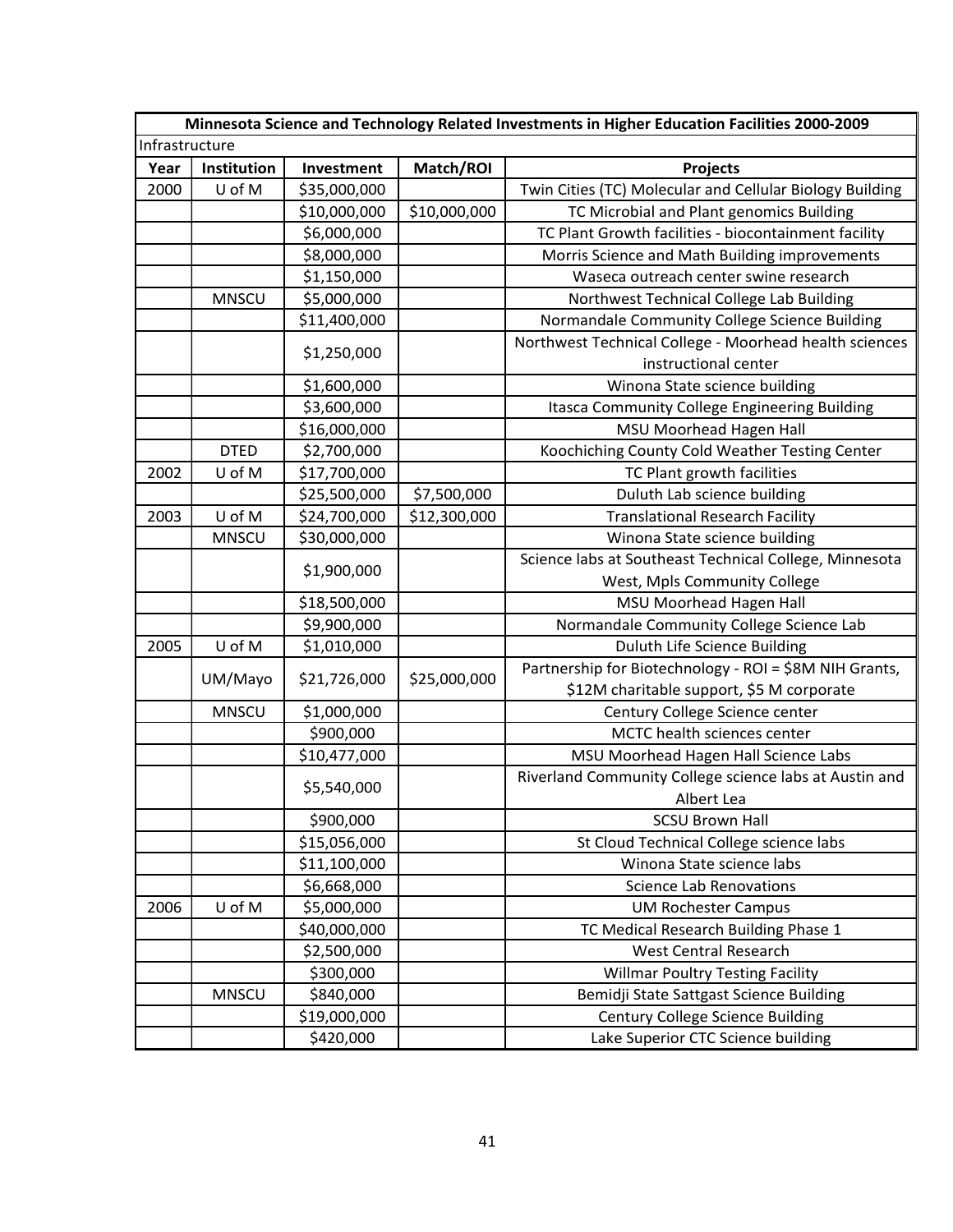| 2006 | U of M       | \$5,000,000   | <b>UM Rochester Campus</b>                           |
|------|--------------|---------------|------------------------------------------------------|
|      |              | \$40,000,000  | TC Medical Research Building Phase 1                 |
|      |              | \$2,500,000   | <b>West Central Research</b>                         |
|      |              | \$300,000     | <b>Willmar Poultry Testing Facility</b>              |
|      | <b>MNSCU</b> | \$840,000     | Bemidji State Sattgast Science Building              |
|      |              | \$19,000,000  | <b>Century College Science Building</b>              |
|      |              | \$420,000     | Lake Superior CTC Science building                   |
|      |              | \$18,874,000  | <b>MCTC Science Building</b>                         |
|      |              | \$32,900,000  | <b>MSU Mankato Trafton Hall</b>                      |
|      |              | \$9,880,000   | <b>MSU Moorhead Maclean Hall</b>                     |
|      |              | \$14,000,000  | <b>SCSU Wick Science and Math Building</b>           |
|      |              | \$300,000     | Southwest State Science Lab                          |
|      |              | \$5,100,000   | Systemwide science labs                              |
| 2008 | U of M       | \$292,000,000 |                                                      |
|      |              | \$1,750,000   | Outreach Center Improvements for renewable energy -  |
|      |              |               | Morris                                               |
|      |              | \$3,300,000   | Lab Renovations Systemwide                           |
|      |              | \$10,000,000  | Duluth - Civil Engineering Building                  |
|      | <b>MNSCU</b> | \$8,900,000   | Bemidji State Sattgast Science Building              |
|      |              | \$79,000,000  | Phase 2 Century College Science Building             |
|      |              | \$200,000     | <b>Emerging Technologies Lab DCTC</b>                |
|      |              | \$24,000,000  | Hennepin Tech Science Labs                           |
|      |              | \$25,000,000  | <b>MSU Mankato Trafton Hall</b>                      |
|      |              | \$900,000     | STEM improvements at North Hennepin and Anoka CC     |
|      |              | \$14,800,000  | <b>SCSU Brown Science Hall</b>                       |
|      |              | \$900,000     | <b>SCSU Science Hall Renovation</b>                  |
|      |              | \$9,000,000   | Southwest State Science and Technology Building (and |
|      |              |               | hotel technologies)                                  |
|      |              | \$200,000     | Southwest State Science Lab Renovation               |
|      |              | \$5,775,000   | Systemwide Science Labs                              |
|      |              |               |                                                      |
| 2009 |              | \$2,150,000   | National Solar Rating and Certification Lab          |
|      |              |               |                                                      |
|      |              | \$931,266,000 |                                                      |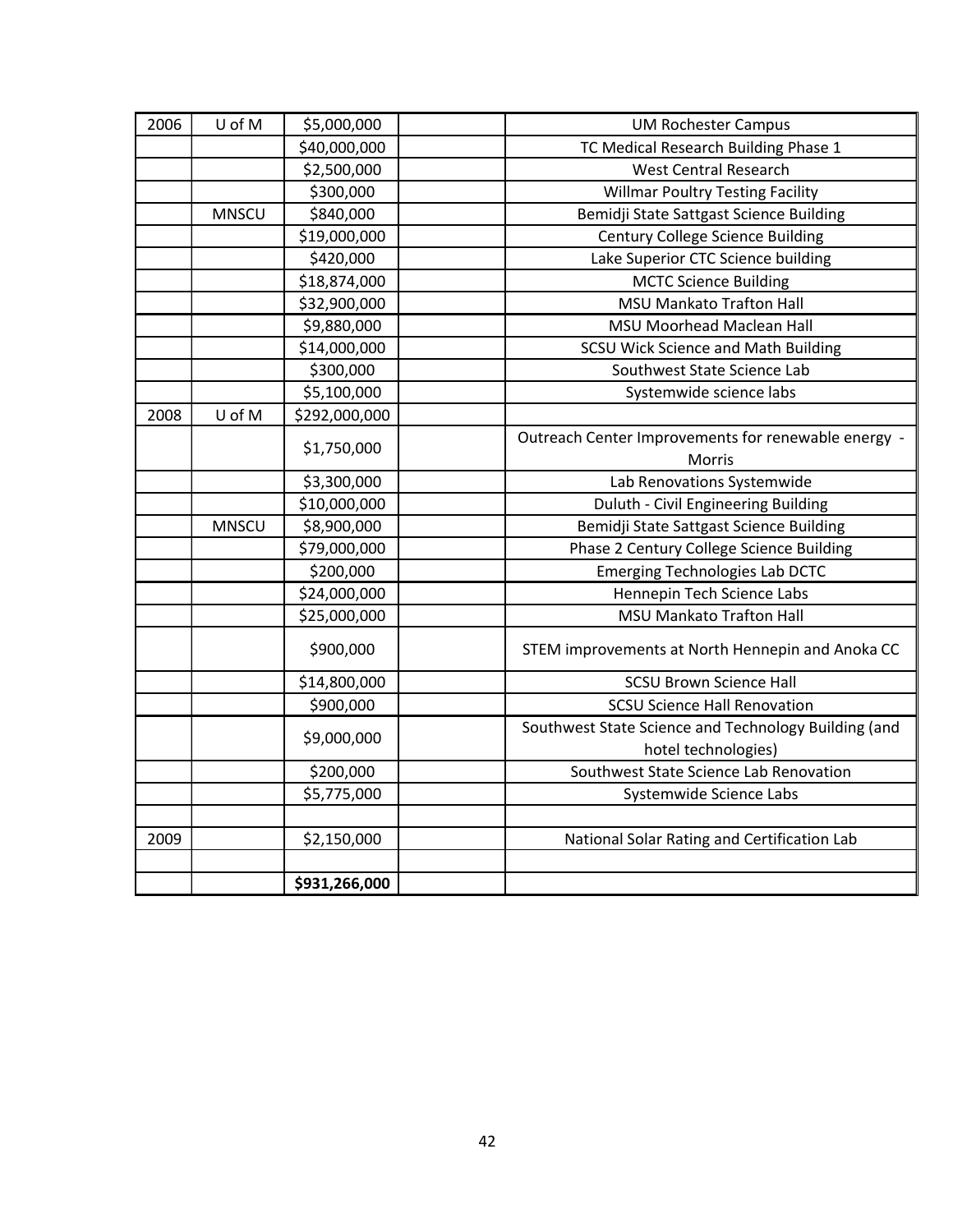| Minnesota Science and Technology Investments through General Fund Appropriations 2000-2009 |                           |                |                                                                                                   |  |  |  |
|--------------------------------------------------------------------------------------------|---------------------------|----------------|---------------------------------------------------------------------------------------------------|--|--|--|
| <b>Other Investments</b>                                                                   |                           |                |                                                                                                   |  |  |  |
| Year                                                                                       | Program                   | <b>Funding</b> | <b>Purpose</b>                                                                                    |  |  |  |
| 2000                                                                                       | <b>DTED</b>               | \$450,000      | For the Duluth Technology Village                                                                 |  |  |  |
|                                                                                            |                           | \$200,000      | Minnesota Technology Inc for the e-Business institute                                             |  |  |  |
|                                                                                            |                           |                |                                                                                                   |  |  |  |
| 2001                                                                                       | <b>DTED</b>               | \$500,000      | for the Duluth Technology Village, from the Workforce<br>Development fund                         |  |  |  |
|                                                                                            |                           | \$150,000      | Cuyuna Range Technology Center - match required                                                   |  |  |  |
|                                                                                            |                           | \$11,110,000   | Minnesota Technology Inc base funding                                                             |  |  |  |
|                                                                                            | DTED/ U of M              | \$10,000,000   | Biomedical Innovation and Commercialization Initiative<br>(partner with U of M) - match required  |  |  |  |
|                                                                                            |                           |                |                                                                                                   |  |  |  |
| 2003                                                                                       | DTED/ U of M/ Mayo        | \$2,000,000    | MN Partnership for Biotechnology and Medical Genomics                                             |  |  |  |
|                                                                                            | <b>DTED</b>               | \$3,000,000    | Minnesota Technology Inc. one-time funding                                                        |  |  |  |
|                                                                                            |                           |                |                                                                                                   |  |  |  |
| 2004                                                                                       | <b>Bio Zones</b>          | \$1,000,000    | Tax credits for bioscience companies in designated zones<br>in Minneapolis, St Paul and Rochester |  |  |  |
| 2005                                                                                       | <b>Bioscience Bonding</b> | \$18,500,000   | Bioscience Infrastructure Development - \$14 million to<br>support County Road J improvements     |  |  |  |
|                                                                                            | DEED/ U of M/ Mayo        | \$15,000,000   | MN Partnership for Biotechnology and Medical Genomics                                             |  |  |  |
|                                                                                            | <b>DEED</b>               | \$200,000      | Small Business Innovation Research Program/ Small<br><b>Business Technology Transfer Program</b>  |  |  |  |
|                                                                                            |                           |                |                                                                                                   |  |  |  |
| 2006                                                                                       | <b>Bioscience Bonding</b> | \$2,500,000    | Worthington Bioscience Park - match required                                                      |  |  |  |
|                                                                                            |                           | \$8,000,000    | Rochester BioBusiness Center Parking Ramp - match<br>required                                     |  |  |  |
|                                                                                            |                           | \$467,000      | <b>Biobusiness Alliance of Minnesota</b>                                                          |  |  |  |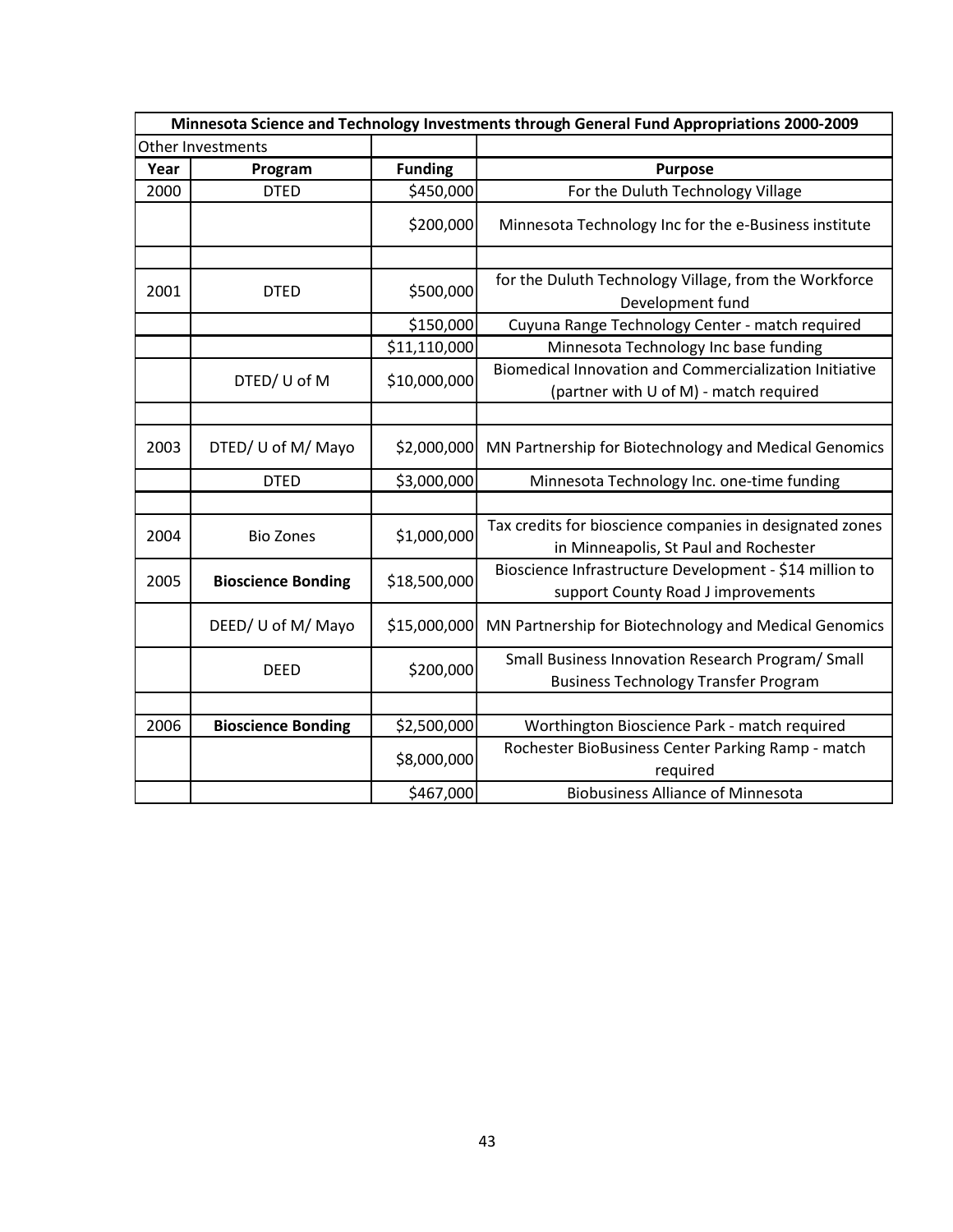| 2007 |                                  | \$1,750,000                 | <b>Biobusiness Alliance of Minnesota</b>                                                                                                                                                                                                                                     |
|------|----------------------------------|-----------------------------|------------------------------------------------------------------------------------------------------------------------------------------------------------------------------------------------------------------------------------------------------------------------------|
|      | <b>Bioscience Bonding</b>        | \$500,000                   | Hormel Institute Expansion - road work - match required                                                                                                                                                                                                                      |
|      | <b>Bioscience Bonding</b>        | \$750,000                   | Mankato State Emissions Testing Center - match required                                                                                                                                                                                                                      |
|      |                                  | \$250,000                   | <b>University Enterprise Labs</b>                                                                                                                                                                                                                                            |
|      | <b>DEED</b>                      | \$200,000                   | To support SBIR/STTR and early stage companies                                                                                                                                                                                                                               |
|      |                                  | \$170,000                   | Minnesota Inventors Congress                                                                                                                                                                                                                                                 |
|      |                                  | \$750,000                   | Minnesota Technology Growth Acceleration Program                                                                                                                                                                                                                             |
|      |                                  | \$300,000                   | Worthington Testing and Training Center - match required                                                                                                                                                                                                                     |
|      |                                  | \$100,000                   | Elk Run                                                                                                                                                                                                                                                                      |
|      | Next Gen                         | \$32,000,000                | Next Generation Energy Act - \$15 million for bioenergy,<br>biomass electricity, biofuels, plug-in hybrid technologies,<br>renewable hydrogen and solar technology projects. \$17<br>million for energy research, including funding for the U of<br>M Initiative for Renewab |
|      |                                  | \$25,000,000                | MN Partnership for Biotechnology and Medical Genomics                                                                                                                                                                                                                        |
|      |                                  | \$125,000                   | <b>Bioscience Business Marketing</b>                                                                                                                                                                                                                                         |
|      |                                  |                             |                                                                                                                                                                                                                                                                              |
| 2008 | <b>Bioscience Bonding</b>        |                             | \$1,000,000 Worthington Testing and Training Center - match required                                                                                                                                                                                                         |
|      | <b>Bioscience Bonding</b>        | \$3,500,000                 | Granary Road to serve biomedical campus - match<br>required                                                                                                                                                                                                                  |
|      | Ofc of Sci & Tech                | \$400,000                   | To support SBIR/STTR and early stage companies                                                                                                                                                                                                                               |
|      |                                  | \$250,000                   | Funds to support Green Industry development, marketing                                                                                                                                                                                                                       |
|      | <b>Bioscience Bonding</b>        | \$4,500,000                 | Bioscience Business Development Public Infrastructure<br><b>Grant Program</b>                                                                                                                                                                                                |
|      |                                  | \$8,000,000                 | MN Partnership for Biotechnology and Medical Genomics                                                                                                                                                                                                                        |
|      | <b>Border Cities Allocations</b> | Up to<br>\$112,500/<br>year | Seed Capital Investment Credit - from existing Border<br><b>Cities Allocations</b>                                                                                                                                                                                           |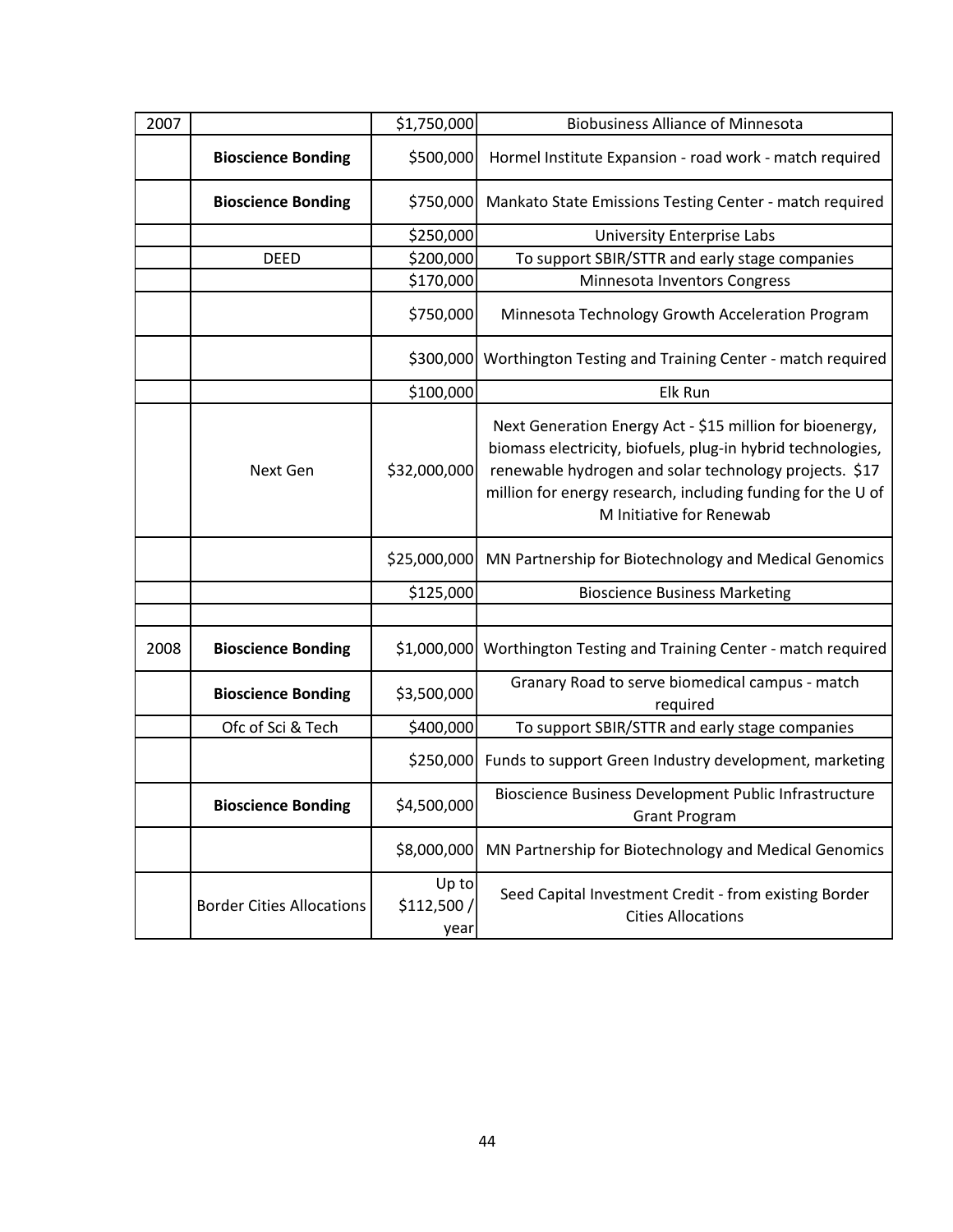| 2009 | DEED/Ag Board               | \$0           | Statute change - Minnesota Ag and Economic<br>Development Board may make alternative investments                      |
|------|-----------------------------|---------------|-----------------------------------------------------------------------------------------------------------------------|
|      | <b>DEED</b>                 | \$0           | Formation of a committee to address science and<br>technology policy in the state and develop a long term<br>strategy |
|      | <b>IRETI</b>                |               | \$1.5 M from Stimulus Funding                                                                                         |
|      |                             | \$5,000,000   | U of MN IREE                                                                                                          |
|      |                             | \$1,750,000   | <b>Biobusiness Alliance of Minnesota</b>                                                                              |
|      | <b>Bioscience Bonding</b>   | \$1,850,000   | Elk Run - match required                                                                                              |
|      | <b>Bioscience Bonding</b>   | \$1,250,000   | Willmar Technology Campus - match required                                                                            |
|      | <b>Bioscience Bonding</b>   | \$350,000     | MSU Moorhead Lab Space - match required                                                                               |
|      | <b>Enterprise Minnesota</b> | \$500,000     | Enterprise Minnesota GAP program                                                                                      |
|      |                             | \$8,000,000   | MN Partnership for Biotechnology and Medical Genomics                                                                 |
|      |                             | \$200,000     | Office of Science and Technology                                                                                      |
|      |                             |               |                                                                                                                       |
|      |                             | \$186,522,000 |                                                                                                                       |